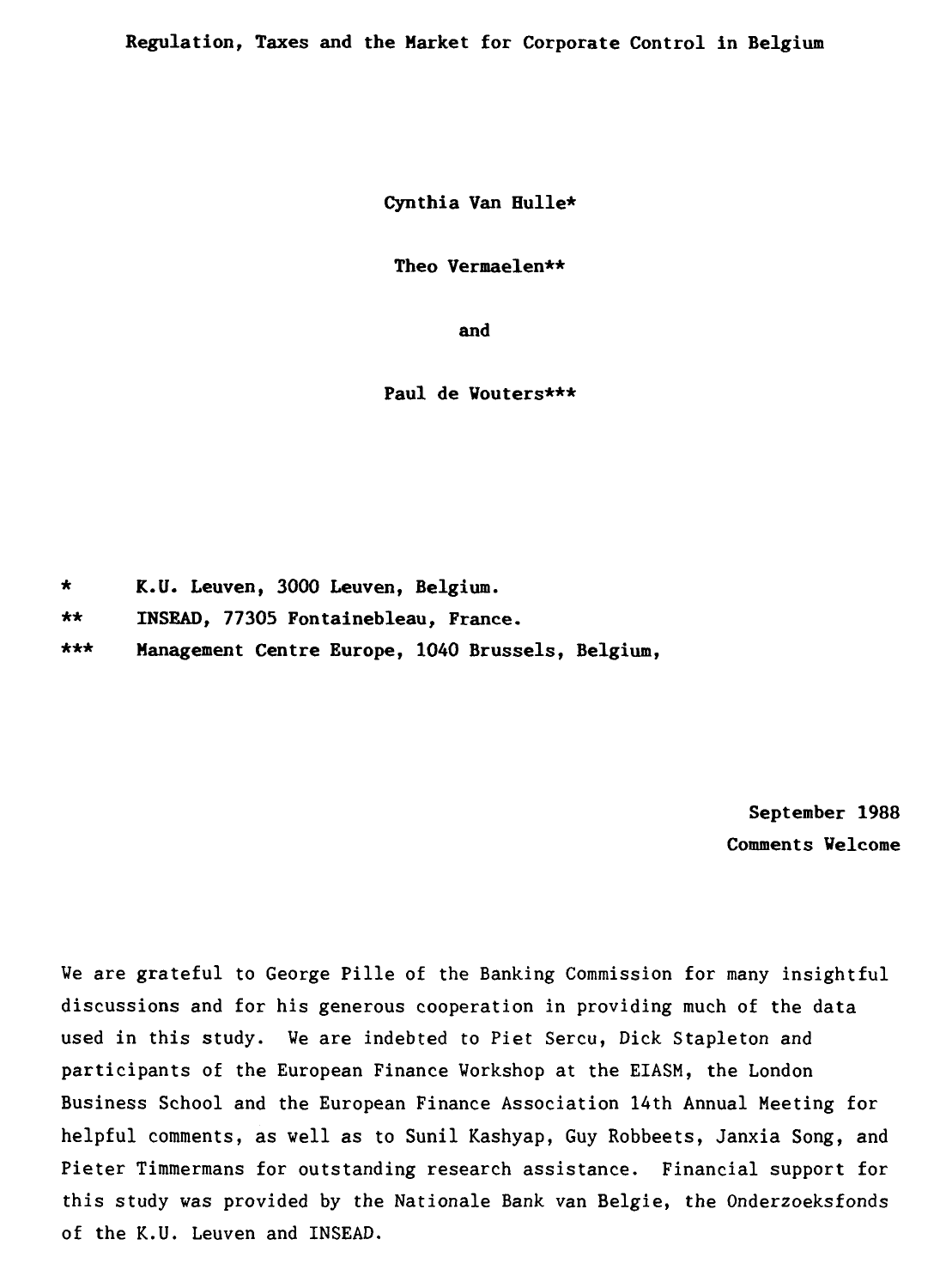#### **Abstract**

**This paper examines the effect of regulation and taxation on the characteristics of the merger and acquisition process in Belgium. Regulatory provisions are reflected in the fact that Belgian bidders own large toeholds in the target before they engage in takeover bids. Although these toeholds don't have to be disclosed, bidders don't earn any significant returns as a result of the takeover. We explain this by the fact that corporate voting laws force potential bidders to negotiate with major shareholders. It is also found that tax considerations outweigh all other factors when a firm chooses to pay with cash or with shares.**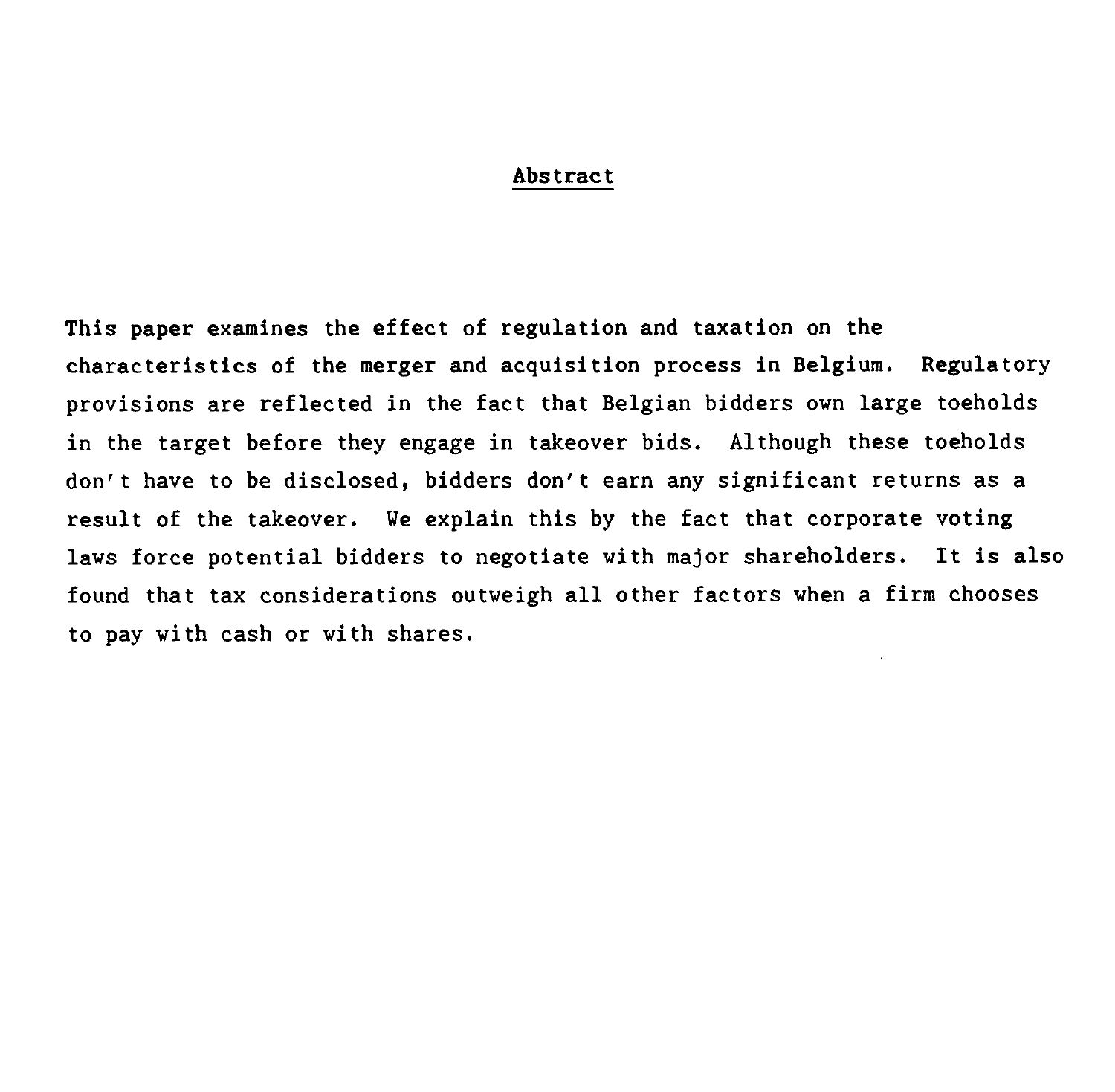#### 1. **Introduction**

The recent attempt of the Italian financier Carlo de Benedetti to take over the largest Belgian holding company, the Société Generale, has put Belgium (at least for a while) on the forefront of the international takeover scene. The newly elected Belgian Government swiftly responded by proposing "anti-raider" disclosure legislation similar to rule 13-d in the U.S.: owners of 5% of the firm's shares will have to disclose their ownership. The stated purpose of this legislation is to protect **"the company", which presumably includes** its shareholders. Whether these shareholders need this protection is an empirical issue that we plan to address in this paper.

This paper is a study of the Belgian market for corporate control, in particular the effect of mergers and takeover bids involving Belgian firms during the period 1970-1985. Previous published evidence on Belgian data is limited to mergers before 1976 (Gagnon, Brehain, Broquet and Guerra (1982)). Although this topic has been extensively researched in many other countries (for a survey of U.S. and European evidence see Jensen and Ruback (1983), Jarrell, Brickley and Netter (1988) and Hawawini (1984)), there are a number of reasons why the Belgian experience may be of interest to researchers in other countries.

As will be explained in detail infra, regulation of takeover activity and taxation of capital gains are different in Belgium than in other countries. Hence, the Belgian regulatory and tax environment allows testing for the relevance of institutional factors for the characteristics of the acquisition process. Moreover, although when thoroughly investigated, the topic remains controversial: the evidence from other countries is ambiguous in the sense that it is not clear whether acquiring firms lose or don't benefit from mergers. Jensen and Ruback (1983) interpret the studies they survey as evidence that acquiring firms don't lose. Roll (1986) argues that the evidence on U.S. mergers is consistent with the hypothesis that there is no net aggregate gain to mergers: there is only a distribution of wealth from losing acquiring corporations to (overpaid) acquired firms.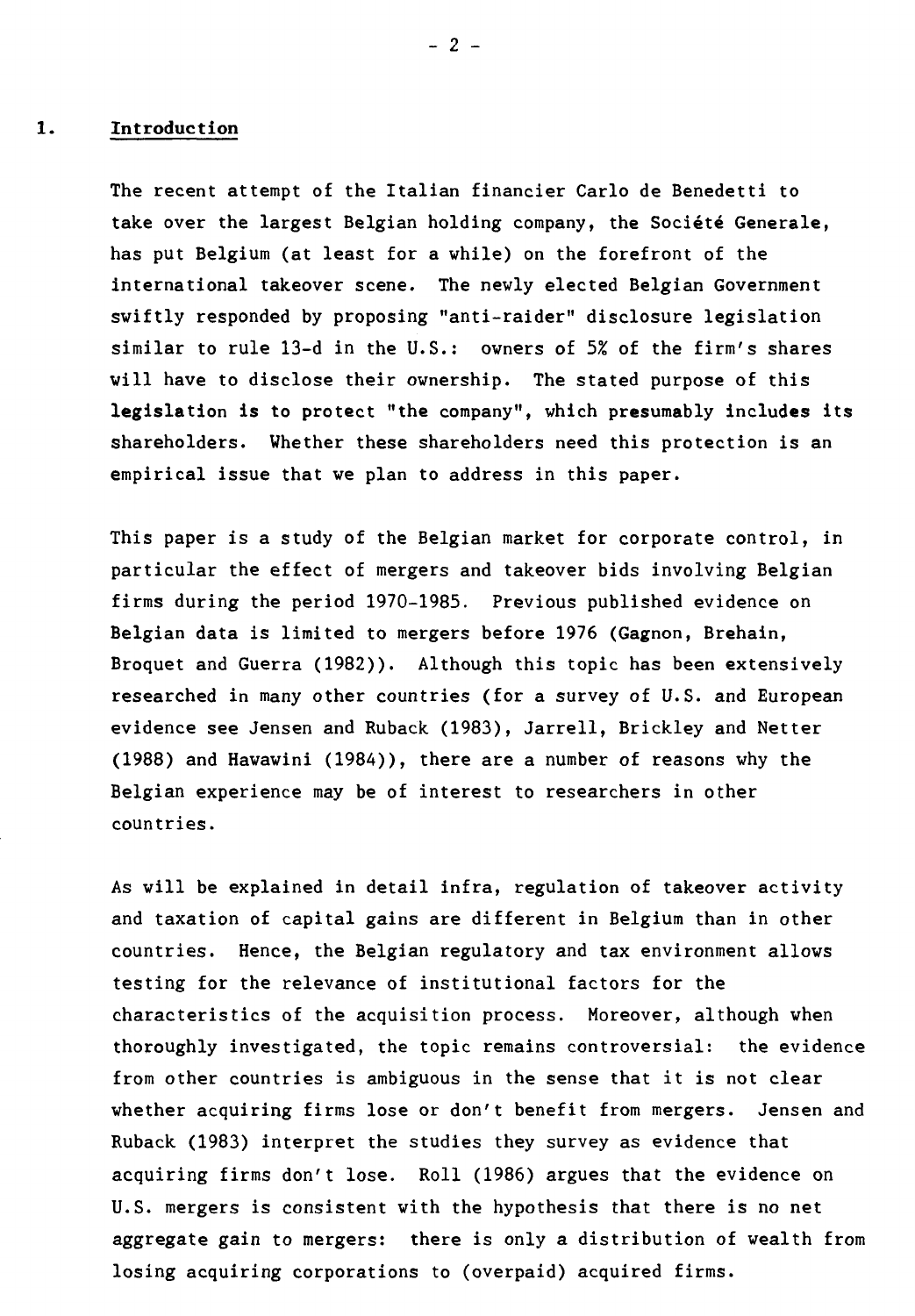This paper takes off with a detailed description of the regulatory and tax environnent surrounding mergers and takeover bids in Belgium. Although disclosure requirements are less important than in other countries, it seems clear that other specific regulatory provisions and corporate voting laws could create large costs to potential bidders. Moreover, in contrast to many other countries, the mode of payment (cash or shares of the bidder) does not affect the taxation of gains in takeover bids, while it does in mergers. Section three reports on the resuits of takeover bids. It is found that, on average, bidders don't earn abnormal returns, while target firms earn excess returns of 37% on average. The effect of the Belgian regulatory provisions is reflected in the large toeholds of the bidder and the fact that direct offers for corporate control, without prior negotiation with a large block shareholder, are very uncommon. It is also found that large bidder toeholds are bad for the target. On the other hand, the presence of a large negotiating target shareholder improves target returns. Section 4 analyses the returns arising from mergers. It is found that shareholders of target firms only realise excess returns of 6%, on average, while bidders don't gain or Jose. Consistent with these small returns it is found that mergers actually involve much smaller changes in control than takeover bids. The finding that mergers are typically financed with shares of the bidder and takeover bids are financed with cash, suggests that tax considerations outweigh all other factors when firms have to chose a payment form. Section 5 summarises our findings and conclusions.

# **2 Regulation and taxation**

# **2.1 Regulations of Acquisition activities: description**

The Belgian equivalent of the S.E.C. is the Banking Commission (henceforth, the Commission). This is an organism set up to supervise banking and investing activities, as well as the issuing and trading of securities. The Commission bases its rules on three general stated principles: 1) equal treatment of all shareholders; 2) maximizing the flow of adequate information and 3) avoiding "disturbances" in the

 $-3 -$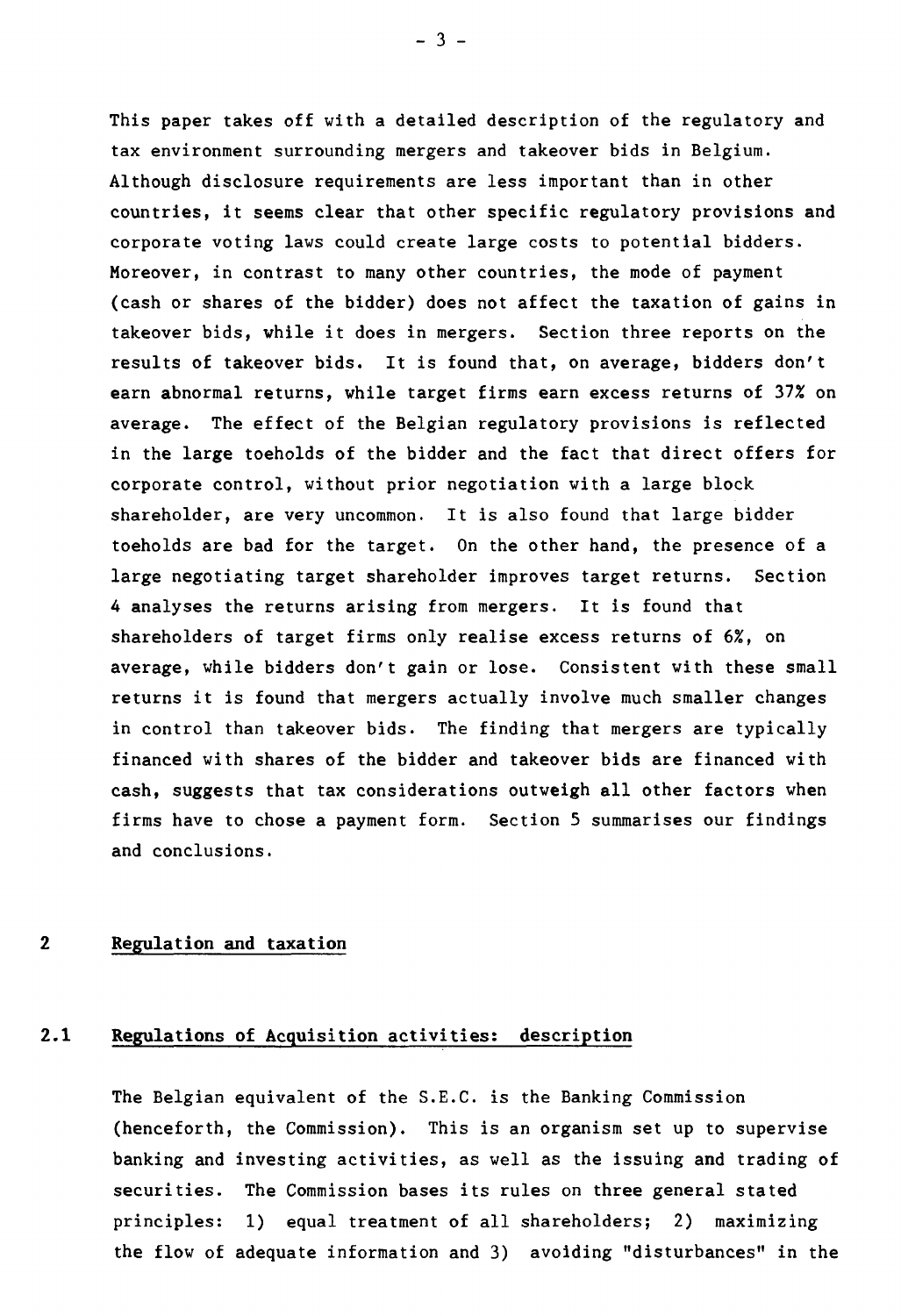capital markets. The area of influence of the Commission often exceeds the authority conferred to it by law, so that corporations seldom make a move without taking into consideration the Commission's point of view.1

A firm can obtain control of another corporation in four ways: by buying shares in the open market, by buying a controlling block from a major shareholder in a private transaction, by making a public tender offer for a number of shares of the target firm or by negotiating a merger with the target firm's management.

The purchase of shares in the open market is essentially unregulated. In contrast to the U.S. where investors who own more than 5% of a firm's shares have to file a 13-d disclosure form with the Securities and Exchange Commission within 10 days, no filing requirement (currently) exists.<sup>2</sup>

If a firm acquires control of another company through a private transaction, and pays a premium to the selling shareholder(s), a public tender offer has to be made to all<sup>3</sup> the remaining shareholders, under the same terms (same tender price, adjusted for rights issues, dividende, etc.) as the private transaction. The Commission determines when a transaction involves a transfer of control rather than simply a portfolio investment<sup>4</sup>. It is therefore not surprising that, before purchasing a large block of shares, bidders inquire whether the Commission will require an extension of the bid to the other shareholders. In addition, transactions in which more than one third of the shares of a firm operating in Belgium and with a book value of equity of at least 100 million Belgian Francs change hands, have to be reported to the regulatory authorities. Because private transactions do not have to be reported, the tender offer bid often represents a joint announcement of (1) a completed private transaction and (2) a proposed public tender offer.

Since 1964 takeover bids fall under the jurisdiction of the Commission. As Wtterwulghe (1983) notes: "Although the Commission's powers are rather limited from a strict juridical point of view, it possesses significant de facto influence on companies planning to launch takeover

- 4 -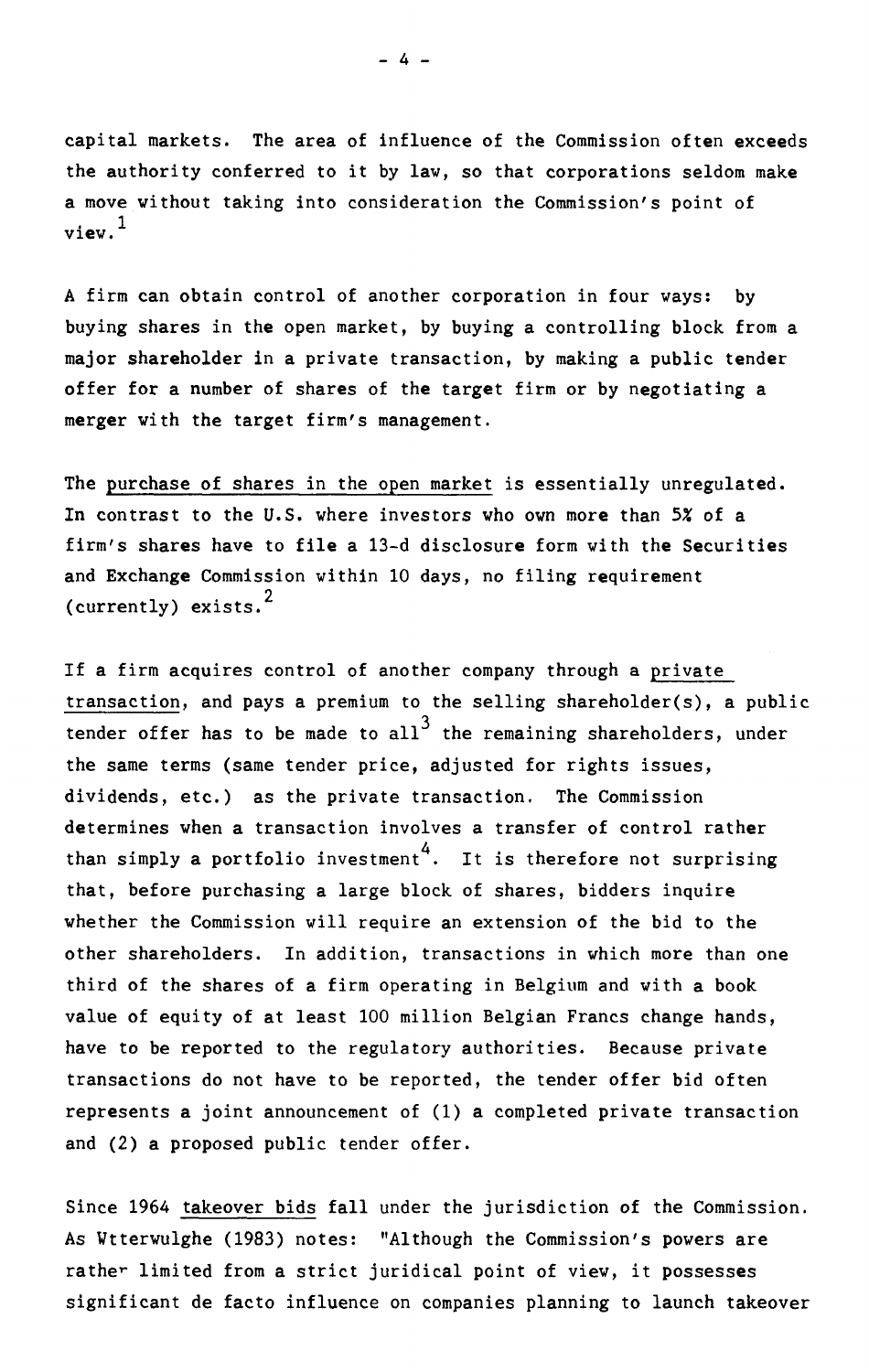bids ... the threat of these sanctions has proved to be as effective as the power of authorization would have been."

Specifically, the Commission requires to be notified by the bidding firm at least two weeks before the takeover bid is made. In order to "prevent insider trading on the basis of rumors" the bidder has to publish the terms of the offer "immediately" (ie., before the bid is approved by the Commission). Before the offer becomes effective the bidding firm also has to disclose the prospectus to the target firm's management and give it the time (a few days) to express its opinion on the offer. The bidder has to provide the Commission with a prospectus in which all shareholders are informed about a number of characteristics of the bidder, the terms of the offer and the target firm.

Information on the bidder includes balance sheets, composition of management and ownership structure and the purpose of the offer. Terms of the offer include offer price, offer period, the number of shares to be purchased and conditions under which the bidder will cancel the offer. Information on the target company includes various estimates of the value of the shares (using net asset values, market values, discounted earnings, and/or present value of expected dividends). The Commission recommends that "the price offered should reflect the value of each share as far as practicable, taking into account the uncertainties inherent in asset valuation." This valuation procedure is also performed for tax reasons: in "friendly" takeover bids of related companies it is not uncommon for the management of the bidding firm to own shares of the target firm. Unless the bid price is "fair", the management will be taxed on the gains from tendering its shares  $^5$ .

If a takeover bid is successful and the Commission feels (after discussion with officials from the Brussels Stock Exchange), that not enough shares remain publicly traded after the bid to keep the target firm listed, it requires the firm to extend the offer to all remaining shareholders for at least 6 months after the original bid $^6$ . . In other words, non-tendering minority shareholders may get a 6 month put option if the offer turns out to be successful and the stock is delisted $^7. \;$  In  $\;$ 

 $-5 -$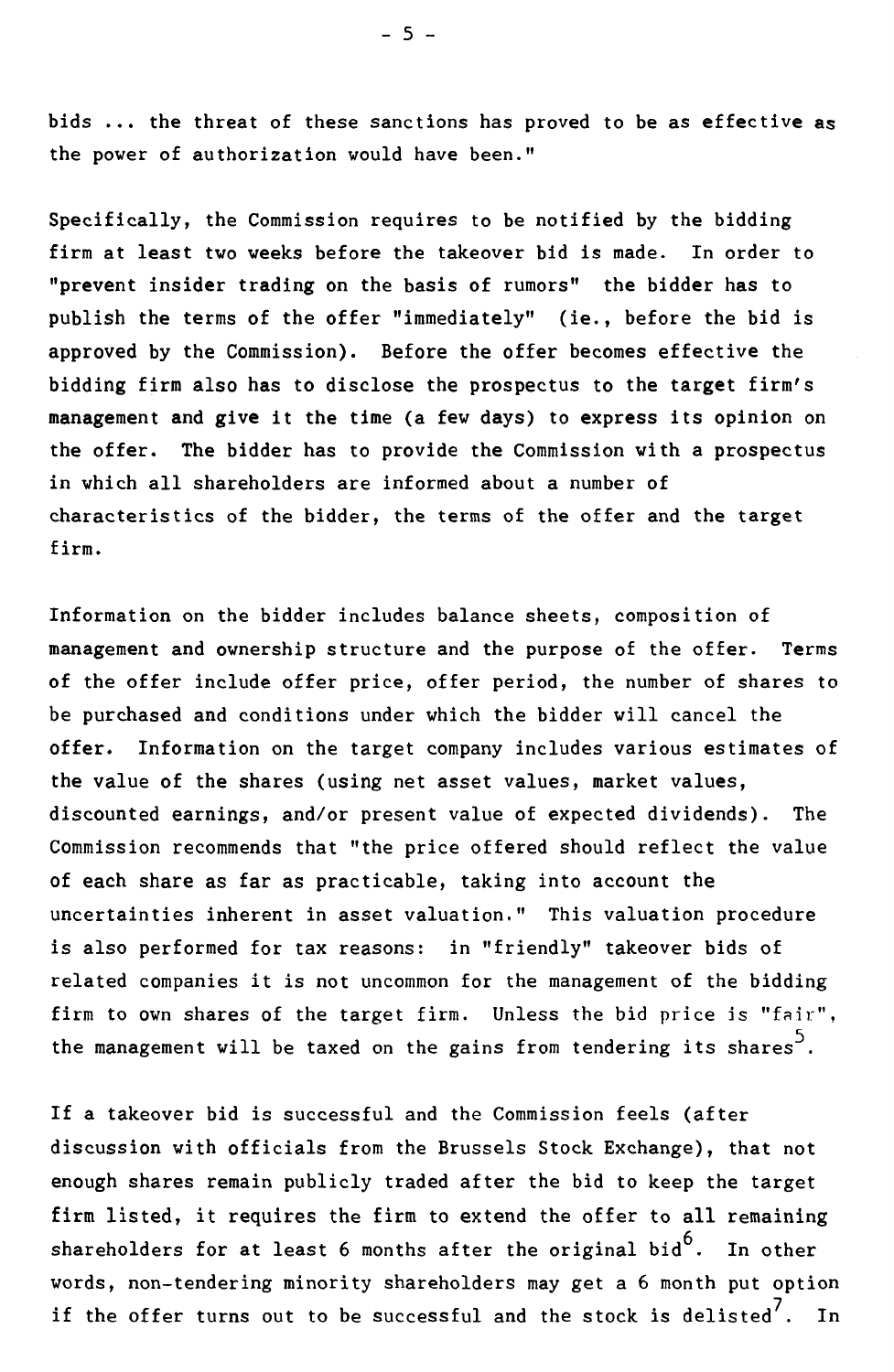general, the Stock Exchange will delist the stock if the bidder acquires more than 90% of the shares.

With respect to counter-bids, the Commission requires the same procedure as for regular bids. However, the counter-bid must be at least 5% above the original bid and each subsequent offer must be at least 2.5% above the preceding offer. The Commission also requires the bidder to release the target shareholders who would prefer the counterbid, but who have already tendered their shares.

Special rules apply to bids made by foreign corporations. Originally, the 1967 Royal Decree required the permission of the Minister of Finance for takeover bids by foreign companies. After this was declared a violation of the treaty of Rome, this requirement currently (ie., after July 1972) only applies to bidders outside the E.E.C. The stated purpose of this law is to prevent disruption of "employment and economic planning". New regulations concerning crossborder mergers and takeovers taking place across borders are expected to be proposed by the E.E.C. by 1992.

Because mergers (in contrast to public tender offers) are negotiated between the management of the two companies involved (and, therefore are not considered as an offer to the "public") they fall outside the jurisdiction of the Commission. Nevertheless, the Commission has provided a number of recommendations, mainly regarding the information to be provided to the stock holders. In addition, when the surviving company is listed on the stock market but the target firm is not, the Commission has to be notified before the merger: in this case "new" shares are issued so that the Commission has to provide its nihil obstat.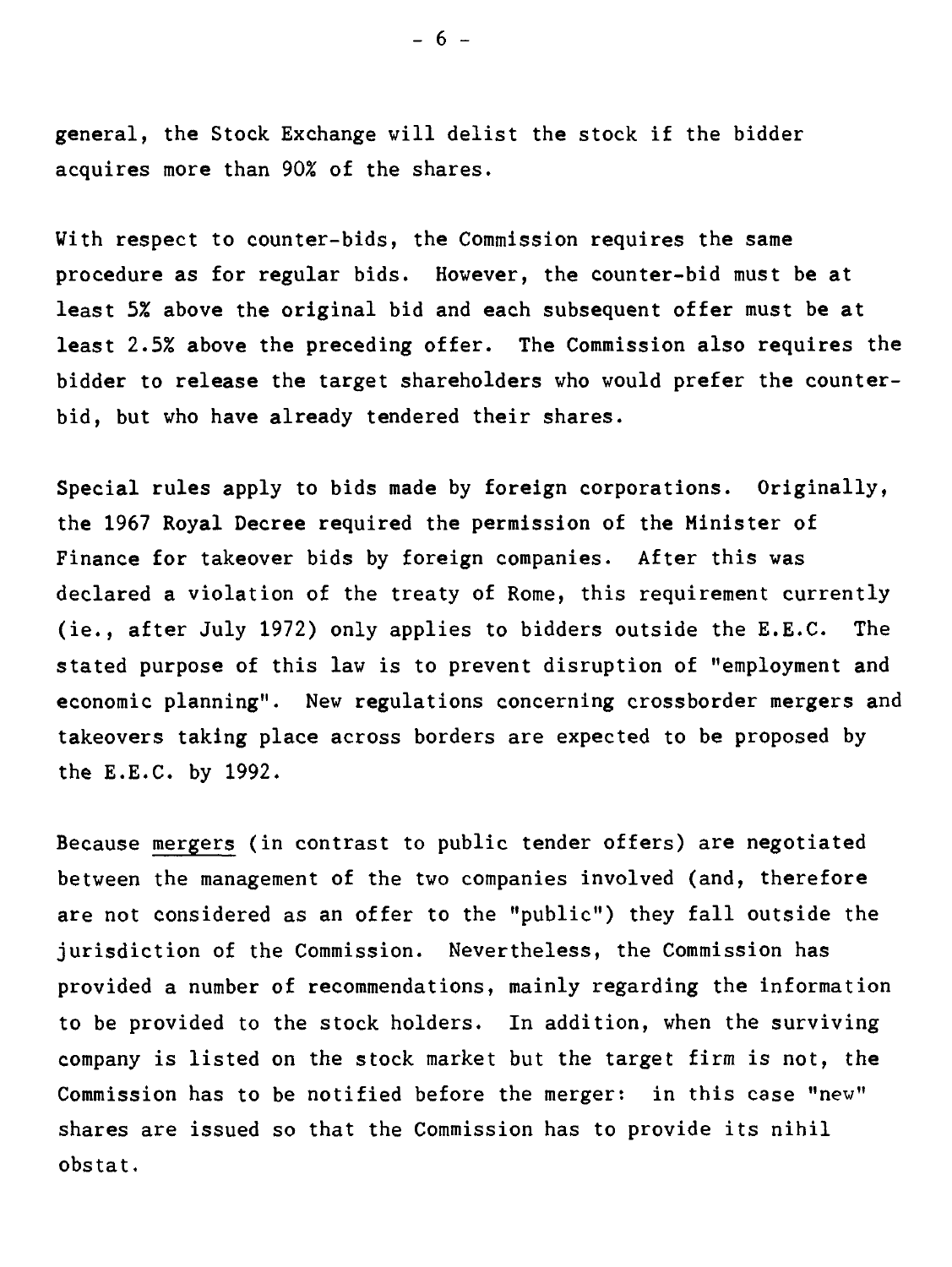# **2.2 Regulation of takeover activity: discussion and evaluations**

The previous paragraph shows that regulation of takeover activity covers two broad areas: information disclosure, and protection of minority shareholders.

# **2.2.1 Disclosure regulations**

**Several authors have argued that disclosure regulations have shifted wealth from bidders to targets because increased disclosure encourages competing bids. In the U.S., the introduction of the Williams Act in 1968 (which increased disclosure requirements) was followed by higher premiums to targets (Bradley** and Jarrell (1980) and lover returns to potential and actual bidders (Schipper and Thompson (1983)), Asquith, Bruner and Mullins (1983)). Eckbo and Langohr (1988) reach similar conclusions employing French data: after disclosure regulations were introduced in 1970 offer premiums increased from 34 to 73%. They also find that private tender offers for control, which are exempt from disclosure regulations, produce significantly lover returns to the target firm shareholders. However, Franks and Harris (1988) cast doubt on these interpretations by showing that, in the U.K., target wealth gains also increased after 1968, without any change in disclosure regulations.

The main difference between Belgian and foreign disclosure legislation (in the case of the U.S., the U.K. and France) is the lack of mandatory disclosure of toehold acquisitions. In the U.S. and the U.K., an investor has to disclose its ownership as soon as it exceeds 5%. The **lack of** disclosure requirement may give a significant advantage to bidders who can profit from the capital gains on their toehold, after they gain control over the target firm. Thus:

**Hypothesis 1:** The absence of a disclosure requirement of prior toeholds will provide bidders with a larger fraction of the gain from the takeover than in countries where such disclosure is required. The larger the prior toehold, the larger the gain to the bidder.

- 7 **-**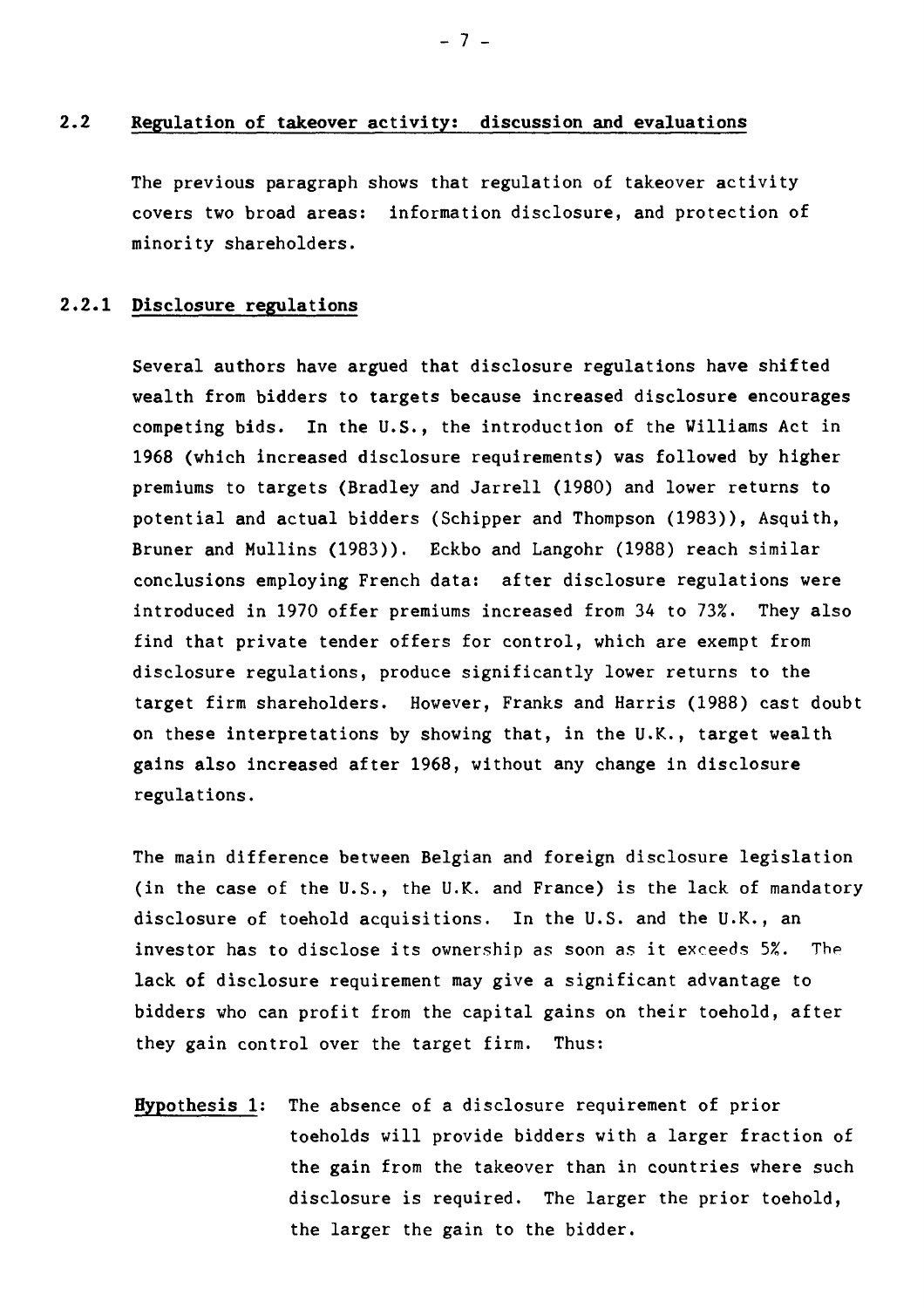#### **2.2.2 Protection of minority shareholders**

The requirement that any private transaction in which a premium is paid for majority control forces the bidder to extend the offer to all minority shareholders, seems to be a deterrent to private transactions, relative to public tender offers. However, considering that owning 25% of the shares provides shareholders with a blocking minority in major corporate decisions (such as new issues and mergers), such private negotiations are likely to be inevitable. As Shleifer and Vishny (1986) point out, large shareholders play a crucial role in reducing agency costs resulting from separation between management and riskbearing. Considering the substantial practical difficulties in reducing these agency costs (for a discussion, see Shleifer and Vishny (1988)) concentrated ownership will be the rule rather than the exception. Note that the 75% majority rule is significantly more restrictive than the U.S. where companies can avoid restrictions in their corporate charter by incorporating in states which impose little constraints (see Dodd and Leftwich (1980)); in fact this rule is almost equivalent to a supermajority clause in the U.S.

The requirement to treat ail shareholders equally effectively outlaws two-tier takeover bids. In a two-tier takeover bid the bidder offers a substantial premium over the market for a majority of the target's shares. This first part of the buyout is then coupled with the promise (or threat) of a "take-out" or second stage merger, in which the remaining target shareholders receive a price well below the cash bid price. This technique, which is common in the U.S., encourages the success of a takeover bid because it eliminates the so-called "free rider" problem (See Grossman and Hart (1980): if the benefits to the bidder come from buying the target at a price below the post-offer price (eg., through improvement of the target management) individual shareholders who can't affect the outcome of the offer, have an incentive not to tender their shares. Note that, as Bradley (1980) points out, the free rider problem will be mitigated if the profitability of the bidder (also) increases as a result of the takeover.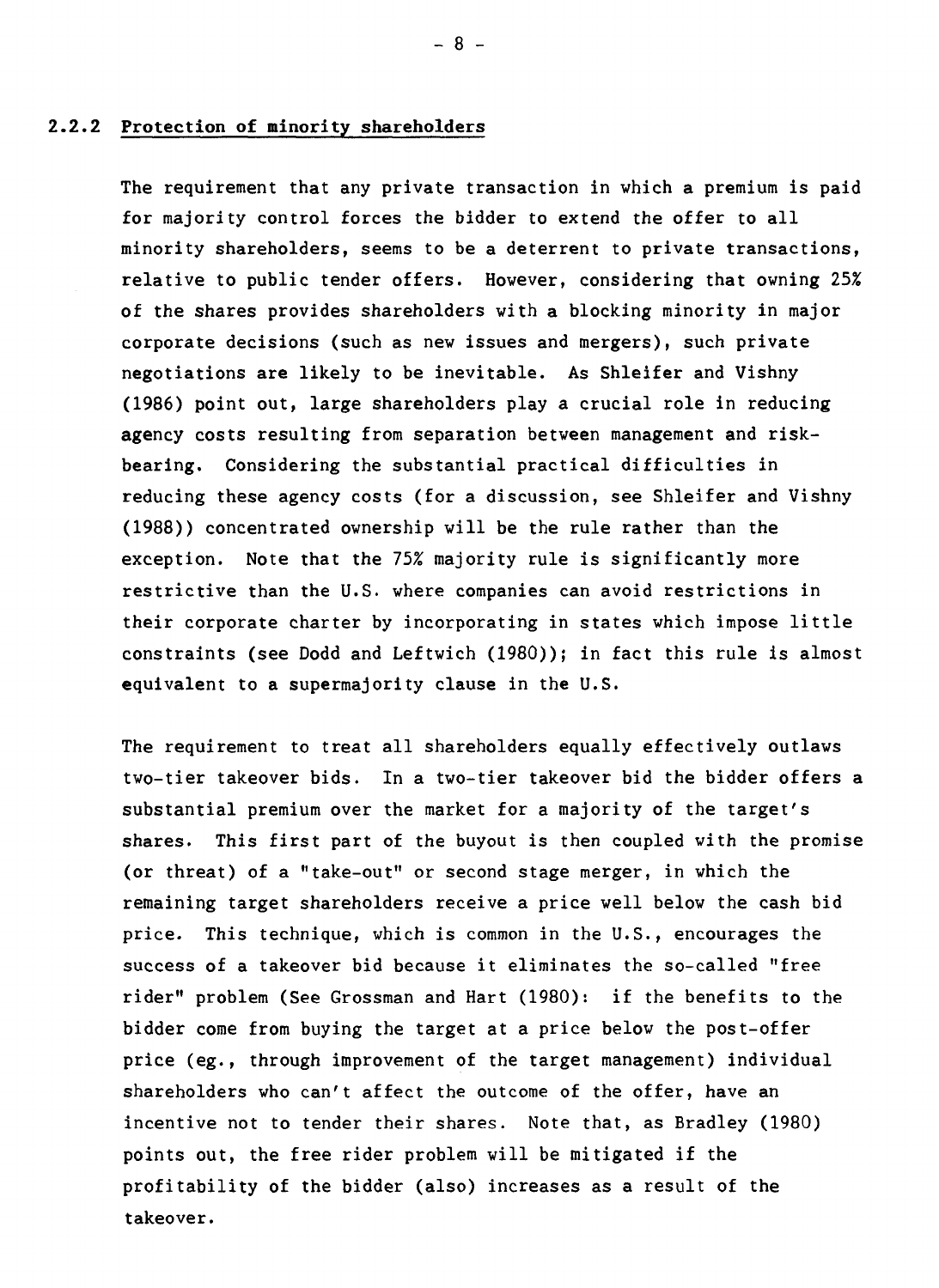A counter argument to the two-tier takeover procedure (see Bebchuk (1983) and Lowenstein (1983)) is that shareholders may be forced to tender to a bid they don't believe to be the best possible. Worse, in some cases they may even be forced to tender, even if, as a whole, they will be made worse off than if no bid took place (creating the so called "prisoner's dilemma"). However, evidence in the U.S., reported by Comment and Jarrell (1987) shows that two-tier takeover bids do not cause the expropriation of target shareholders. <sup>8</sup> The reason is that a number of factors reduce the empirical relevance of the prisoner's dilemma: (1) competing bids would be attracted because other companies would realise that the target firm is being bought below its true value; and (2) various "shark repellents", which allow target management to defend itself against unwanted suitors: supermajority provisions in which the percentage of votes required for stockholder approval of mergers with "related stockholders" (those that already own a substantial percentage of the stock) is increased (see Carney (1986)); repurchase tender offers by which the target creates its own counter bid (see eg., Vermaelen (1984), Jensen (1986), Stulz (1988) and Bagwell (1988)). Not ail of these conditions apply in Belgium. Repurchase tender offers are not a good anti-takeover device for Belgian firms because of regulatory and tax reasons (see Vermaelen (1986)). On the other hand, corporate law which requires approval of 75% of the shareholders in mergers, makes supermajority the rule rather than the exception. Moreover, companies can indirectly buy back their own stock by having a subsidiary (a friendly bidder) make an offer for the parent's shares.

If two-tier takeover bids are ruled out, bidders in Belgium can nevertheless try to overcome free rider problems in three other ways. First, they could make unconditional tender offers, ie., offers without minimum limit, so that non-tendering shareholders are made worse off if ultimately the bid fails. Note that the free-rider problem occurs because, if the bid fails, the shareholder will be equally worse off, whether he tenders or not. In unconditional tender offers, the nontendering shareholder will be worse off than the tendering shareholder when the bid fails. Hence, not tendering is no longer an obvious optimal strategy for the small, atomistic shareholder. However, this procedure will make unsuccessful bids very costly to the bidder.

 $-9 -$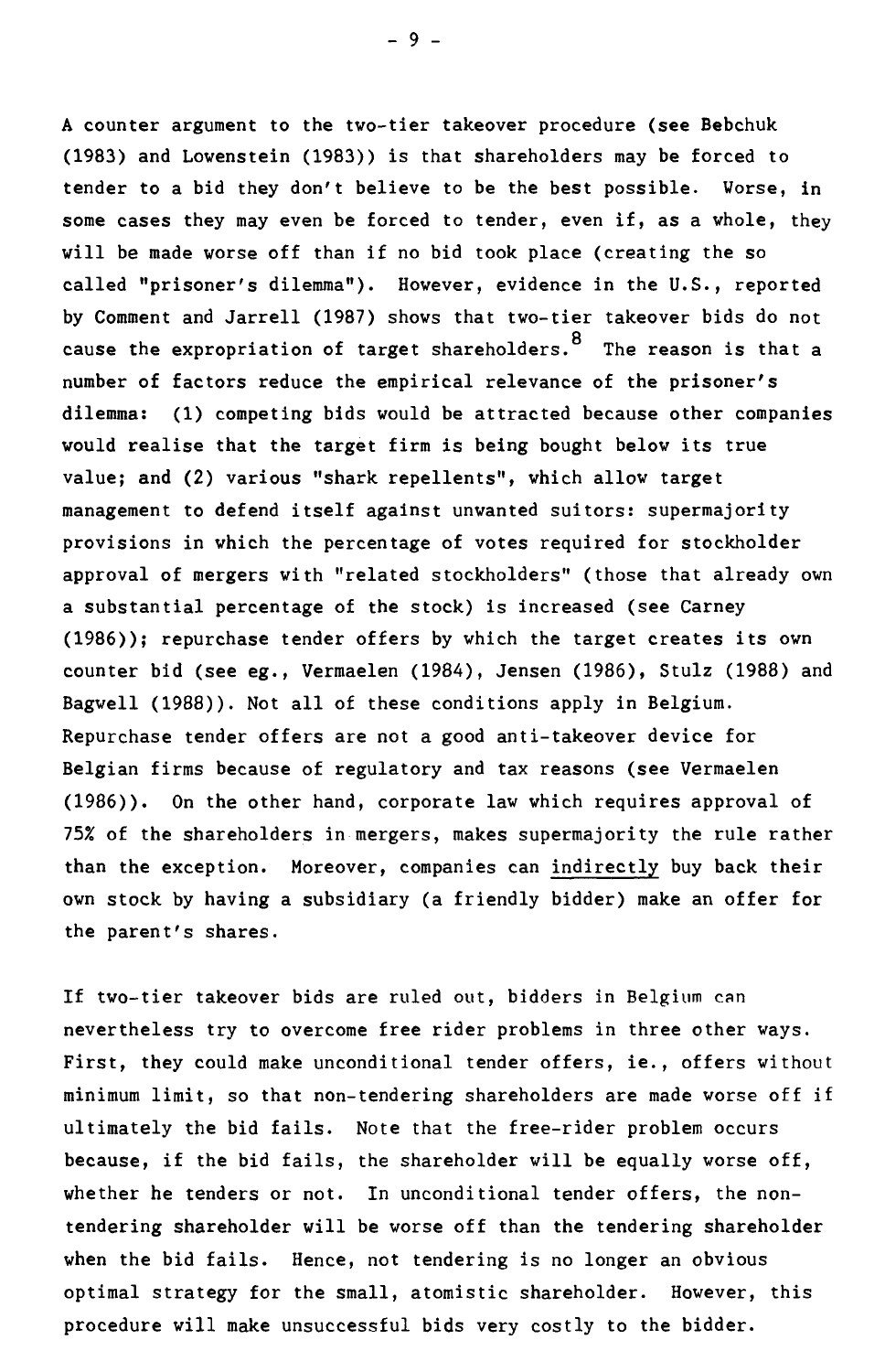Second, the bidder could directly negotiate with large shareholders who own controlling blocks (and who, in contrast to small shareholders, have an impact on the outcome of the offer). In this case, the Commission's requirement to extend the offer to ail other shareholders will also make the offer more expensive than a public offer for majority control. Finally the cheapest alternative to the free rider problem may be to purchase shares "quietly" in the open market (see Schleifer and Vishny (1986)), an activity which in the past (in contrast to the U.S., U.K. or France) was not subject to any disclosure regulation. Thus,

- Hypothesis 2: Considering the Belgian regulatory environnent, we expect that (1) offers will tend to be unconditional, (2) prior bidder ownership (toeholds), will be large and (3) many tender offers will result from purchasing a controlling block at a premium.
- Hypothesis 3: The Banking Commission's regulations and corporate voting laws make negotiations with large shareholders (who own controlling blocks) almost inevitable. Thus bidders will earn lover returns than in countries where such legislation does not exist. The larger the size of the controlling block, the lover the bidder returns.

Note that free rider and prisoner's dilemma problems are only relevant when a bidder faces dispersed atomistic shareholders who are unable to collide Comment and Jarrell (1987) observe that tender offers in the U.S. are typically negotiated and argue that "the bargaining power of target management  $\ldots$  reduces any tactical advantage bidders may have as a result of diffuse atomistic ownership of the target's common stock".<sup>9</sup> Brown (1988) argues that two-tier takeover bids are set up for tax reasons: by having a non-taxable second stage the bidder tries to induce shareholders with high capital gains taxes to tender.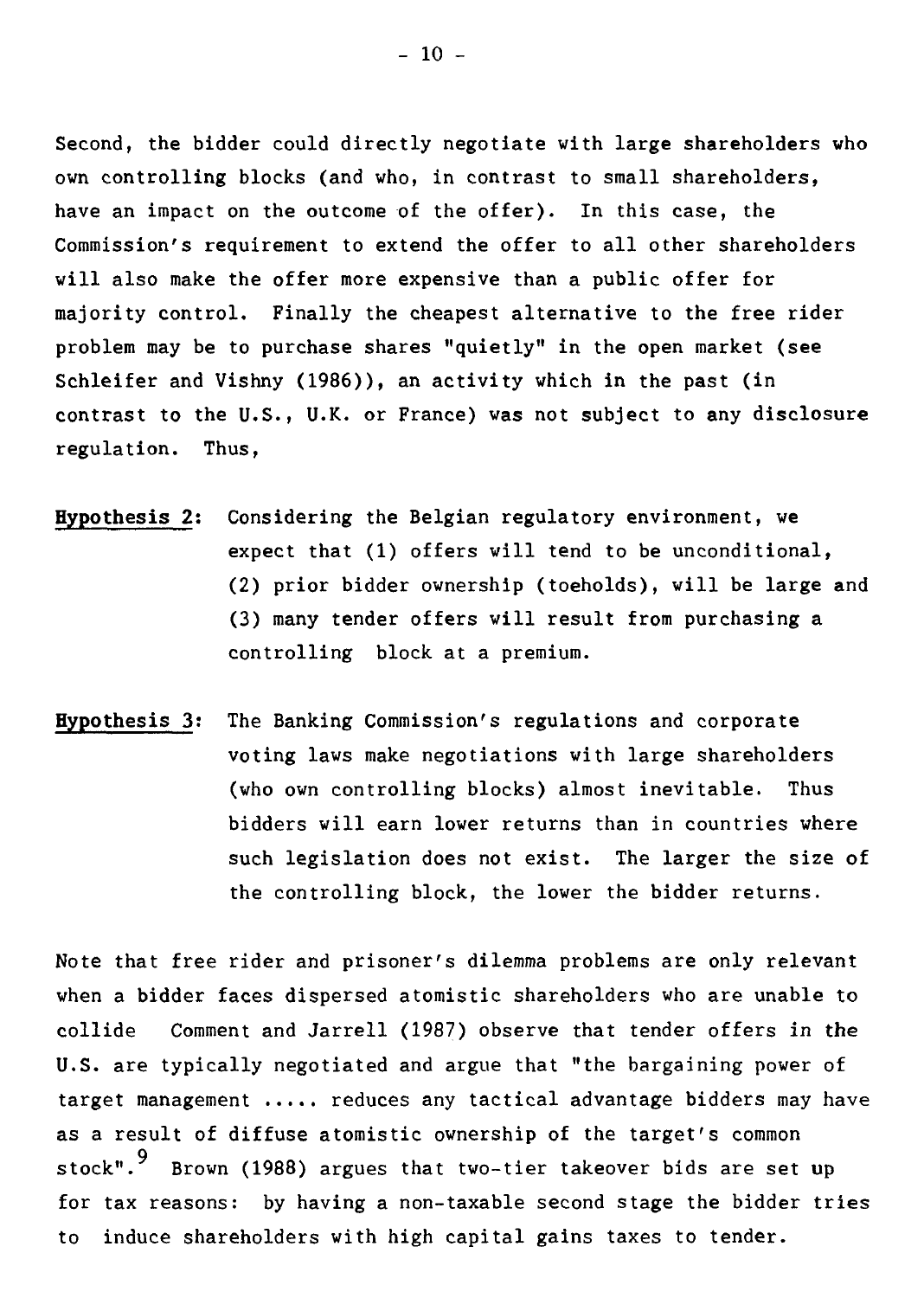# **2.3 Taxation of merger and takeover gains in Belgium**

A distinction has to be made between mergers and takeover bids. In a merger, the target firm and the target shareholders are both exempt from any taxes when the acquisition is financed with stock. In a cash merger, either the target firm or the target shareholders have to pay "liquidation taxes" or capital gains taxes. The bidder is exempt from taxation.

In a takeover bid, the target firm is not taxed. Target shareholders have to pay capital gains taxes, regardless of the means of payment. Thus, in Belgium, capital gains to target shareholders in takeover bids are taxed the same in cash offers and stock offers. This tax regime contrasts with the U.S. (and the U.K.) where cash acquisitions are taxable and equity acquisitions are not. Hence, in order to explain (in the U.S.) the use of cash as a means of payment, one has to appeal to (1) the "trapped equity" theory (King, (1988)) who argues that a cash acquisition may be an efficient way to make distributions to shareholders (as an alternative to dividends or stock repurchase), to (2) signalling models (Myers and Majluf (1984) and Miller and Rock (1985)) who argue that payment with shares will reveal bad information to shareholders, or to (3) agency theory (Jensen (1986)) which suggests that firms with excess cash-flow have incentives to use this cash in acquisitions rather than returning the funds to the shareholders. Another explanation for the use of cash may be the fact that target firm policy changes are easier to implement if the target shareholders do not obtain voting rights in the bidding firm.  $10$  This may be especially the case where bidder and target are of similar size.

Past research on the choice of the means of payment in acquisitions include studies which compare the announcement returns around cashfinanced and equity-financed acquisitions. Asquith, Bruner and Mullins (1986), Wansley, Lane and Yang (1983), Niden (1986), Huang and Walking (1987), Franks, Harris and Myer (1988) and Eckbo and Langohr (1986) provide evidence that cash offers generate larger returns to targets than share offers in the U.S., U.K. and France. This is consistent with the hypothesis that capital gains taxes (to be paid in cash offers but not in share offers), are important: in cash offers the targets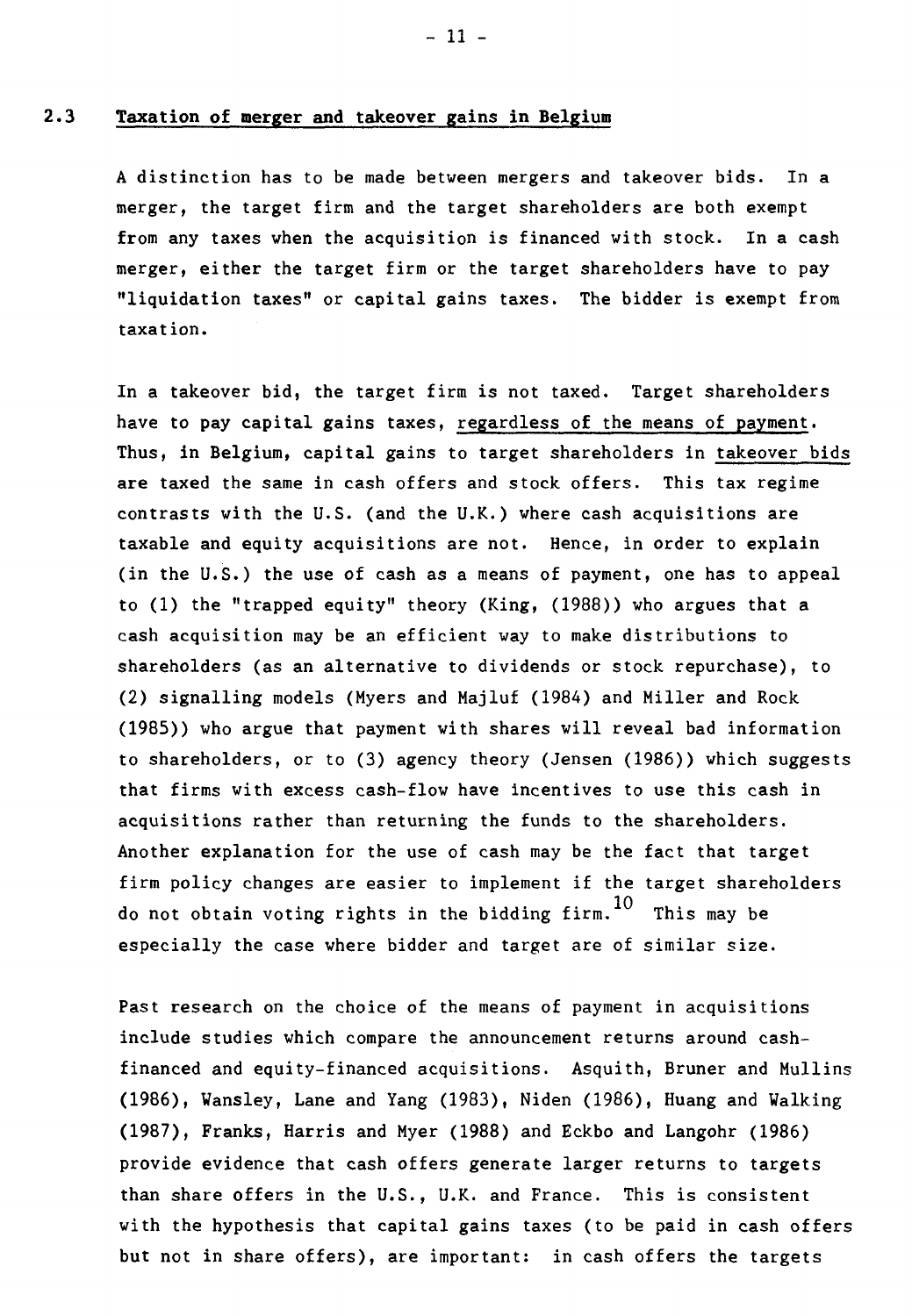have to be compensated for the increased tax liability, so that their pre-tax returns have to be higher. In order to explain why bidders would be willing to pay for these taxes (rather than pay with shares) one has to point to the offsetting advantages of using cash mentioned in the previous paragraph. A more direct test of the relevance of taxes for the choice of the means of payment is presented by Franks, Harris and Myers (1988) who examine the use of cash and share offers in the U.S. and in the U.K. from 1955 to 1984. They conclude that many results are difficult to explain on the basis of tax effects.

The Belgian tax environment permits testing for the relevance of taxes on the acquisition process through the following hypothesis:

- Hypothesis 4: The Belgian tax environment implies that if there are any non-tax related advantages of cash offers, all takeover bids will be financed with cash.
- Hypothesis 5: Because in mergers, equity acquisitions have a clear tax advantage over cash acquisitions, we predict that, unless there are significant non-tax related advantages of cash offers, mergers will be financed with stock.

## **3 The Effect of Takeovers on Common Stock Prices**

# **3.1 Data**

Data on takeovers include ail tender offers made between January 1970 and December 1985, in which at least one of the firms involved (the bidder or the target) was a Belgian company quoted on the Brussels Stock Exchange. Data were taken from the annual reports of the Banking Commission. Information on the terms of the offer and toehold acquisitions were taken from offer prospectuses.

Over the period the Banking Commission supervised 198 tender offers, out of which 106 involved at least one quoted Belgian company; a number of these cases were dropped either due to lack of trading around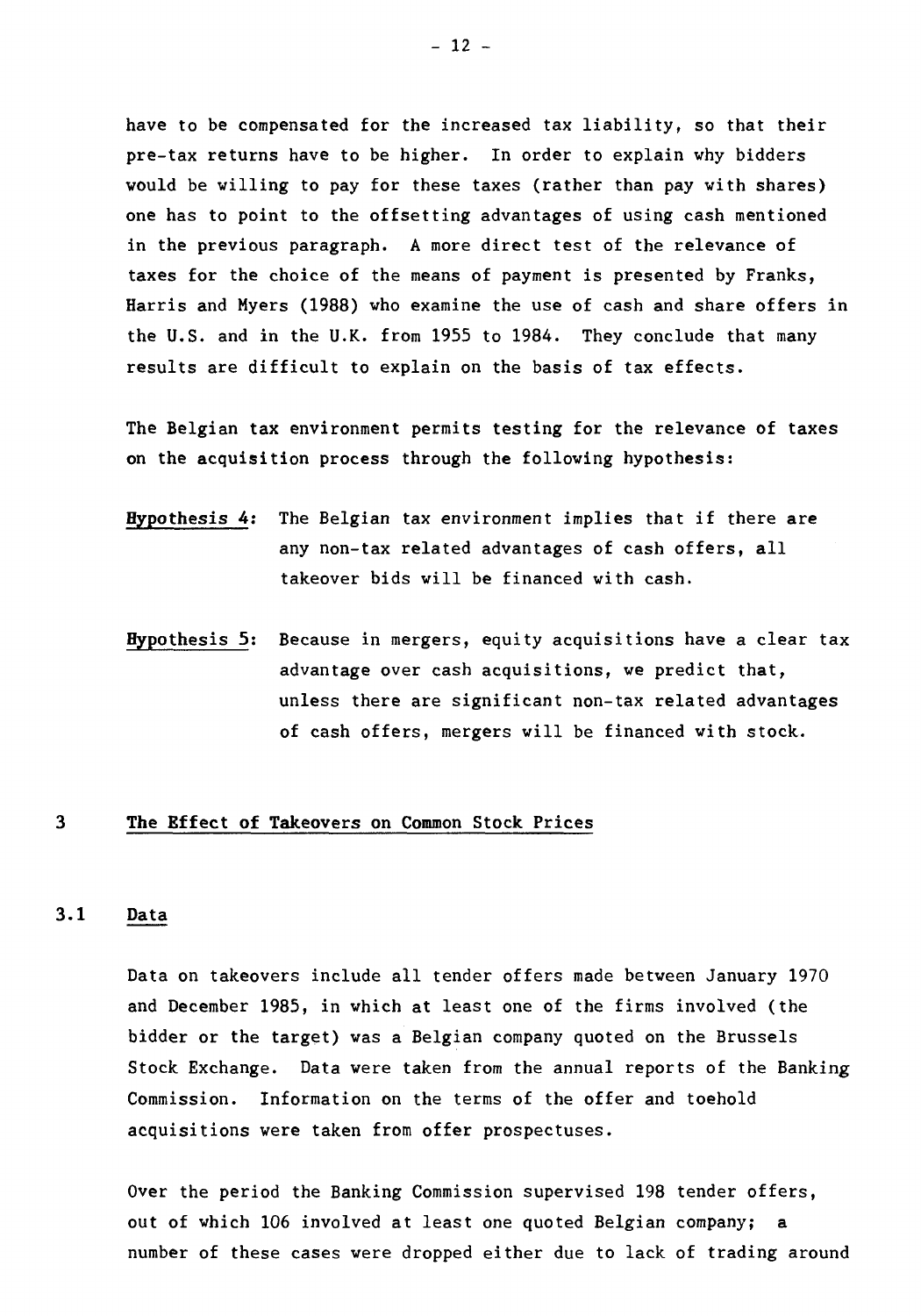the event or because further analysis showed they were not really takeovers<sup>11</sup>. A breakdown of these figures over time is shown in Table 1, which shows that, in contrast to the U.S., there is no significant rise in takeover activity in recent years.

This selection process finally identified 86 takeovers involving 63 quoted target firms and 57 quoted bidders. In only 23 cases both the bidder and the target were traded on the Brussels Stock Exchange.

Consistent with hypothesis 4, the overwhelming majority of takeovers are cash tender offers: in only six cases the target shareholders were offered shares. Out of this total, in four cases bidders used their own shares, whilst in two other instances shares from a third company (controlled by the bidder) were offered. In only one of the events, a bond issued by the bidder vas added to the share offers.

Two clear cut type of tender offers can be distinguished: those made directly to the public and those which are a follow up of a private transaction in which a major block was transferred. Information provided by the tender offer prospectus was used to determine in which category each observation fell.

The main characteristics of each subsample are shown in Table 2. The total sample splits almost equally between both methods, with the proportion holding constant over time. From the offer prospectus we were able to infer (1) prior bidder ownership of the target shares before any private transaction, (2) the number of shares acquired in a private transaction immediately before the bid (if such transaction occurred). The first number is denoted as prior ownership "6 months before the bid" and the sum of (1) and (2) is defined as the ownership "1 month before the bid". Of course, the distinction is only relevant for follow-up tender offers. The bidder's ownership 6 months before the takeover is much higher in the case of a direct tender offer (47% vs. 15%). The fraction of shares sought after the tender is higher for the follow up cases (98% vs. 90%). This is because in follow up tenders (where the bidder bought a large block at a premium) regulation requires that the bid is extended to all shareholders. Private

- 13 -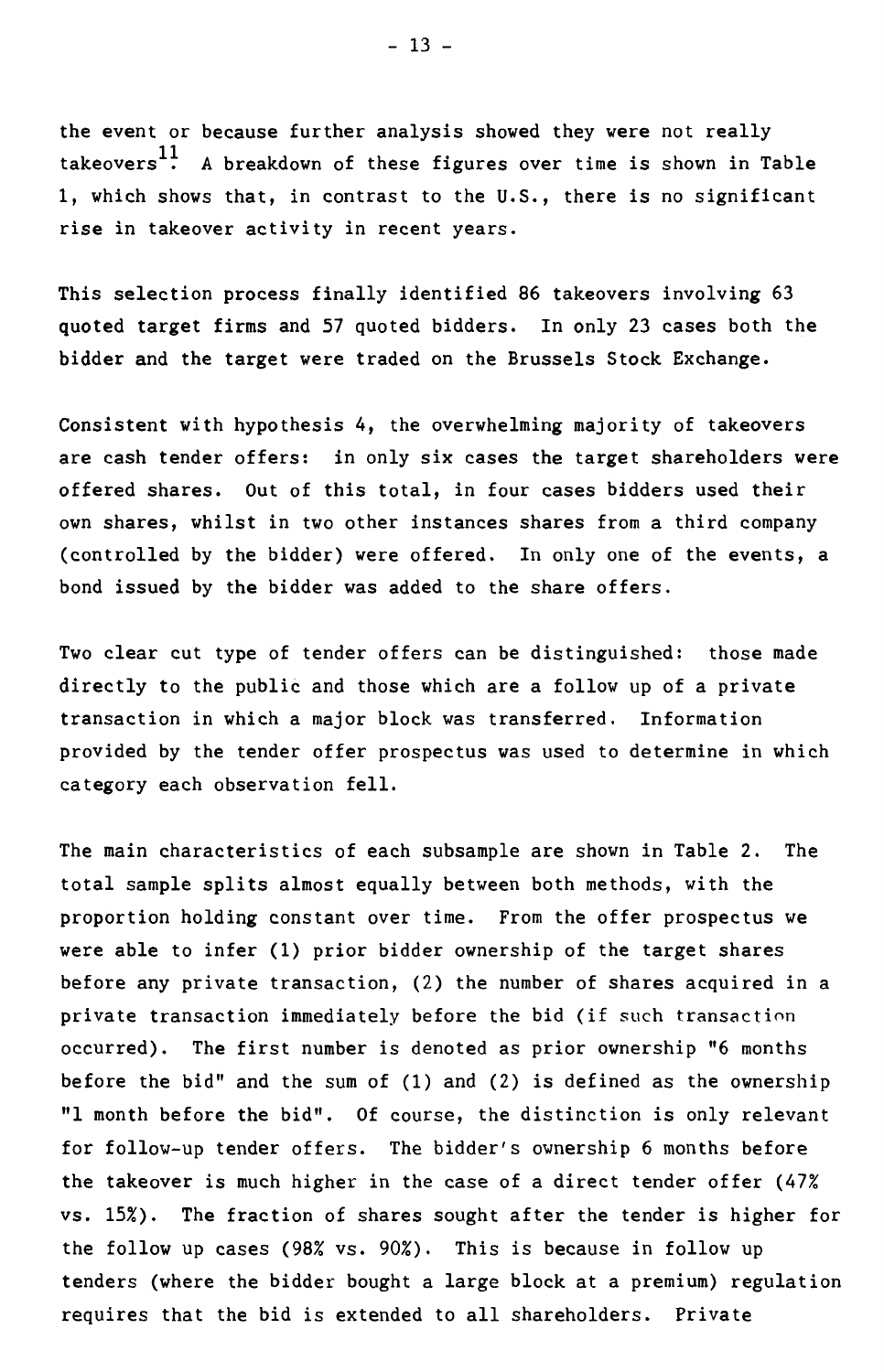**transactions on average allowed bidders to control an incremental 47% of the firm, leaving them with a toehold of 62% before the tender.** 

**Table 3 provides more details on the distribution of prior ownership. Approximately 1/3 of the direct offers are made without (disclosed) toeholds, while 1/3 of the direct offers could be characterised as minority buyouts where the bidder already owns 75% of the target shares. In follow-up tenders, however, 61% of the bidders started negotiating with a major shareholder, without any toeholds.** 

**The characteristics of the sample are largely consistent with hypothesis 2. First, 86% of the offers are unconditional, in contrast to the U.S. and the U.K. where offers are typically conditional upon a minimum number of shares tendered (Franks and Harris (1988)). Second, bidders who want to make direct offers for control, accumulate much larger toeholds than is typical in the U.S. or in the U.K. For example, Comment and Jarrell (1987) report an average toehold of 11.4% in the U.S. Franks and Harris (1988) find that in 1061 out of 1441 U.K. acquisitions bidders did not own any shares prior to the bid. Finally, considering that ovning 25% of the shares effectively constitutes a blocking minority, bidders are forced in almost half of the cases to negotiate directly with a large shareholder who, on average, holds a controlling block of 47.2% of the shares.** 

#### **3.2 Methodology**

**A classic event-study was** performed where the event is the month of the **start of the public tender offer. First the monthly rate of return on the bidding and target firms (when available) was regressed against the monthly rate of return of an equally weighted market index using 18 months of data, starting two years before the event.** 

**We assume that stock returns respond to the market model (see Fama (1976)):** 

$$
R_{it} = \alpha_i + B_i R_{mt} + e_{it}
$$
 (1)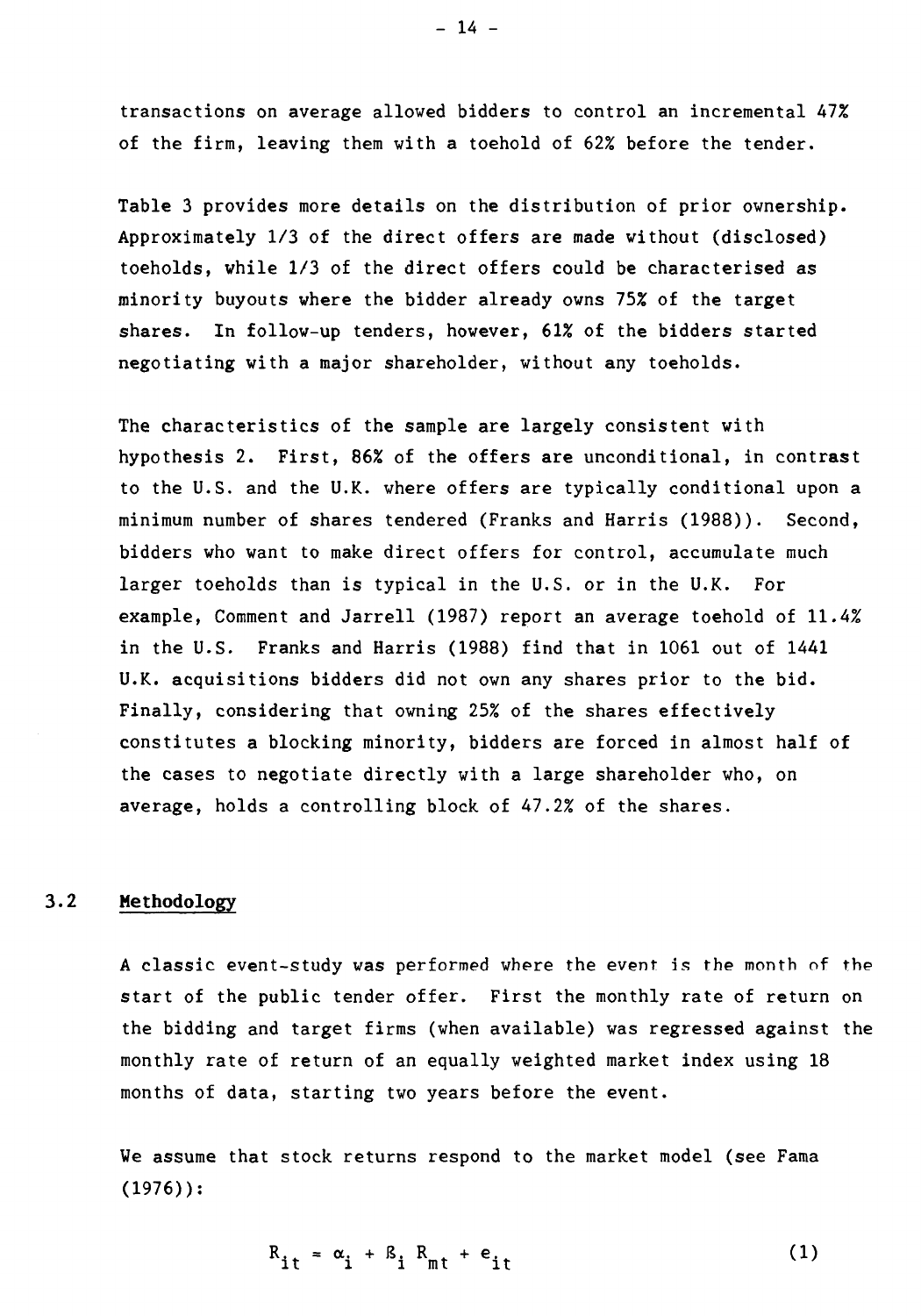Where  $R_{i,t}$  = rate of return on stock i in month t  $R_{mt}$  = rate of return on the market index  $B_i = cov(R_{it}, R_{mt})/\sigma^2(R_{mt})$  $E(R_i) - B_i E(R_{mt})$  $e_{it}$  = disturbance term with expected value of zero

> The model states that, given estimates of  $\alpha_i$  and  $B_i$ , and given the rate of return on the market,  $R_{m,t}$ , the expected rate of return on stock i in the observation month t is equal to

$$
E(R_{it}/R_{mt}) = \alpha_i + BR_{mt}
$$
 (2)

The market index is composed of the 58 most actively traded stocks on the BSE in the period. This index represents 80% of the market capitalization on the BSE. No effort was made to define a more precise announcement month for two reasons. First, from the offering prospectuses in which the announcement was mentioned, it is clear that there is only a small time lag between the announcement and the start of the offer (usually less than a month). Second, considering that many tender offers are triggered by private transactions, it is likely that information leakages will precede any official announcement (especially in a small market where there is no legal restriction on insider trading.)

Using these results from the estimation period, in each month t relative to the event month (month 0), we compute the average prediction error,  $AR_+$  as

$$
AR_{t} = \frac{r}{i}t_{0it}/n_{t} \qquad \text{for } t = -6, -5, \ldots, +6 \qquad (3)
$$

where  $\mathsf{U}_{\mathbf{it}}^{\vphantom{\dag}}$ , the prediction error for stock i at time t, is

$$
U_{it} = R_{it} - E(R_{it}/R_{mt})
$$
 (4)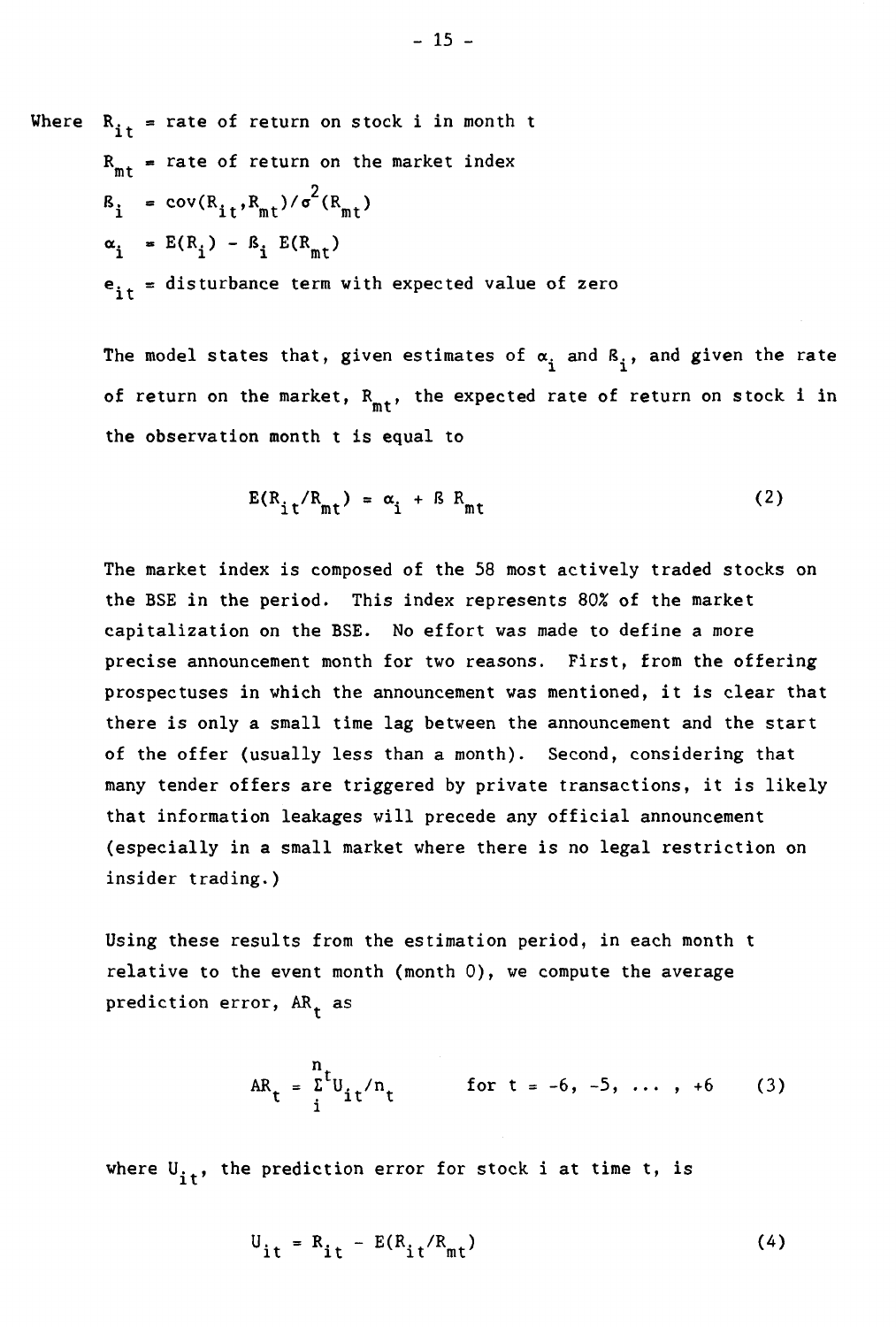The number of observations used to compute the average prediction error is indicated by  $n_t$ ; this number may change each period after the event if, as it happens with target firms, shares are delisted and therefore do not contribute to the average.

An estimate of the standard deviation of the average monthly prediction error in period t is given by  $s_t$ , which is computed over a period unaffected by the event, ie. the 18 month period starting 24 months before the event and ending 7 months before the event.

$$
s_{t} = \sqrt{1/17} e^{-\sum_{e=2}^{T} [AR_{et} - (e^{-\sum_{e=2}^{T} AR_{et})/18]}^{2}}
$$
 (5)

$$
t = -6, -5, \ldots, 5, 6
$$

where AR<sub>et</sub> are the average monthly prediction errors in month e, calculated over ail the firms which contribute to the average prediction error in period t.

To test whether the average prediction error at time t is statistically significantly different from zero, we compute the test statistic

$$
x_t = AR_t / s_t \tag{6}
$$

On the assumption that the prediction errors are independent drawings from a stationary normal distribution  $x_t$  is Student's t distributed with 17 degrees of freedom. The same null hypothesis is also tested non parametrically by computing the Wilcoxon centered signed rank statistics W, computed according to Lehmann (1975).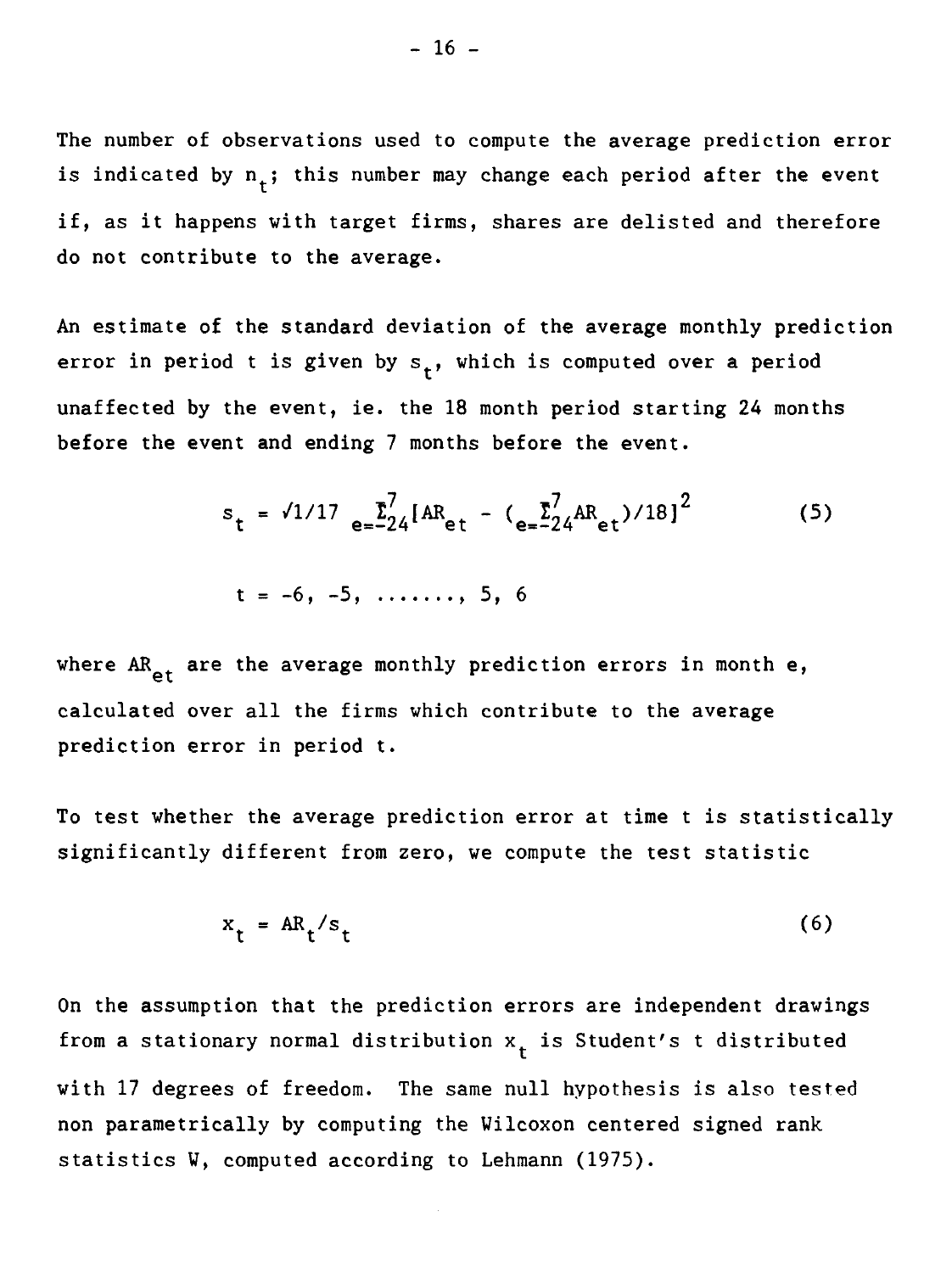The cumulative prediction error,  $CAR_{t}$  from month -6 until month T is computed as

$$
CART = \sum_{-6}^{T} ARt
$$
 (7)

To test whether the cumulative prediction error up to month T is statistically significantly different from zero we compute the test statistic

$$
Y_T = C A R_T / (S_T / T)
$$
 (8)

in which  $S_T$  is given by the following expression

$$
S_T = \left[\begin{array}{c} T \\ L \\ 6 \end{array} (s_t)^2\right]^{\frac{1}{2}}
$$
 (9)

Under the assumption that the average prediction errors are independent drawings from a stationary normal distribution the statistic  $Y_T$  is Student's t distributed.

# **3.3 Results**

# **3.3.1 Total sample**

**In** the total sample, bidders offered, on average, a premium of 47.5% above the market price six months before the bid, for 39.5% of the shares. Premiums are computed relative to the stock price 6 months before the offer. We also computed "market model" adjusted premiums. The results in Table 2 show that both methods lead to similar results.

As Table 4 and Figure 1 show, on average, the 63 traded targets experience abnormal returns of 37.6% in the 6 months leading up to the takeover bid. Abnormal returns to targets are significantly positive in the 5 out of the 6 months before the event and in the month of the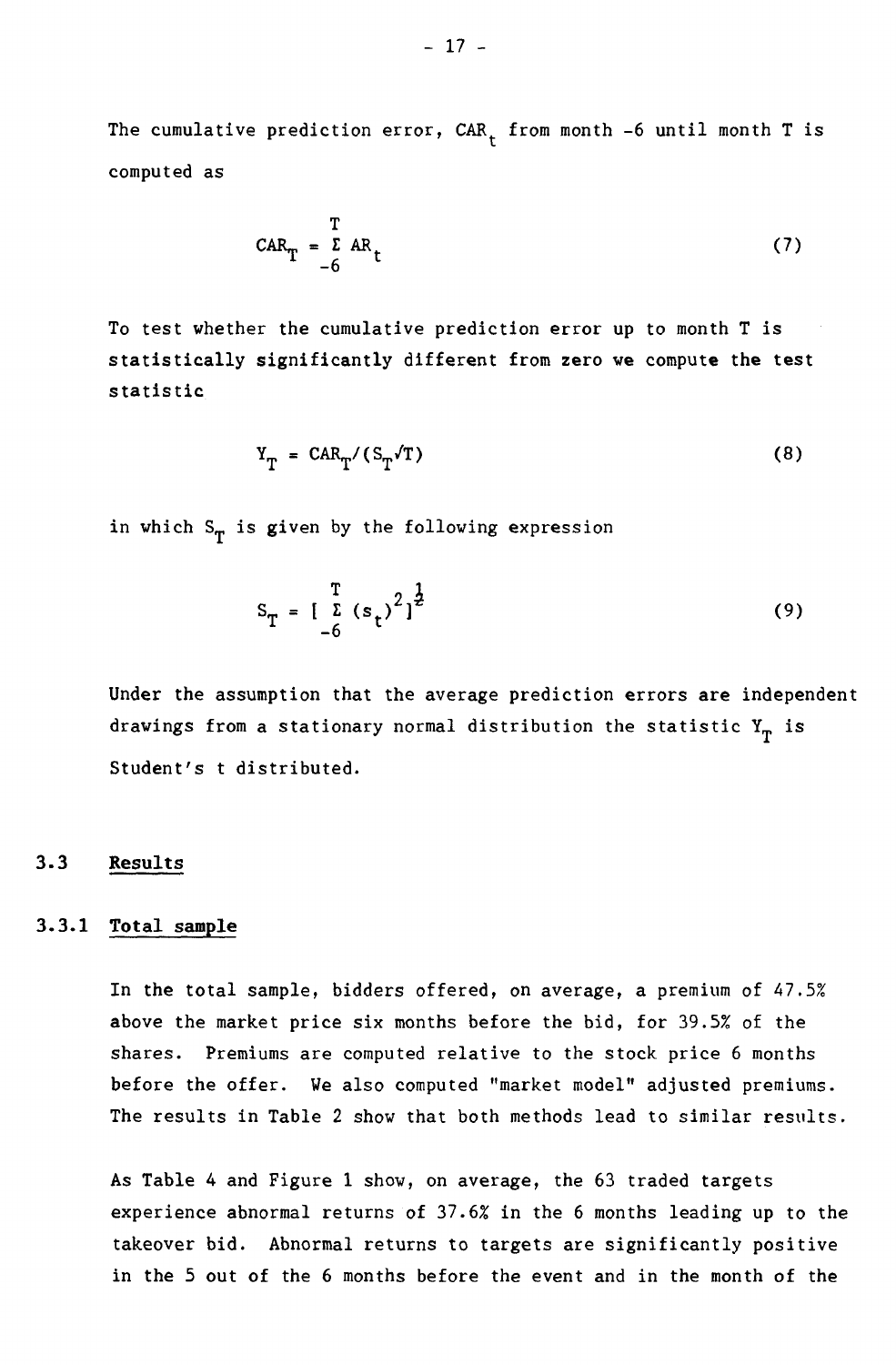bid itself; a significant decline is observed in months +1 and +2 decreasing the wealth gain to  $33\degree$ .<sup>12</sup> On average, the 57 bidders experience no significant positive or negative abnormal returns. Table 5 (part A) shows that these results are not caused by a few outliers. From 6 months before the bid, up to 6 months after the bid (or the last month of trading)•67% of the targets earn positive returns. The corresponding percentage for bidders is 54%. In addition, the mean excess return is significantly different from zero (at the 1% significance level) for the targets, but not for the bidders.

As from the month after the takeover bid an increasing number of targets start to be delisted (because less than 90% of the shares are publicly held) the post-takeover price behaviour is not comparable with the pre-takeover price behaviour. Samples were made comparable by only considering the 33 target firms which continued to be traded until 6 months after the bid. Figure 1 shows that, although the basic conclusions remain unchanged, the abnormal returns to targets in the 6 months before the bid fall to 27%. Firms which are delisted after a tender bid are also offered a higher than average premium: in the total sample an average premium of 48% was offered compared to 29% in the sample of continuously traded firms.

The analysis was repeated assuming that  $\alpha$  and  $\beta$  in the market model are respectively zero and one. Table 6 and Table 5B show that abnormal returns behave in much the same way as those shown in Tables 4 and 5A respectively. As an additional check the average of the intercepta estimated for the market model is not significantly different from zero.

The results presented so far show that, on average, bidders earn zero or small negative abnormal returns, while targets earn significant positive excess returns. Although the excess returns to targets are much larger than the small negative returns to bidders, one cannot conclude from the results that takeovers create net wealth increases, because, on average, bidders are 13 times larger than targets. In order to estimate the net wealth change, we multiplied the market value of the equity of bidder and target 6 months before the announcement

 $-18 -$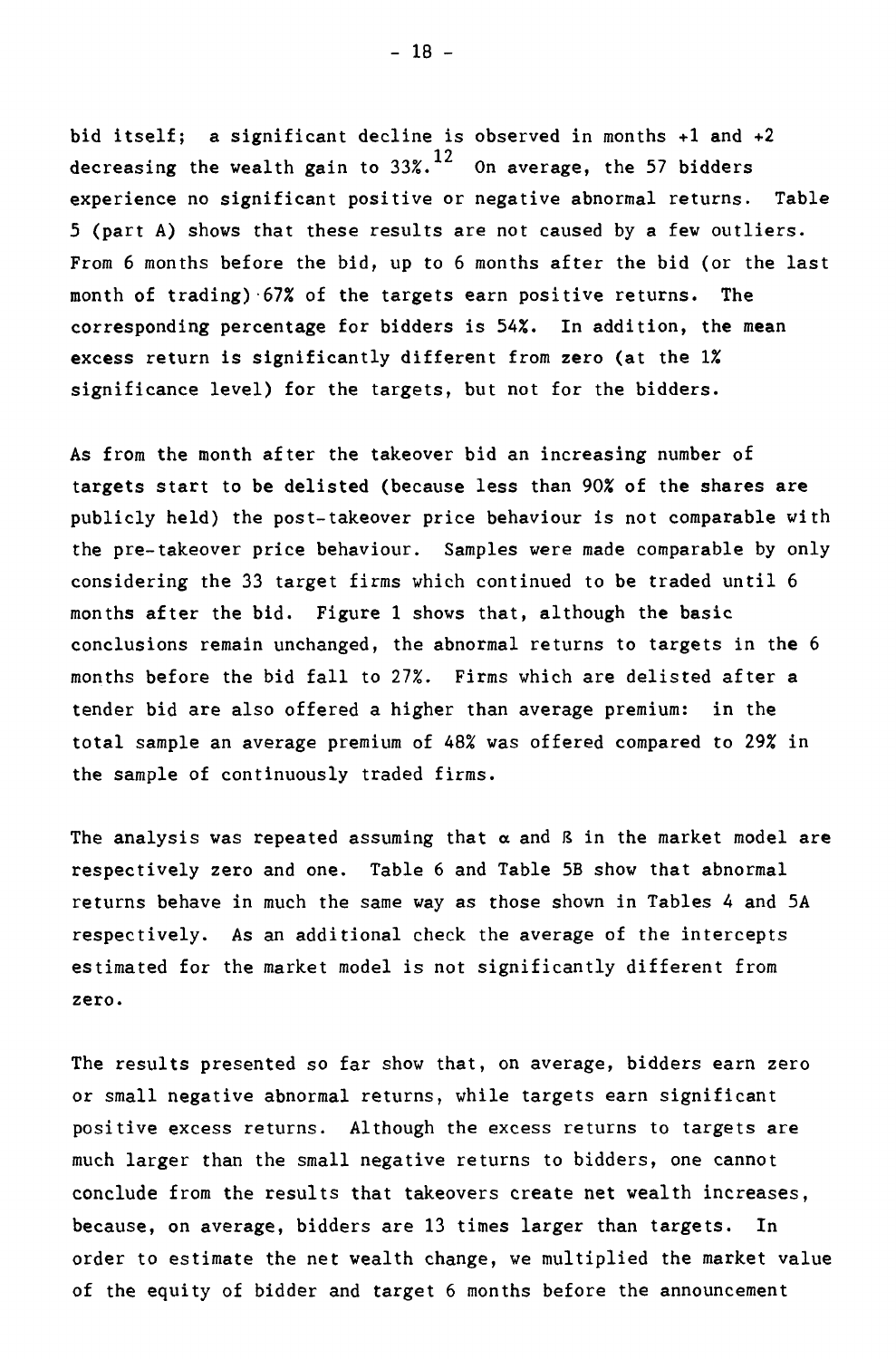with the abnormal performance index. The abnormal performance index for security  $i$ , API, is computed as

$$
API_{i} = \sum_{t=-6}^{0} (1 + U_{it})
$$
 (10)

The results in Table 7 show that, on average, bidders gained 12 million BF in value (which is not significantly different from zero) while the targets realised a significant ( $t = 2.60$ ) average value increase of 45 million BF. Ail 85 takeover cases combined result in a total wealth increase of 3,446 BF. We conclude that takeover bids generate net wealth increases for the shareholders of targets and bidders combined.

## **3.3.2 Direct vs. follow up tender offers**

When the total sample is split according to the type of tender offer, the results are similar but when the tender offer results from a private transaction, target gains are much higher and are earlier reflected in security prices (see table 8 and figure 2). In these follow up tenders target firms realise an average abnormal return of 46% from the beginning of the test period up to the month of the event, with all but one average return significantly different from zero; in the months after the tender no significant abnormal returns are observed. On the other hand, in direct tender offers target firms realise an abnormal return of 29% in the 6 months before the bid. The two successive negative returns in the first and second month after the event are possibly caused by delisting of target firms.

Bidders do not appear to realize any significant gain, or loss, in the case of follow up tenders. But in the case of direct tender offers a significant and permanent negative return of 4% (t =  $-3.13$ ) is observed three months before the tender.

Hence, we conclude that both bidders and especially targets are better off in follow up tenders than in direct offers for control. This is not surprising, considering that, unlike follow-up tender offers,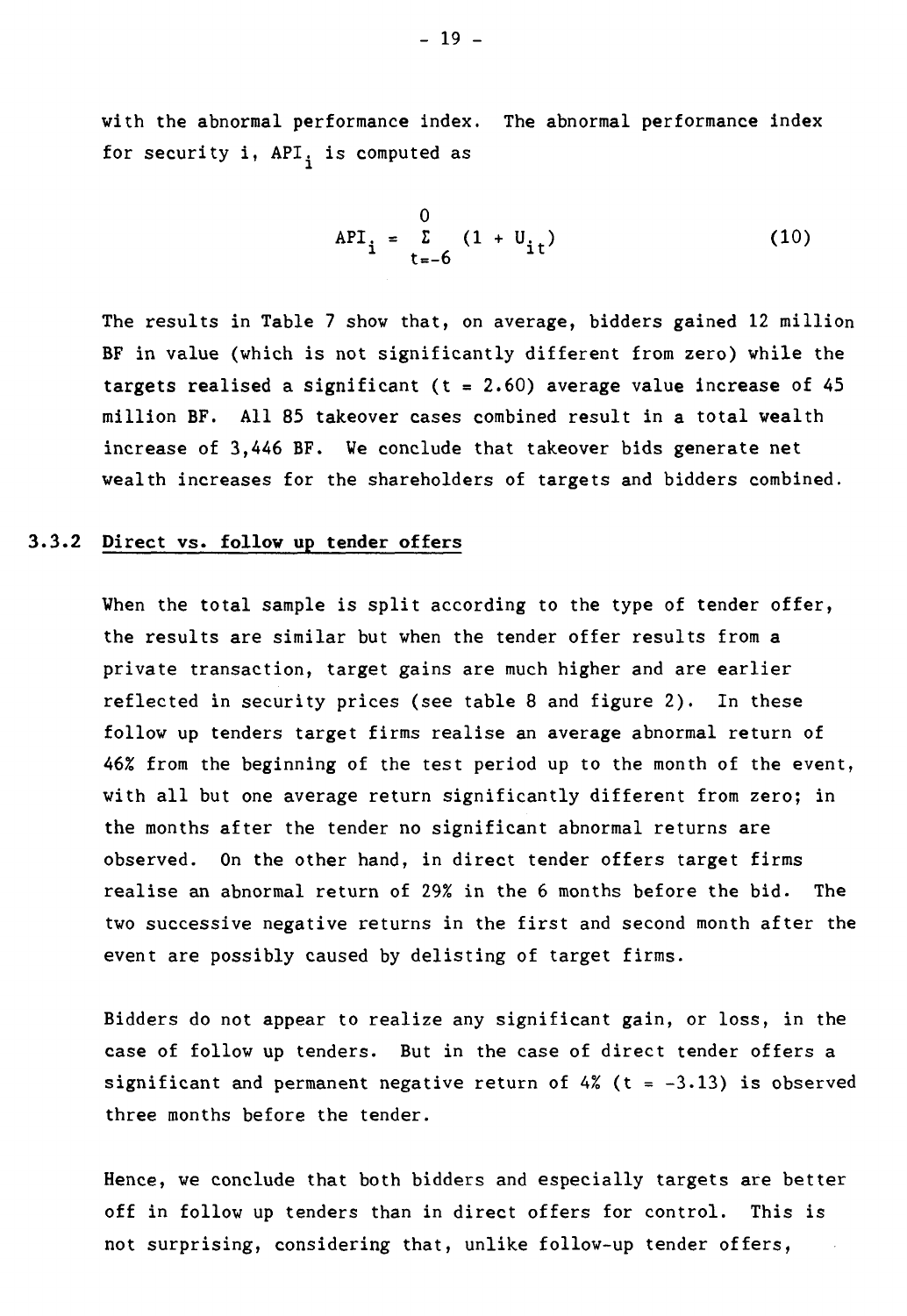direct offers do not involve a crucial change in control: on average, bidders already own 47% of the shares before they make a bid.

# **3.3.3 Toeholds and the distribution of shareholder gains**

**Proponents of disclosure regulation argue that bidders get an unfair advantage in Belgium because, unlike in the U.S. or the U.K., they don't have to disclose their holdings in the** target firm. The preliminary results of this paper provide no support for this contention. If anything, bidders earn smaller returns in Belgium than in the U.S. and the U.K. Moreover, the average abnormal return to targets of 37% is not significantly smaller than the return realised by the average U.S. or U.K. target firm (see for example, Jensen and Ruback (1983), Franks and Harris (1988)).

We explain this by arguing that the other regulatory features of Belgian takeover and voting laws, such as (1) the requirement to extend a private offer to all other shareholders and (2) the need to own 75% of the target firm shares in order to ensure control, counterbalances the lack of disclosure regulation, so that, on average, Belgian bidders don't earn more than their foreign counterparts.

A counterargument may be that it is impossible to measure the gains to the bidders because of imprecise announcement dates and because bidders are, on average, 13 times larger than targets. We can accommodate this criticism if we adopt the framework of Schleifer and Vishny (1986) who assume that the gains to bidders arise from the capital gains on the toeholds they acquire before any news about the takeover is reflected in security prices. The net gain to bidders is then computed as

$$
GAIN = \left[ \left[ P_E - P_o \right] N_p - \left( P_T - P_E \right) N_T \right] / SIZE \tag{11}
$$

where

 $P_E$  = target stock price per share 5 days after the expiration of the bid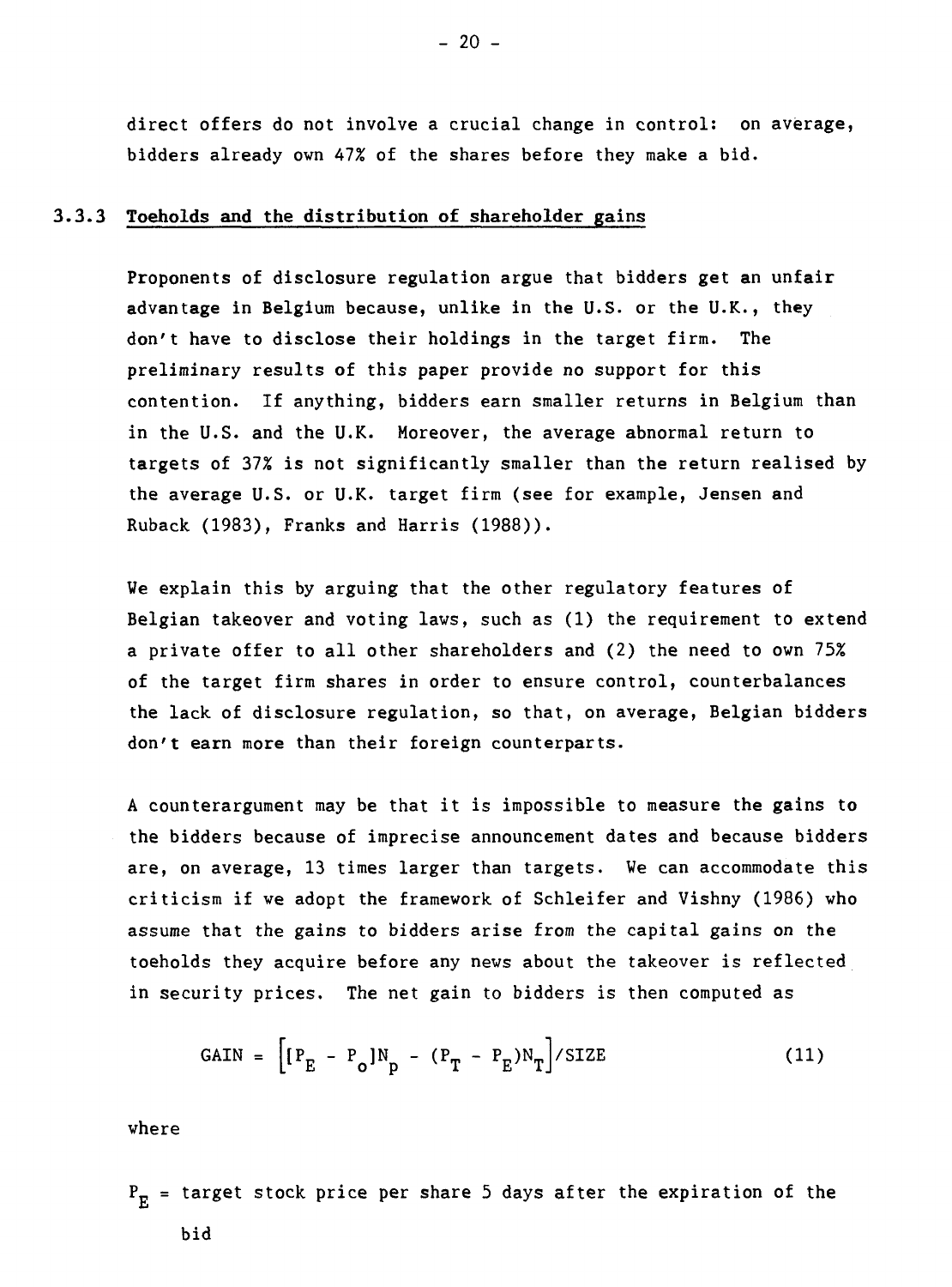- $P_{o}$  = price per share of the target firm 6 months before the takeover bid, adjusted for market movements.
- $N_{\rm p}$  = number of target shares held by the bidder "6 months" before the bid

 $P_T$  = tender price

 $\texttt{N}_{\texttt{T}}$  = number of shares of the target firm acquired by the bidder as a result of the bid (including private transactions) SIZE is the market value of the bidder 6 months before the takeover.

Hence, the first part of the gain measures the holding gain on the toehold, while the second part measures the cost from overpaying the tendering shareholders. Because the computation requires both bidder and target to be traded at least until the day after expiration, the sample is limited to 26 observations.

The results in Table 9 show that, on average, bidders did not earn any significant positive or negative returns around the takeover. This result may seem surprising, considering that the bidder should earn an abnormal return on its toehold. However, because the average premium paid to tendering shareholders is above the abnormal return to the nontendering shareholders (see Figure 1) the holding gains are ail but washed out by the overpayment for the target shares.

Further insight into the effect of toehold acquisitions on the return to bidders and target shareholders is obtained by regressing excess returns against (1) the fraction of shares held by the bidder six months before the bid and (2) for follow-up tender offers, the fraction of shares purchased in the private transaction which preceded the public tender offer. Because direct and follow-up offers have different characteristics, regressions were run separately for both subsamples.

The results in Table 10 show that the results are very different for direct tenders and follow-up tenders. For direct tenders the relationship between toeholds and excess returns is not statistically significant. However, for follow-up transactions, one cannot reject

 $-21 -$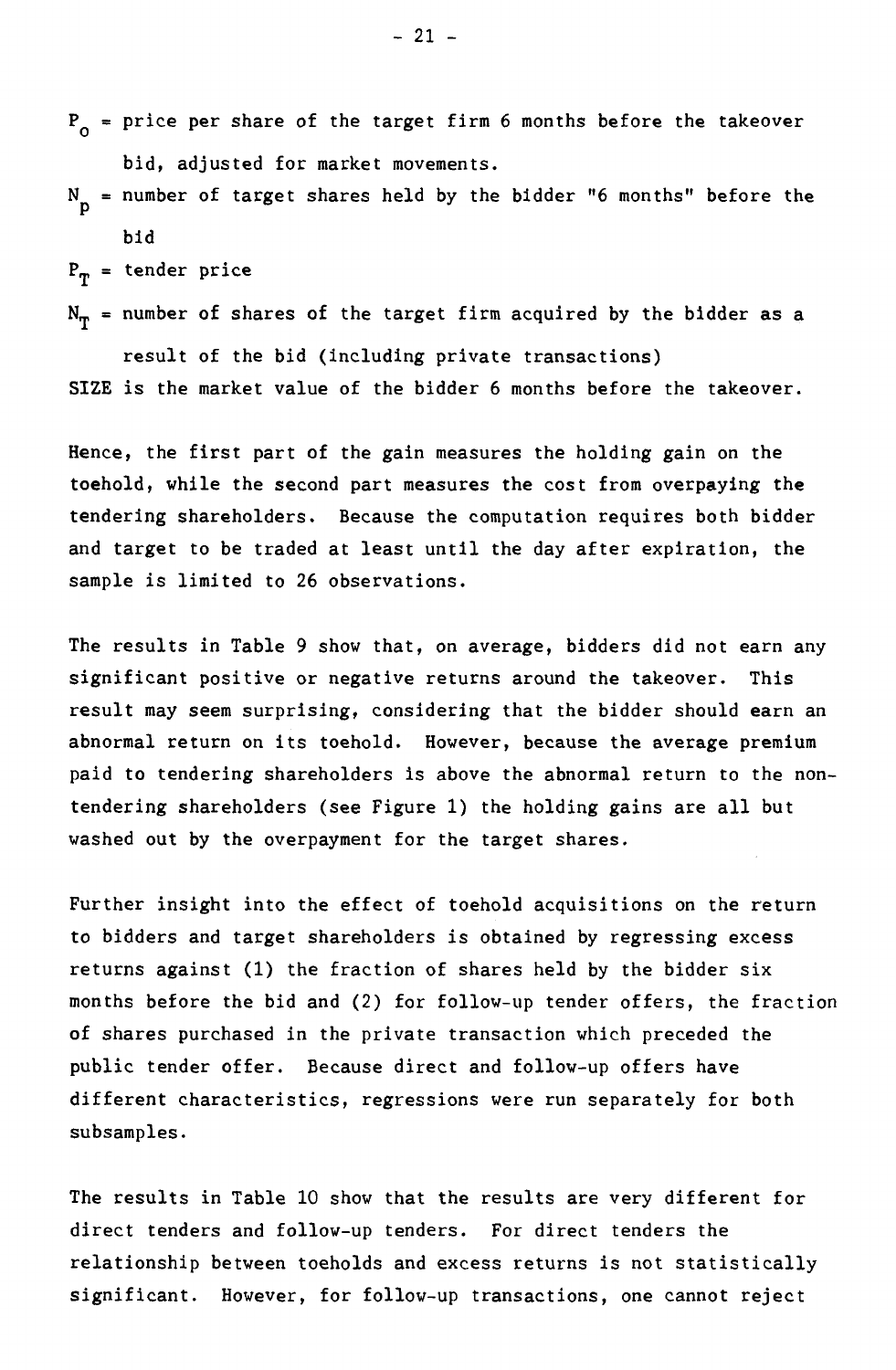the hypothesis (at the 5% level) that returns to target shareholders are (1) significantly negatively related to the fraction of shares held by the bidder before the negotiations with the controlling block holders and (2) significantly positively related to the importance of the large block holders. The existence of multicollinearity explains why both variables don't turn up significantly when they jointly appear in a multiple regression. Spearman rank correlations between toehold positions and target returns and between the position held by a large block holder and target returns are equal to  $-0.60$  (significant at the 1% level) and 0.38 (significant at the 10% level) respectively. For bidders the results are not as strong, possibly because announcement returns are much more difficult to measure.

We conclude that, although the lack of toehold disclosure regulation has not hurt targets, on average, target returns are negatively related to the fraction of prior ownership. At the same time, the presence of a large shareholder which can directly negotiate with the bidder, is beneficial for the target shareholders.

## **4 The Effect of Hergers on Stock Prices**

## **4.1 Data**

Data on mergers include ail mergers between January 1970 and December 1985 in which at least one company (acquiring or acquired) was listed on the Brussels Stock Exchange. The data were collected from several Belgian financial periodicals, in particular L'Echo et la Bourse, De Financieel Ekonomische Tijd, Memento der Effecten and Le Recueil Financier and include the merger terms and the date when the merger was submitted to the acquiring shareholders meeting for approval. Because mergers are not subject to the control of the Banking Commission or any other regulatory entity, we are less confident about the completeness of this sample than the one of tender offers. Firms that were not continuously traded around the event or delisted before the actual merger announcement were excluded. In addition, six mergers were preceded by public tender offers. Since it could be argued that al information is revealed to the market by the first event these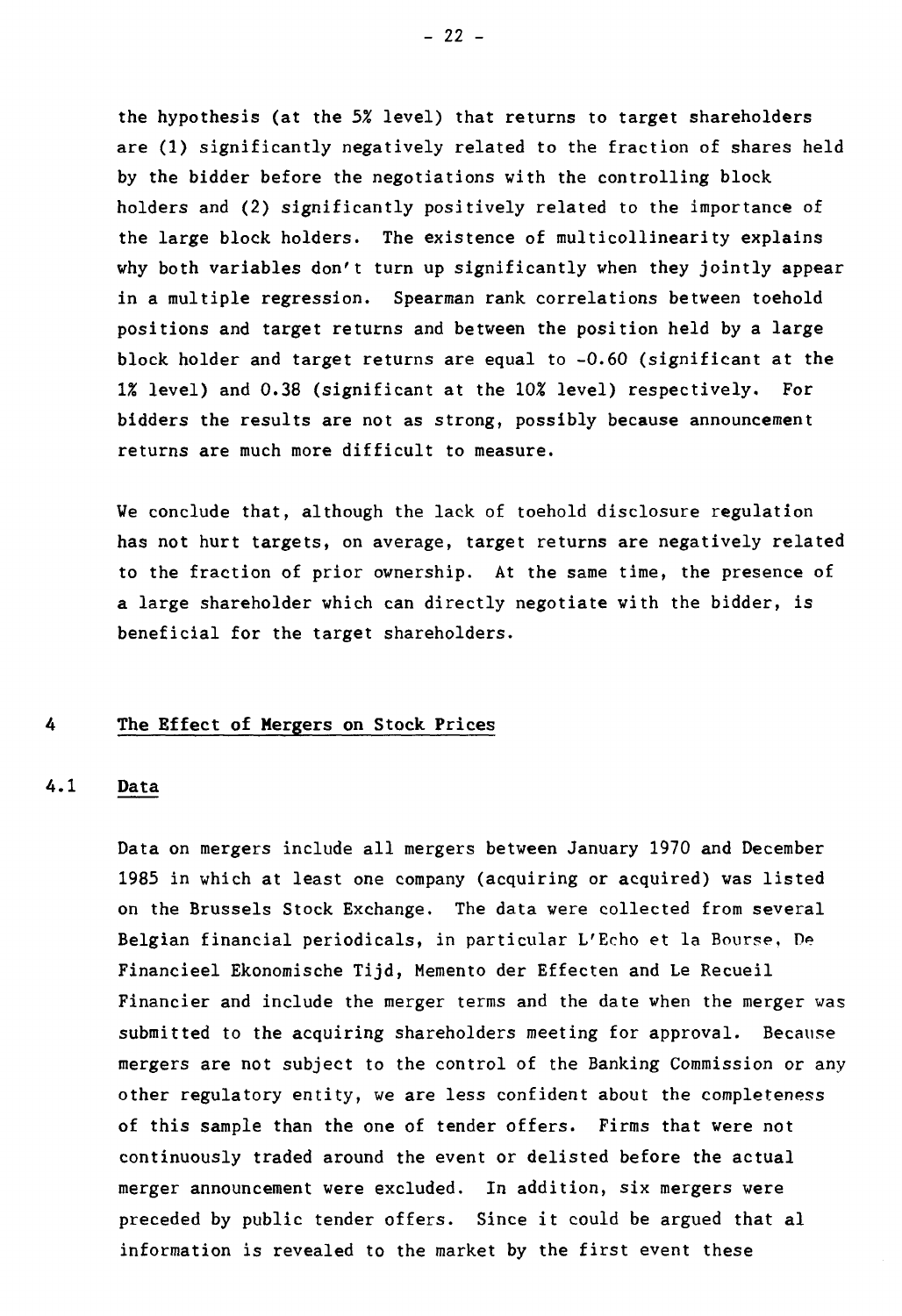**observations were also dropped from the sample. In this manner we identified a total of 82 mergers involving 76 traded acquiring firms and 48 traded acquired firms. Out of this total, in only 32 cases both the target and the bidder were traded on the Brussels Stock Exchange.** 

**Ail mergers in the sample resettled by exchanging the targets' shares for new shares of the acquiring company. This result is consistent with hypothesis 5: tax savings are apparently much more important than any other advantages from cash payments.** 

**Table 11 shows the distribution of mergers through time. Except for the merger wave in 1973, no outliers or identifiable trends can be detected.** 

# **4.2 Methodology**

**The methodology is essentially the same as for takeovers. Abnormal returns are examined around the month the merger was submitted for approval to the shareholder's meeting. Estimation and observation periods relative to the event date were the same as those considered in the case of tender offers.** 

# **4.3 Results**

**The average prediction error AR, as well as the cumulative error CAR, for 76 acquiring firms and 48 acquired firms over a period spanning from 6 months before the merger month until (at least for the acquiring corporations) 6 months after are shown in Table 12.** 

**Stock prices of the acquired firms (targets) increase abnormally and significantly by approximately 8.5% (t = 3.70) in the 3 months before the merger. Acquiring firms earn small abnormal returns of 2.1% (t = 1.83) in the 6 months prior to the merger. Both targets and bidders earn significant negative returns in the event month of - 2.3% (t = - 2.5) and -1.7% (t = -3.71), respectively. Note that, at that time, the exchange ratio has already been set, so that the target firm's stock price mirrors the bidder's performance. In the next 5 months, bidders**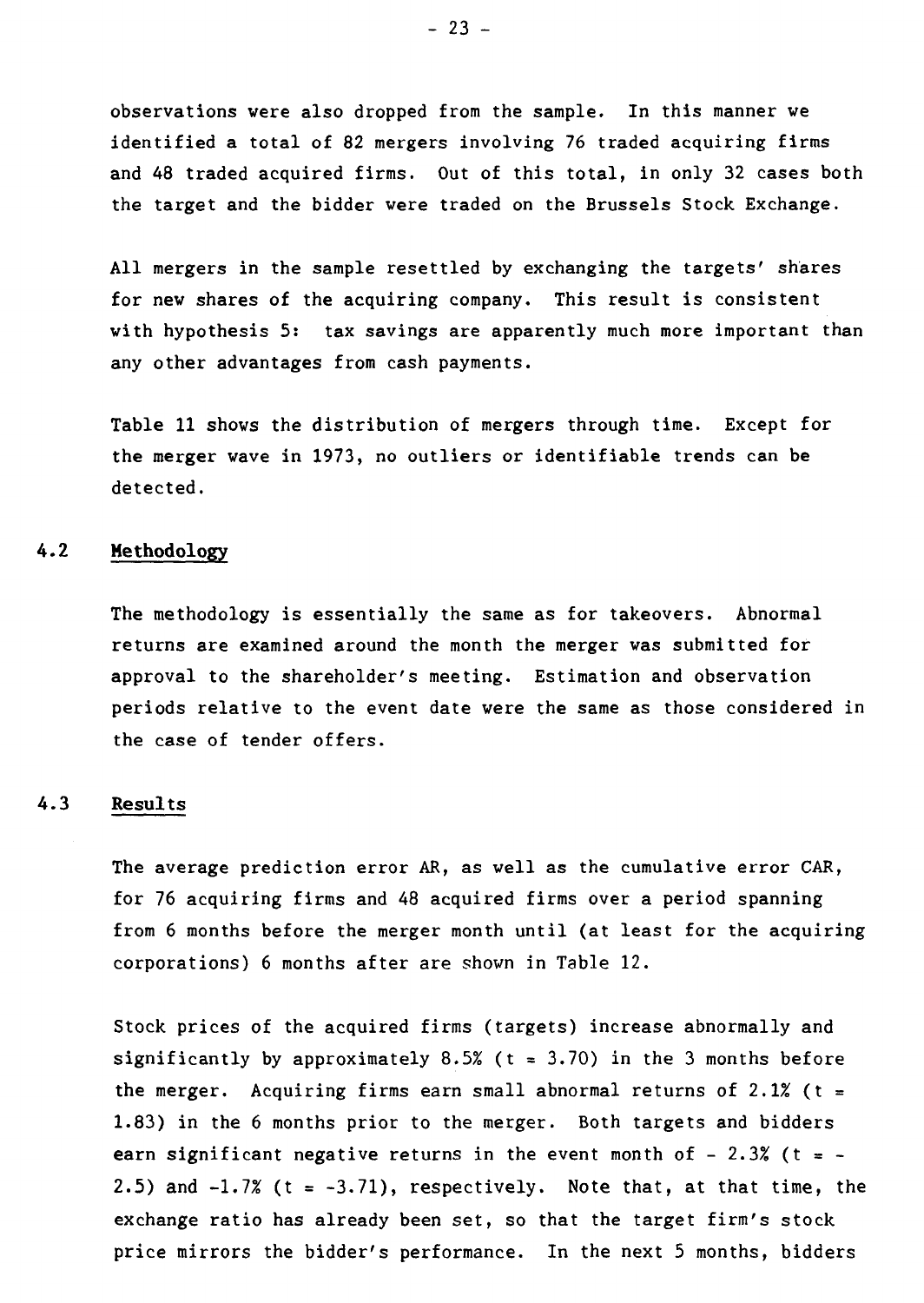earn zero or negative returns, so that the cumulative average abnormal return from 6 months before the mergers until 6 months after is  $-1.20\%$ .

The results are largely consistent with results based on U.S. and U.K. data (see Jensen and Ruback (1983), and Franks and Harris (1988)) who report, for bidders, positive excess returns before the merger and negative returns afterwards.<sup>13</sup> The fact that bidders earn positive returns prior to the merger and negative returns during the merger month is consistent with the hypothesis that bidders try to take advantage of an overvalued stock price when negotiating a merger. Note that insider trading is completely unregulated in Belgium. The results are also consistent with asymmetric information models of Myers and Majluf (1984) and Miller and Rock (1986), who argue that issuing equity is "bad news".

# **4.4 Shareholder returns and management changes**

The results indicate that target shareholders are significantly better off in takeover bids than in mergers. Similar findings in the U.S. (eg. Jensen and Ruback (1983) and Huang and Walkling (1987)) have been explained by tax arguments: tender offers are generally cash offers and taxable, while mergers involve an exchange of shares and are tax exempt. Thus, bidders have to compensate the shareholders for their increased tax liability in tender offers. Although takeover bids in Belgium are, in principle, taxable for corporate shareholders and mergers are not, it is unlikely that tax effects alone could explain the difference: in Belgium individual shareholders are exempt from capital gains taxes.

An alternative explanation could be based on Schleifer and Vishny's (1986) analysis: if bidders own much larger fractions of the target firm before they engage in a merger than when they make a takeover bid, a merger will be typically less "unexpected" and generate smaller abnormal returns than a takeover bid. Or, if the benefits from mergers and takeover bids essentially arise from a change in control and, because of larger bidder toeholds, mergers involve smaller changes in control than takeover bids, one would expect smaller gains from mergers than from takeover bids.

 $- 24 -$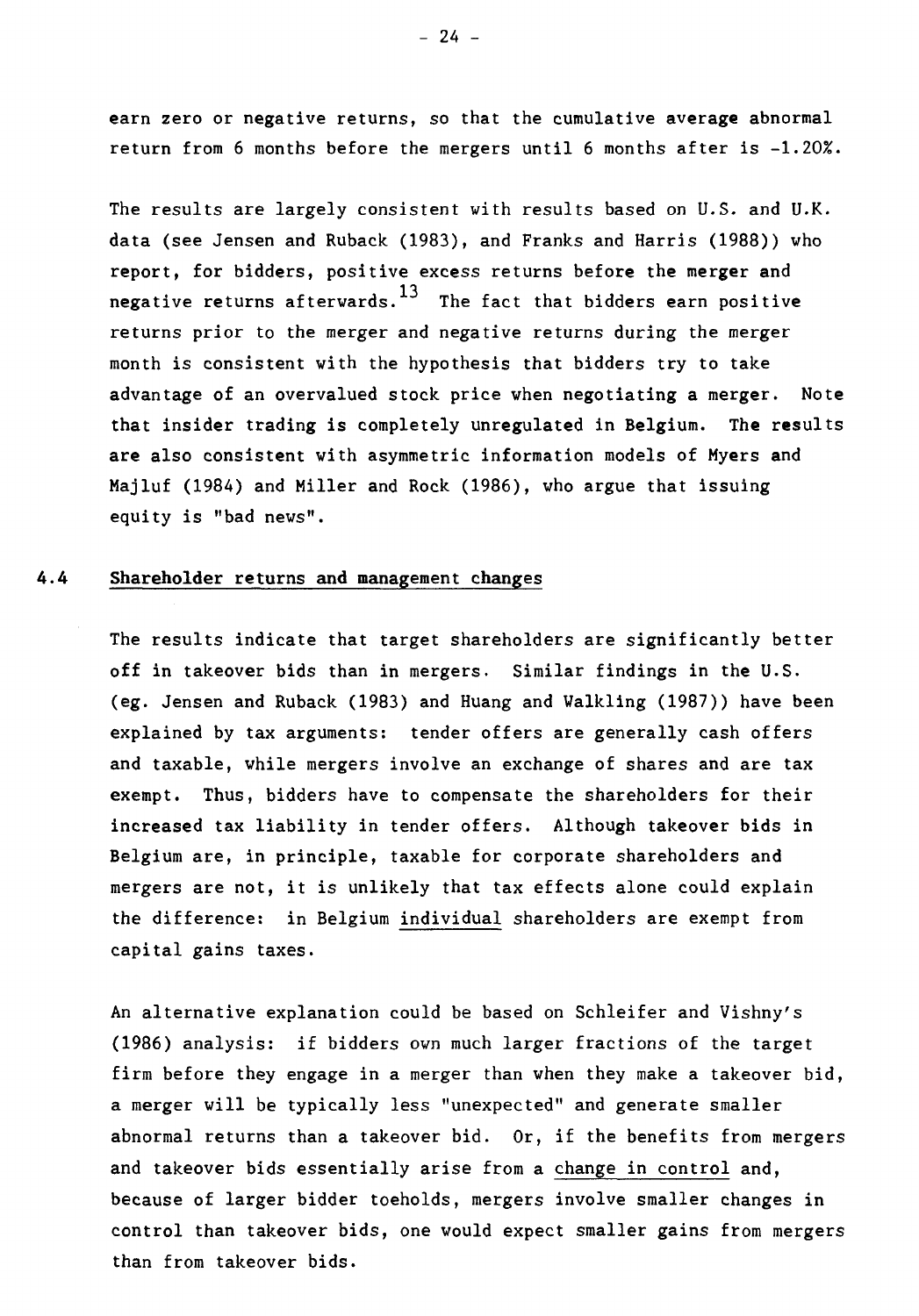In order to test the extent to which mergers and takeover bids involve a direct change in control, we computed two measures. First, the number of board members that sat on both the board of directors of the bidder and target firm one year before the takeover or merger was collected. This number of common directors vas then standardised by dividing it by the total number of board members of the target and bidders concerned. Second, we collected the number of "surviving" directors, ie., directors of the target firm that remain on the bidders board (as a percentage of the total number of directors) one year after the merger or, in the case of takeovers, the percentage of target firm directors which remained on the board of the target firm 1 year after the takeover. The first variable measures the extent to which some individuals are involved in the management of both the target and bidder before the merger or takeover bid. The second variable measures to what extent the managers of the target firm remain involved 1 year after the bid. Data were obtained from the Memento der Effecten and the firm's annual reports. In total we obtained information on 45 tender offers (23 direct offers, and 23 follow-up offers) and 54 mergers. The number of observations is small because the Memento only contains listed firms.

The results in Table 13 show that, on average, the number of common directors in mergers before the event was significantly larger than in follow-up tender offers:  $27.5%$  vs.  $14.2%$  (t = 2.28). Although, on average, direct offers are also characterised by smaller percentages of common directors<sup>14</sup>, the difference with the merger sample is not statistically significant. Recall that the abnormal return to target shareholders in direct offers is significantly below the return to target shareholders in follow-up offers. Large differences arise when we compare the survivorship variable. In mergers, target shareholders, own on average, 33% of the board seats 1 year after the merger. In takeover bids, this percentage is significantly smaller. We conclude that, unlike in takeover bids, the target firm's management remains heavily involved in the surviving firm's business after a merger. Hence, mergers do not involve a drastic change in control of the target because (1) the bidder already controlled a large fraction of the board seats before the merger and (2) the target firm's management remains involved in the surviving firm's operations. This may explain why

 $- 25 -$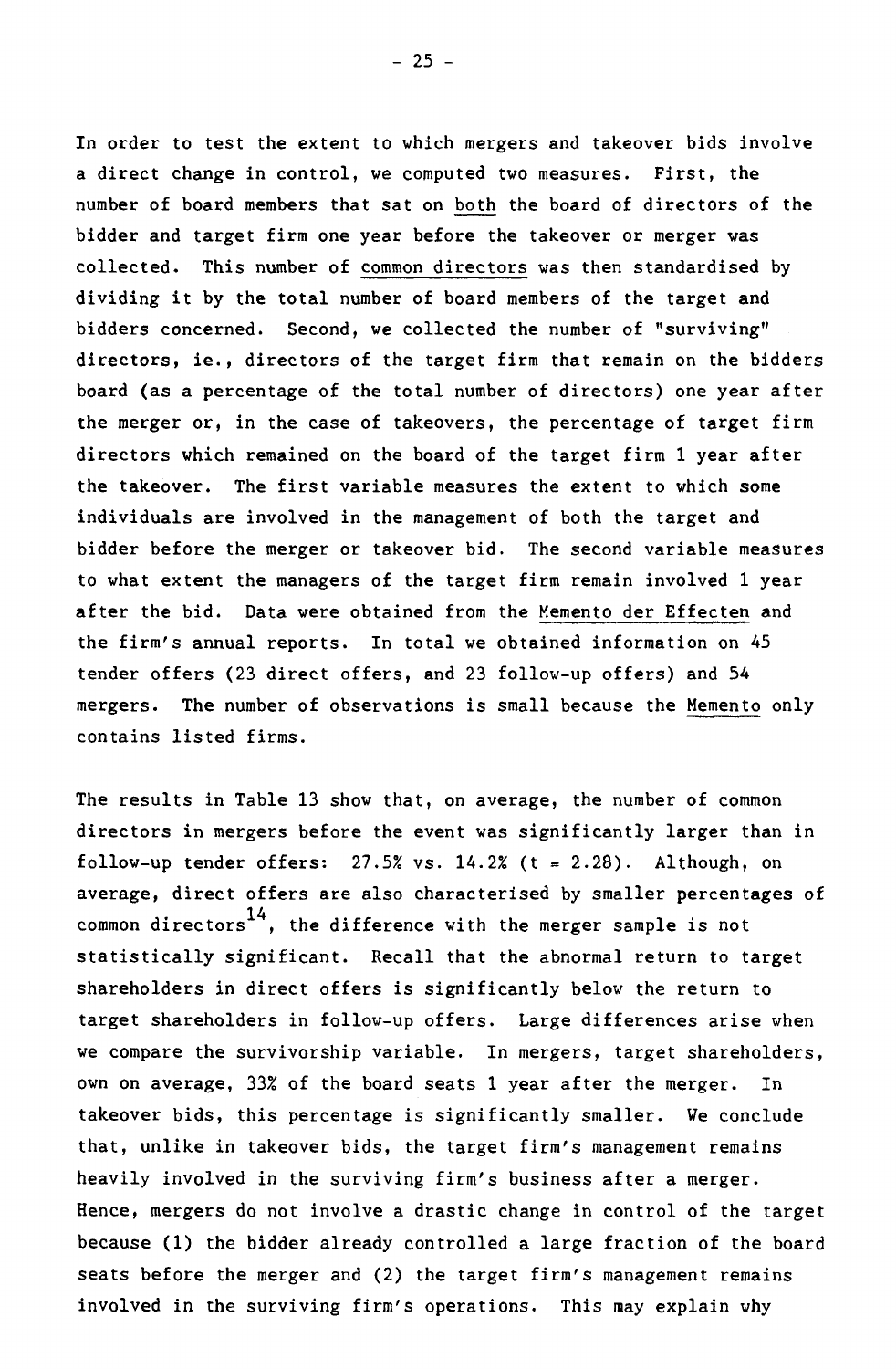**mergers produce much smaller changes in market value than takeover bids.** 

# **5 Summary and Conclusion**

**The results of this paper can be summarised as follows.** 

**First, targets in takeover bids earn significant abnormal returns of 37%, on average. Bidders earn zero abnormal returns. These results are similar to the ones reported by others in U.S., U.K. and French data (see eg. Jensen and Ruback (1983), Franks and Harris (1988) and Eckbo and Langohr (1988)), in spite of a different regulatory environment. Therefore, we reject the hypothesis that bidders, in Belgium, get an advantage over targets (or, equivalently, targets suffer) because they don't have to disclose their toeholds. If anything, results for bidders are worse in Belgium than, for example, in the U.S., where some studies find significant positive (although small) excess returns to bidding firms in takeover bids. We explain this by arguing that corporate voting laws (which give a blocking minority to any shareholder owning 25% of the stock) force potential bidders to negotiate with major shareholders. These major shareholders play an important role in negotiating the benefits from the takeover bid: the more important the large shareholders, the more substantial the gain to target shareholders. The beneficial effect of large shareholders is consistent with Jensen and Meckling (1976) and Schleifer and Vishny (1986) also argue that concentrated ownership guarantees that managers and shareholders interests are alligned.** 

**Second, the characteristics of Belgian corporate laws and regulations are reflected in the nature of the takeover process. Since toeholds don't have to be disclosed, bidders start from a much larger ownership position in the target than in the U.S. On the other hand, corporate voting laws and restrictions on two-tier takeover bids force bidders to negotiate with large block holders.** 

**Third, the returns to targets in follow-up tender offers (which follow private negotiations with a large shareholder) are larger (46%) than in** 

**- 26 -**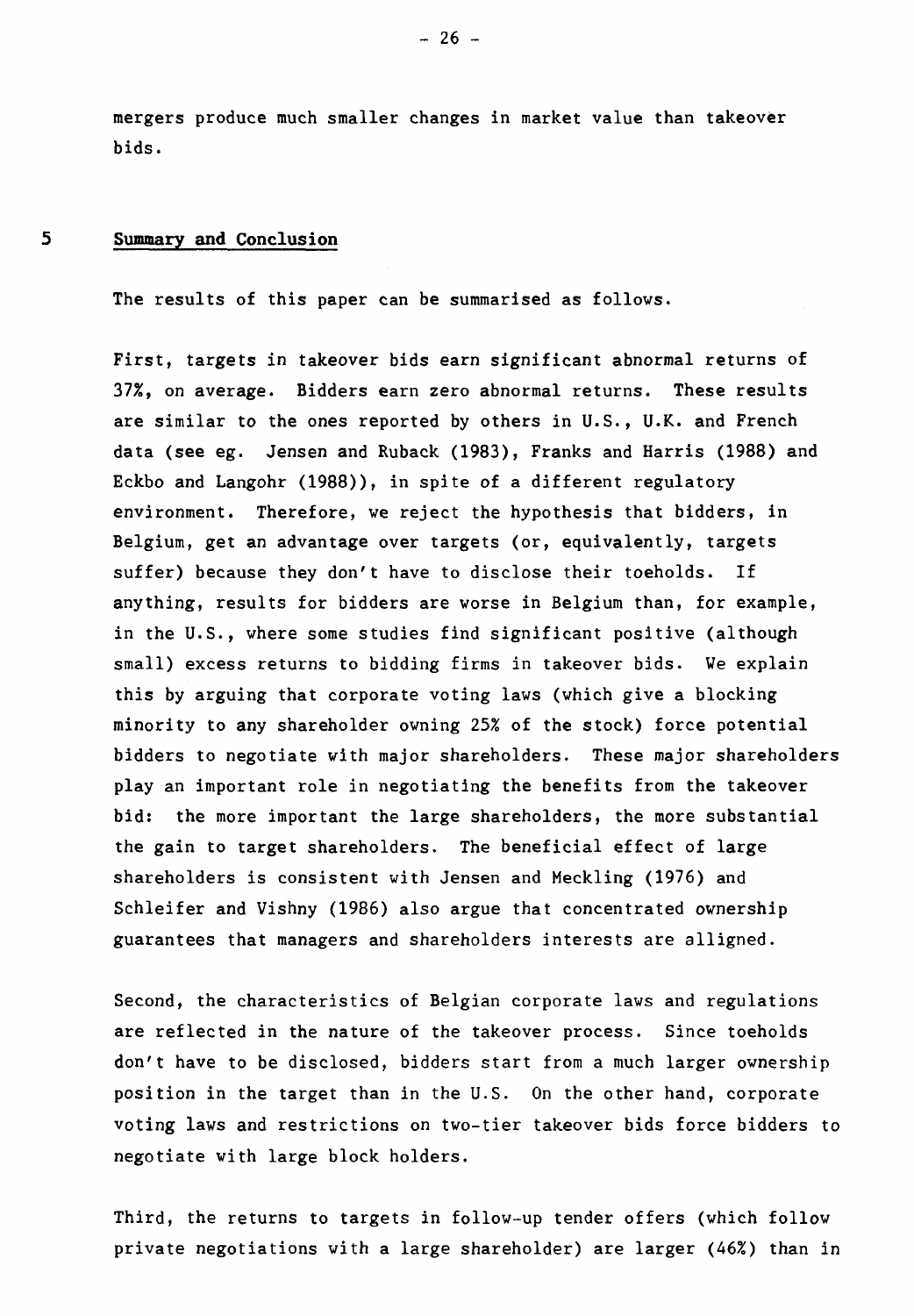direct tender offers (29%). At the same time returns to targets in mergers (6%) are much smaller than in takeover bids. Moreover, for follow-up tender offers, target returns are negatively related to the fraction of shares held by the bidder before the bid. Ail these results are consistent with the hypotheses that shareholders in target firms will benefit from takeover bids to the extent that there is a fundamental change in control. A more fundamental change takes place in follow-up tender offers than in direct tender offers or in mergers (where the target firm directors remain, to a large extent, on the surviving firm's board). The implication is that, research in mergers and takeovers should control for prior ownership, when comparing various subsamples of acquisitions in order to test for, eg. tax effects.

Finally, the results are consistent with the hypothesis that, at least in Belgium, tax considerations are the most important variable in deciding whether the target will be paid with shares of the bidder or with cash. In mergers, where share acquisitions are tax-exempt and cash acquisitions are taxable, all transactions are share exchanges. At the same time, when taxes are irrelevant (such as in takeover bids) acquisitions are typically made for cash. Thus, the arguments made in the literature for cash offers don't outweigh the tax implications, at least in Belgium.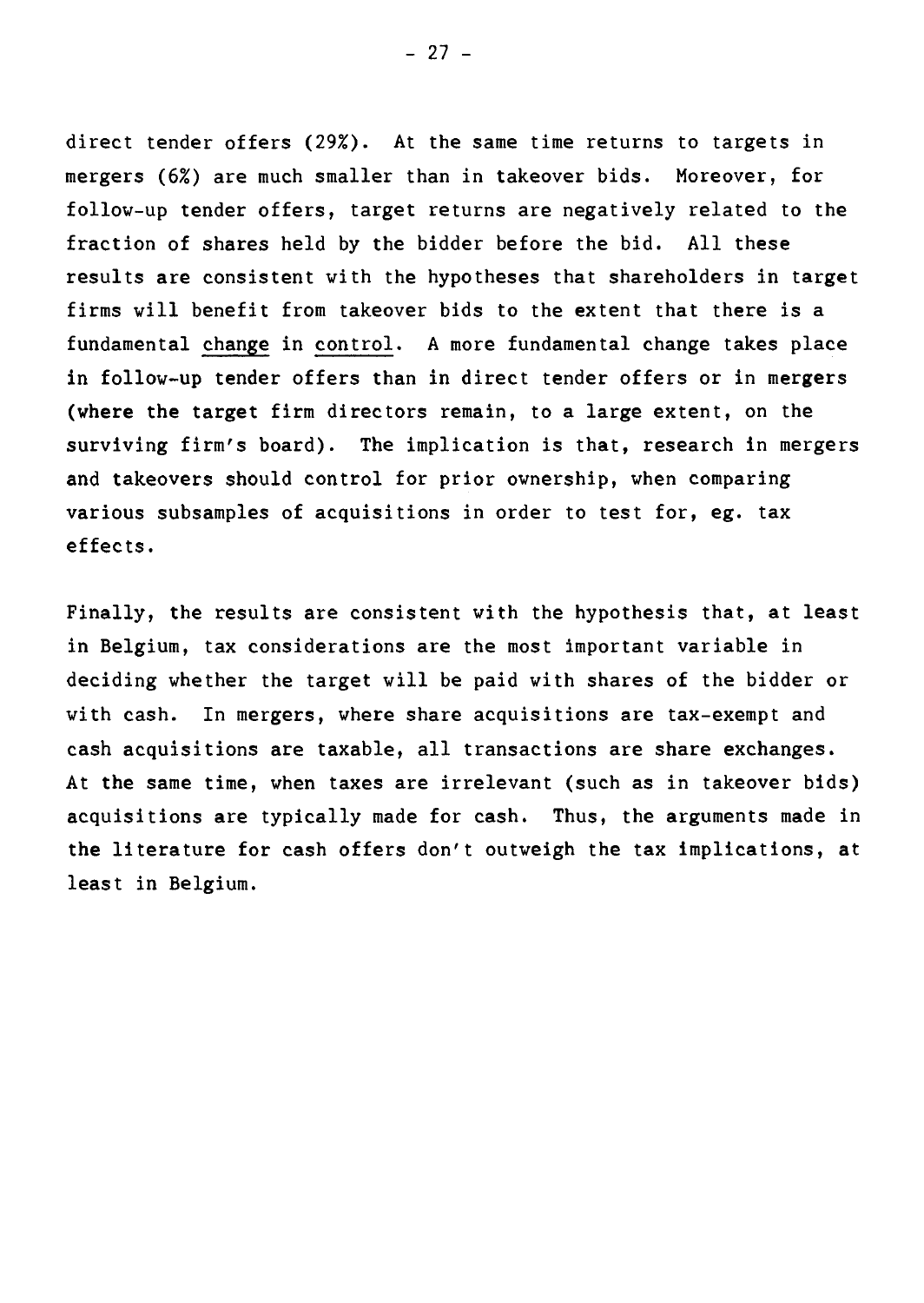## FOOTNOTES

- 1. A detailed description of the regulations (with legal references) can be found in Wtterwulghe (1973, 1983, 1988) and in Le Brun (1979). Section 2 draws heavily on these references.
- 2. Corporations have to disclose their corporate holdings in their annual reports. Furthermore if a project of law presently being reviewed by the Parliament is adopted, the Belgian situation would be similar to that of the U.S. Under this proposai, bidders will have to disclose their holdings as soon as they acquire more than 5% of the shares.
- 3. When the private transaction only involves a fraction of the large shareholder's holding, the offer has to be made for only the same fraction of the remaining shares. For example if the bidder acquires 60% of the shares of a large shareholder who owns 80% of the shares, the bidder has to make an offer for 60% of the other 20% of the outstanding shares.
- 4. For example, when Cobepa acquired 44% of Sait's shares held by Generale Maatschappij, the Commission did not required Cobepa to launch a public tender offer, because of the specific ownership structure of Sait. Specifically, 27% of the shares were held by Thompson. Because, according to all major corporate decisions, the Commission ruled that Thompson had as much controlling power as Cobepa. If the Generale Maatschappij had been the only major shareholder, the Commission would have ruled differently.
- 5. Normally, capital gains earned by individuals are tax-exempt.
- 6. Wtterwulghe (1983), p. 49, mentions "several months" after the bid. Discussions with Banking Commission officiais revealed that this meant at least 6 months.
- 7. Wtterwulghe (1988), p. 186, points out that this provision is practically unknown to the public and even brokers, and therefore hardly ever occurs.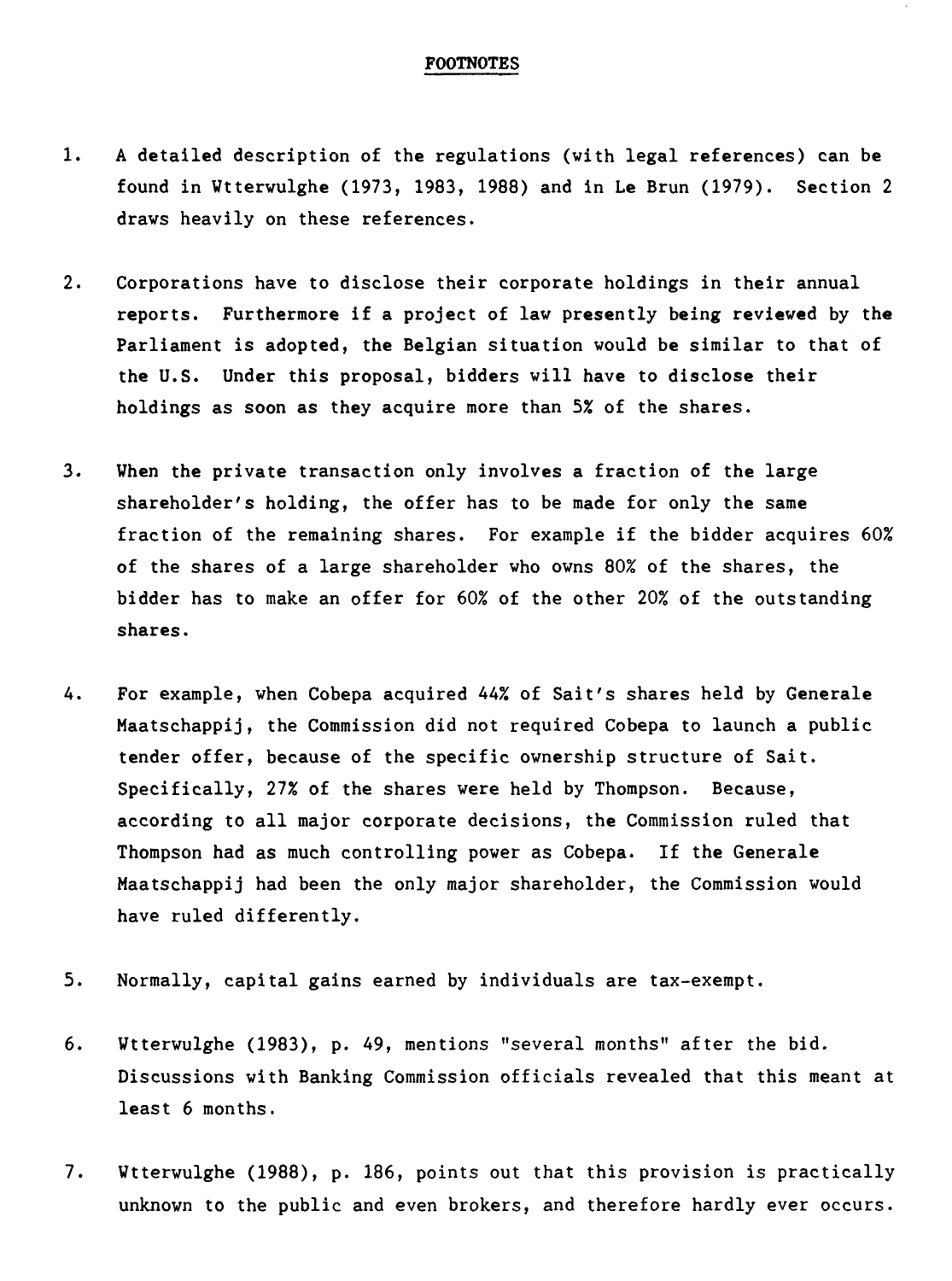- 8. Moreover they report that less than one third of the tender offers executed between 1981 and 1984 used the two-tier system, and this percentage is decreasing.
- 9. Comment and Jarrell (1987, p 304)
- 10. In mergers, target shareholders are generally paid with share of the bidding firm.
- 11. These cases were essentially not takeover bids but other types of restructuring activities involving purchase of shares of a company. See Wtterwulghe (1988), p. 109, for some exemples. One particular case of such restructuring activities dissolves public tender offers which are aimed at repurchasing shares of a firm by means of a subsidiary. Repurchasing by a firm of its own shares is discouraged Belgian regulation, but seems to take place anyway under more subtle forms (e.g. shares of the parent are purchased by a fully owned subsidiary).
- 12. If the tender price overstates the expected price after expiration, the price during the offer period will tend to overstate the post-expiration price (see Bradley (1980)).
- 13. Franks and Harris (1986), Langetieg (1978), Asquith (1983) and Malatesta (1983) also report significant negative abnormal returns after the merger, for acquiring firms. Explanations for this effect assuming semistrong market efficiency are usually based on misspecification of the model of "normal" returns (see eg., Franks and Harris (1986)): if acquiring firms typically acquire other companies to take advantage of recent abnormal returns in their own stock prices, we expect abnormally high a's in the estimation period. Thus, the abnormal returns to the acquiring firms around the merger are underestimated. However, the average  $\alpha$  in our various samples is always smaller than .002.
- 14. The high percentage of common directors, affects the extensive interrelationship between Belgian firms through holding companies. For a detailed analysis see Daems (1977).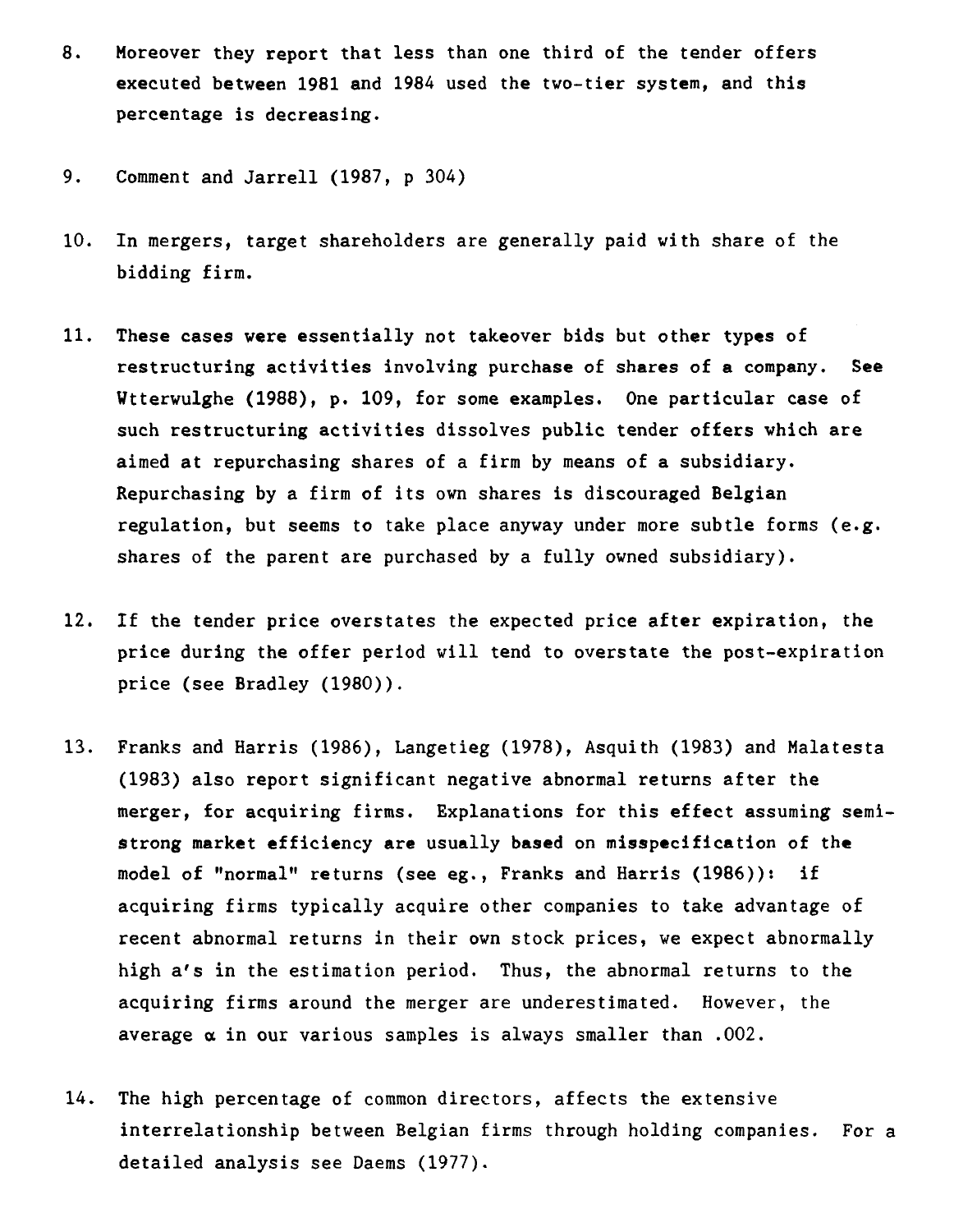11. Eckbo, E. and H. Langohr, 1986, Takeover premiums, disclosure regulations and the market for corporate control, Working Paper, INSEAD

12. Franks, J. and R. Harris, 1988, Shareholder wealth effects of corporate takeovers: the UK experience 1955-1985, Working Paper, London Business School

13. Franks, J., R. Harris and C. Myer, 1988, Means of Payment in Takeovers: **Results for the United Kingdom and the United States, in Corporate Takeovers: Causes and Consequences, edited** by Alan Averbach, NBER.

14. Gagnon, J.M., J. Brehain, J. Broquet and F. Guerra, 1982, The effect of Belgian mergers on stock prices, European Economic Review 17, pp. 187-211

15. Hawawini, G., 1984, European equity markets: price behaviour and efficiency, Monograph Series in Finance and Economics, Graduate School of Business, New York University

16. Huang, Y.S. and R.A. Walkling, Target abnormal returns associated with acquisition announcements: payment, acquisition form, and managerial resistance, Journal of Financial Economics 19, pp. 329-349

17. Grossman, S. and 0. Hart, 1980, Takeover bids, the free-rider problem and the theory of the corporation, Bell Journal of Economics, Spring, pp. 42-64

18. Jarrell, G.A. and M. Bradley, 1980, The economic effects of federal and state regulations of cash tender offers, Journal of Law and Economics 23, pp. 371-407

19. Jarrell, G.A., J.A. Brickley and J.M. Netter, The market for corporate control: the empirical evidence since 1980, Journal of Economic Perspectives 2, pp. 49-68

20. Jensen, M., 1986, The takeover controversy: analysis and evidence, Midland Corporate Finance Journal 4, Summer, pp. 6-32

21. Jensen, M., 1988, Takeovers, their causes and consequences, Journal of Economic Perspectives 2, pp. 21-48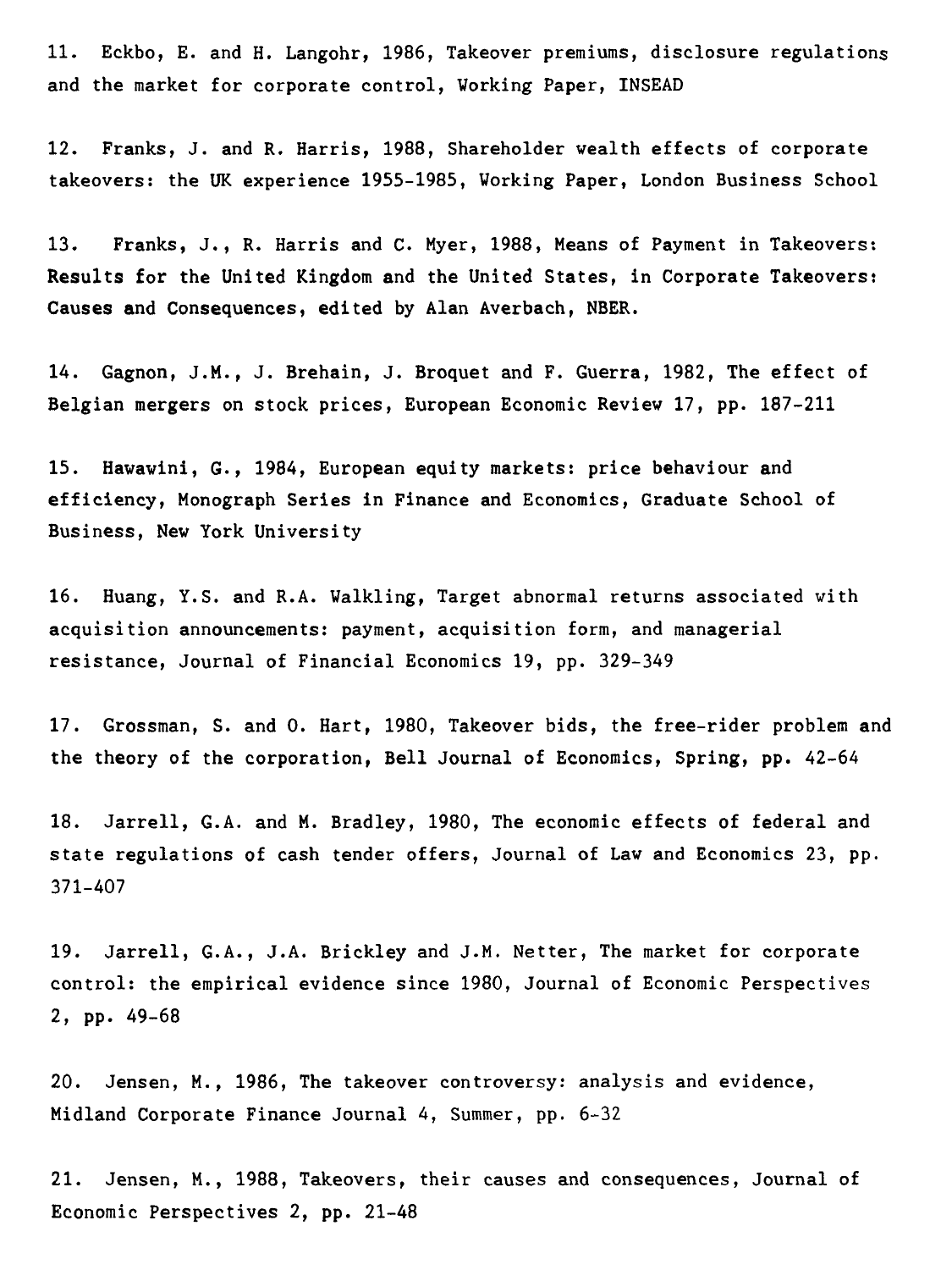22. Jensen, M. and R. Ruback, 1983, The market for corporate control: the scientific evidence, Journal of Financial Economics 11, pp. 5-50

23. Langetieg, T., 1978, An application of a three-factor performance index to measure stockholder gains from mergers, Journal of Financial Economics 6, pp. 365-384

24. Le Brun, J., 1979, La protection de l'epargne et la commission bancaire, Bruylant, Brussels

25. Lehmann, E.L. 1975, Nonparametrics: statistical methods based on ranks, Holden-Day, San Francisco, California

26. Lowenstein, L., 1985, Pruning deadwood in hostile takeovers: a proposal for legislation, Columbia Law Review 83, pp. 730-784

27. Malatesta, P., 1983, The wealth effect of merger activity and the objective functions of the merging firms, Journal of Financial Economics 11, pp. 155-181

28. Niden, C., 1988, The role of taxes in corporate acquisitions: effects on premium and type of consideration, mimeo, University of Chicago.

29. Miller, M. and K. Rock, 1985, Dividend policy under assymmetric information, Journal of Finance 40; 1031-51.

30. Myers, S. and N. Majluf, 1984, Corporate financing and investment decisions when firms have information that investors do not have, Journal of Financial Economics 13, pp. 187-221

31. Schipper, K. and R. Thompson, 1983, Evidence on the capitalized value of merger activity for acquiring firms, Journal of Financial Economics 11, pp. 85-119

32. Shleifer, A. and R.W. Vishny, 1986, Large shareholders and corporate control, Journal of Political Economy 94, pp. 461-488

33. Shleifer, A. and R.W. Vishny, 1988, Value maximization and the acquisition process, Journal of Economic Perspectives 2, pp. 7-20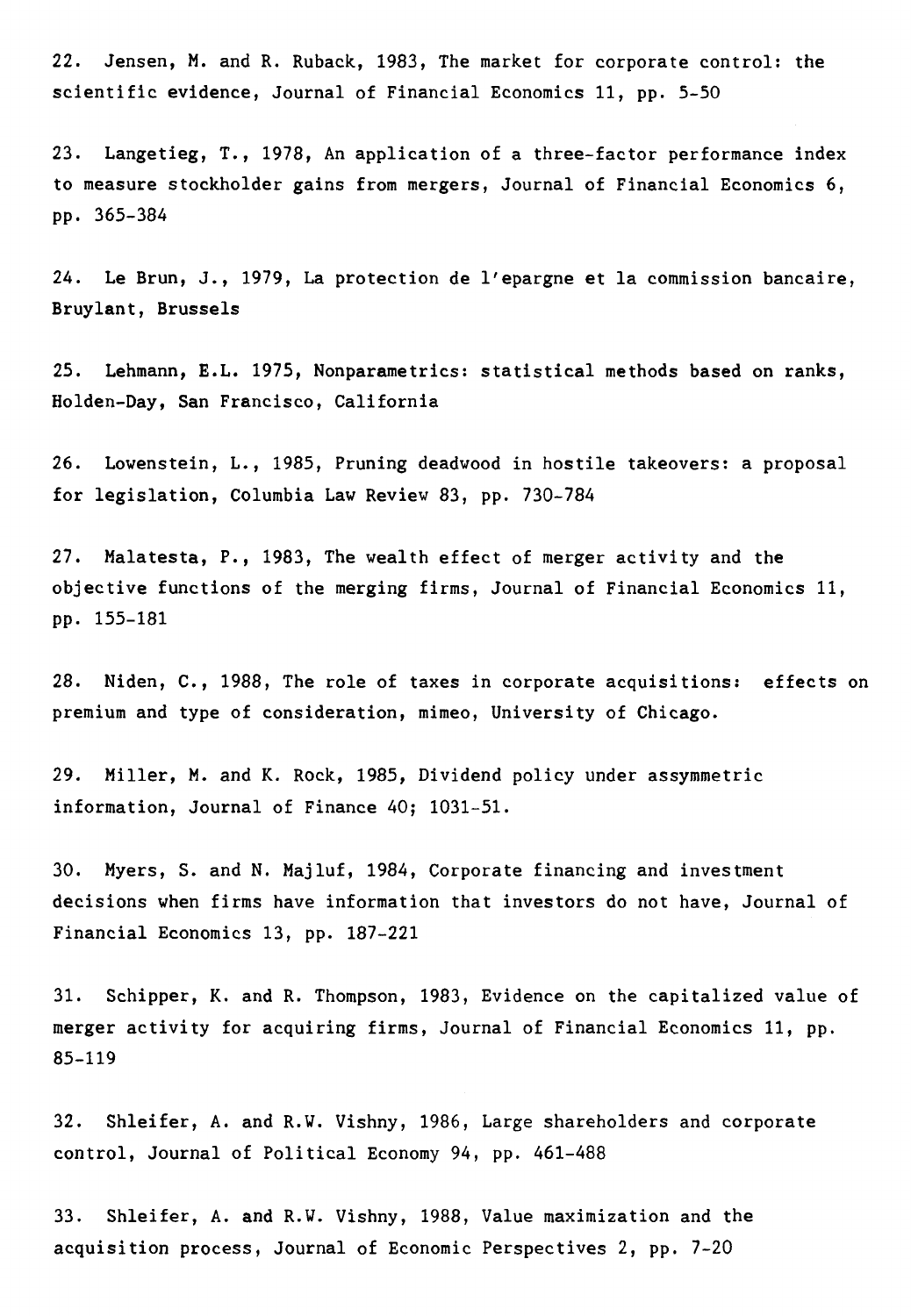**34. Travlos, N.G., 1987, Corporate takeover bids, methods of payment, and bidding firms' stock returns, Journal of Finance 42, pp. 943-963** 

**35. Vermaelen, T., 1986, Encouraging information disclosure, Tijdschrift voor Economie en Management, pp. 435-449** 

**36. Wansley, J., W. Lane and H. Young, 1983, Abnormal returns to acquiring firms and type of acquisition and method of payment, Financial Management 42; 16-22.** 

**37. Wtterwulghe, R., 1973, L'offre publique d'acquisition au service d'un marché de sociétés, La Renaissance du Livre, Brussels** 

**38. Wtterwulghe, R., 1983, Takeover bids in Belgium, Journal of Comparative Law and Economics 5, pp. 41-54** 

**39. Wtterwulghe, R., 1988, L'offre publique d'acquisition, une analyse juridique, De Boeck-Wesmael, Brussels**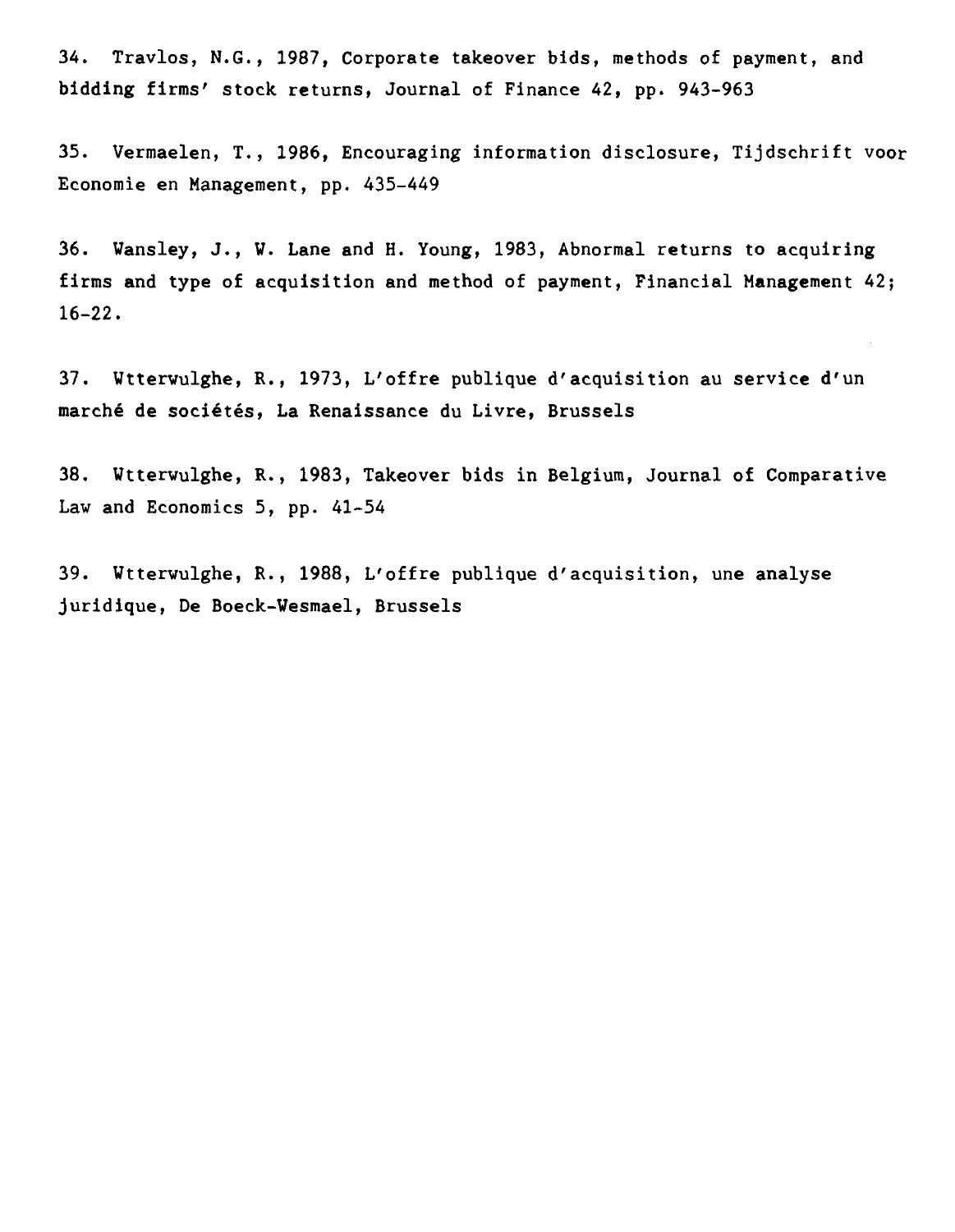## HISTORY OF TAKEOVERS

(Events per Year)

|                                                    | Total<br>Tender Offers |                        | Observations Eliminated |                |                               |
|----------------------------------------------------|------------------------|------------------------|-------------------------|----------------|-------------------------------|
| Supervised by<br>the Banking<br>Commission<br>Year |                        | Firms<br>Not<br>Quoted | Not<br>Takeovers        | Other          | Sample<br>Used<br>in<br>Study |
| 1970                                               | 11                     | 7                      | $\overline{c}$          |                | $\overline{c}$                |
| 1971                                               | 15                     |                        |                         | 2              | 6                             |
| 1972                                               | 9                      | 3                      |                         |                | 5                             |
| 1973                                               | 18                     | 10                     |                         | 2              | 6                             |
| 1974                                               | 17                     | 12                     |                         |                | 5                             |
| 1975                                               | 10                     | 5                      |                         |                | 4                             |
| 1976                                               | 12                     | 3                      |                         |                | 7                             |
| 1977                                               | 12                     |                        |                         |                | 5                             |
| 1978                                               | 15                     |                        |                         | 3              | 9                             |
| 1979                                               | 7                      | 3                      |                         |                | 4                             |
| 1980                                               | 11                     | 5                      |                         | 2              | 4                             |
| 1981                                               | 15                     | 5                      | 1                       |                | 8                             |
| 1982                                               | 13                     | $\overline{2}$         |                         |                | 10                            |
| 1983                                               | 13                     | 7                      |                         |                | 6                             |
| 1984                                               | 8                      | 4                      |                         |                | 4                             |
| 1985                                               | 12                     | 9                      |                         | $\overline{2}$ | 1.                            |
|                                                    | 198                    | 92                     | 6                       | 14             | 86                            |

Notes:  $\sim$  Most of the cases result from lack of prices in the months preceding the event, due to temporary or permanent delisting of the shares.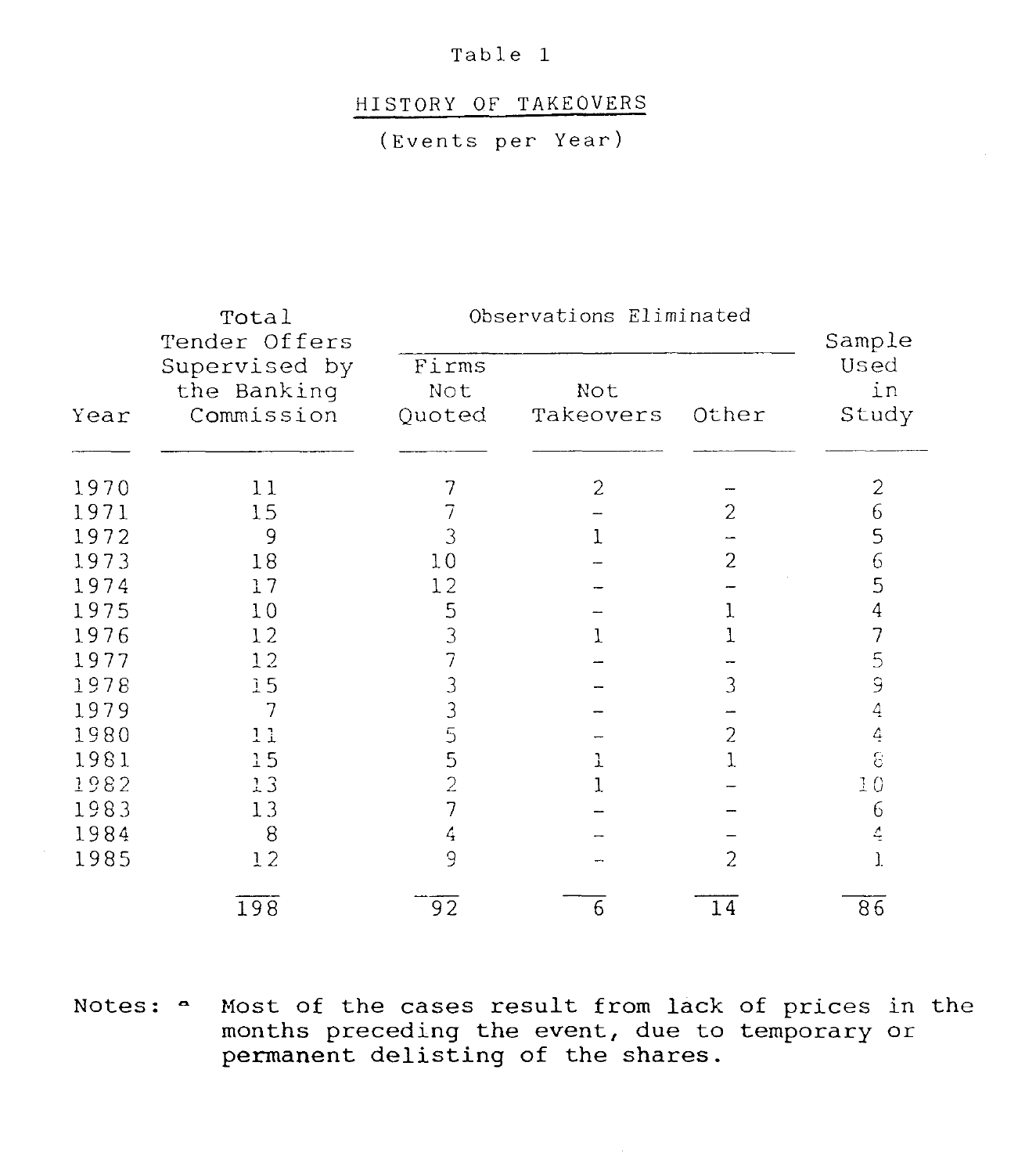# MAIN DESCRIPTIVE STATISTICS OF TAKEOVERS SAMPLE

|                                                                                       | Direct<br>Tender  | Follow up<br>Tender | Total<br>Sample          |
|---------------------------------------------------------------------------------------|-------------------|---------------------|--------------------------|
|                                                                                       |                   |                     |                          |
| Observations                                                                          | 40                | 46                  | 86                       |
| Average Prior Ownership (toeholds)                                                    |                   |                     |                          |
| $-6$ months before the bid (a)                                                        | 46.9%             | 15.1%               | 30.3%                    |
| Pct. Cases $>$ 50%<br>Pct. Cases $> 25%$                                              | 57.5%<br>67.5%    | 13.0%<br>23.9%      | 33.7%<br>44.2%           |
| - 1 month before the bid (b)                                                          | 46.9%             | 62.3%               | 55.0%                    |
| Pct. Cases $> 50\%$<br>Pct. Cases $> 25%$                                             | 57.5%<br>67.5%    | 67.4%<br>93.4%      | 62.8%<br>81.4%           |
| Average Privately Acquired                                                            |                   | 47.2%               | $\overline{\phantom{m}}$ |
| Average Target Fraction                                                               | 43.5%             | 35.9%               | 39.5%                    |
| Average Fraction Purchased                                                            | 35.0%             | 23.3%               | 28.5%                    |
| Average Target Final Ownership                                                        | 90.4%             | 98.2%               | 94.5%                    |
| Average Obtained Ownership                                                            | 81.5%             | 85.1%               | 83.5%                    |
| Average Tender Premium (6 months before)                                              |                   |                     |                          |
| - Unadjusted<br>- Adjusted (c)                                                        | 40.5%<br>36.4%    | 52.1%<br>56.4%      | 47.5%<br>48.5%           |
| Average Equity Size (Millions of BF)                                                  |                   |                     |                          |
| - Bidders<br>- Targets                                                                | BF 4787<br>BF 321 | BF 3553<br>BF 191   | BF 4202<br>BF 245        |
| Average Bidder-To-Target Equity Ratio (d)                                             | 14.0              | 13.2                | 13.6                     |
| number of target shares held by the bidder before any private<br>(a)<br>transaction   |                   |                     |                          |
| number of target shares held after any private transaction (if it<br>(b)<br>occurred) |                   |                     |                          |

(c) premium is adjusted for market movements using the market model

(d) computed for subsample where cash bidder and target are traded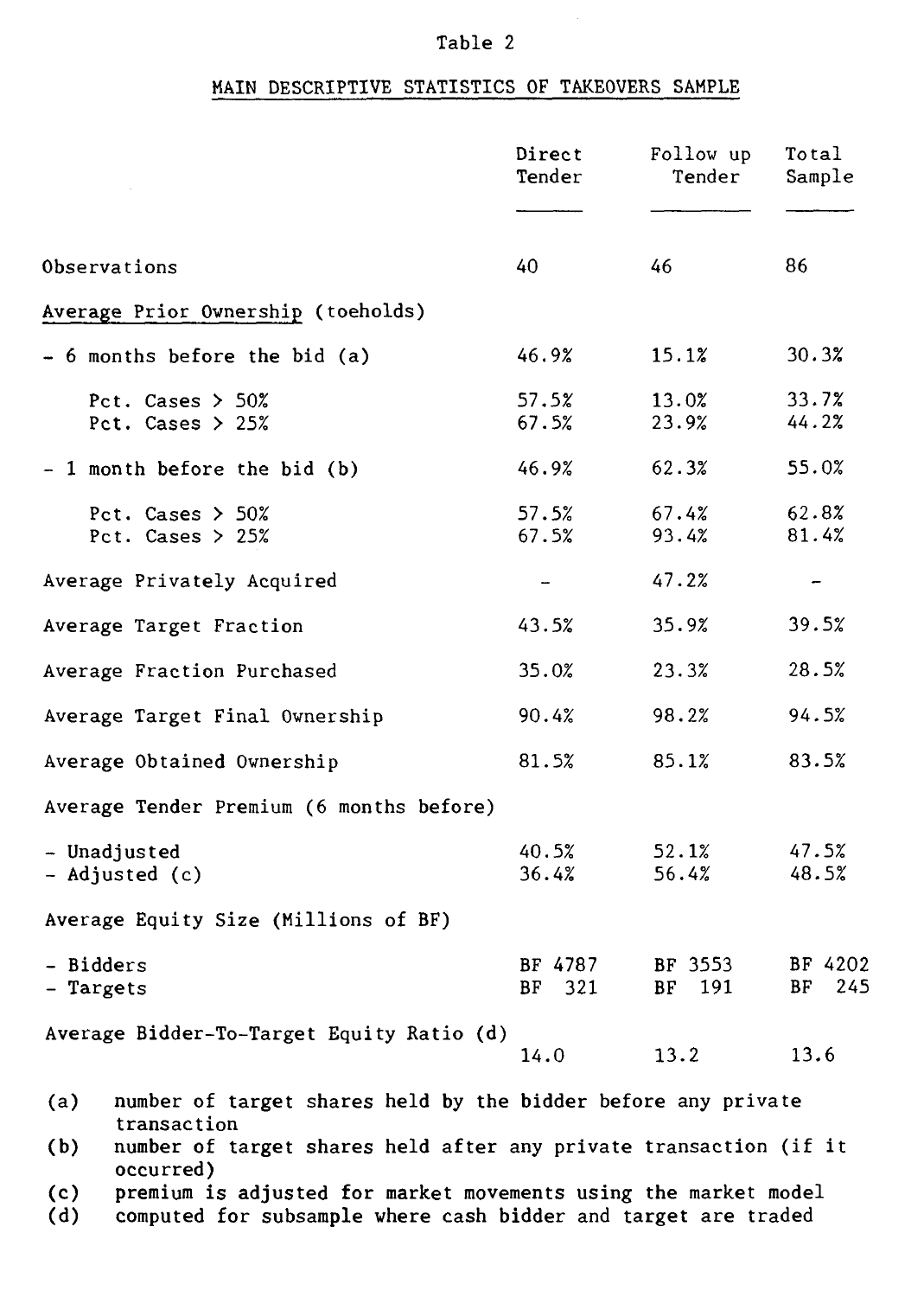# PRIOR OWNERSHIP FREQUENCY DISTRIBUTION: Details

# Direct Public Tender Offer: 40 cases

Prior Ownership of Bidder (6 months before bid)

|  |                 | $0 \t 0 \lt 25\$ '25\% \cdots \cdots \cdots \cdots \cdots \cdots \cdots \cdots \cdots \cdots \cdots \cdots \cdots \cdots \cdots \cdots \cdots \cdots \cdots \cdots \cdots \cdots \cdots \cdots \cdots \cdots \cdots \cdots \cdot |              |  |
|--|-----------------|----------------------------------------------------------------------------------------------------------------------------------------------------------------------------------------------------------------------------------|--------------|--|
|  |                 | Cases 12 1 4 10 13 40                                                                                                                                                                                                            |              |  |
|  | Pct. 30% 2% 10% |                                                                                                                                                                                                                                  | 258 338 1008 |  |

# Follow Up Tender Offer: 46 cases

| Percentage<br>Acquired |                |     |     | Prior Ownership of Bidder (6 months before bid) |        |       |
|------------------------|----------------|-----|-----|-------------------------------------------------|--------|-------|
| Privately              | $\overline{0}$ |     |     | $0 < 258$ $258 < 508$ $508 < 758$ $>758$        |        | Total |
| 0 < 25                 | 3              |     | 1   | 1                                               | 5      | 10    |
|                        |                |     |     |                                                 |        |       |
| 25% < 50%              | $\epsilon$     | 3   | 3   |                                                 | NA.    | 14    |
| $50$ & < $< 75$ &      | 9              | 3   | 1   | NA                                              | NA     | 13    |
| >75%                   | 8              | 1   | NA. | NA.                                             | NA     | 9     |
| Cases                  | 28             | 7   | 5   | 1                                               | 5      | 46    |
| Pct.                   | 618            | 15% | 11% | 2%                                              | $11\%$ | 100%  |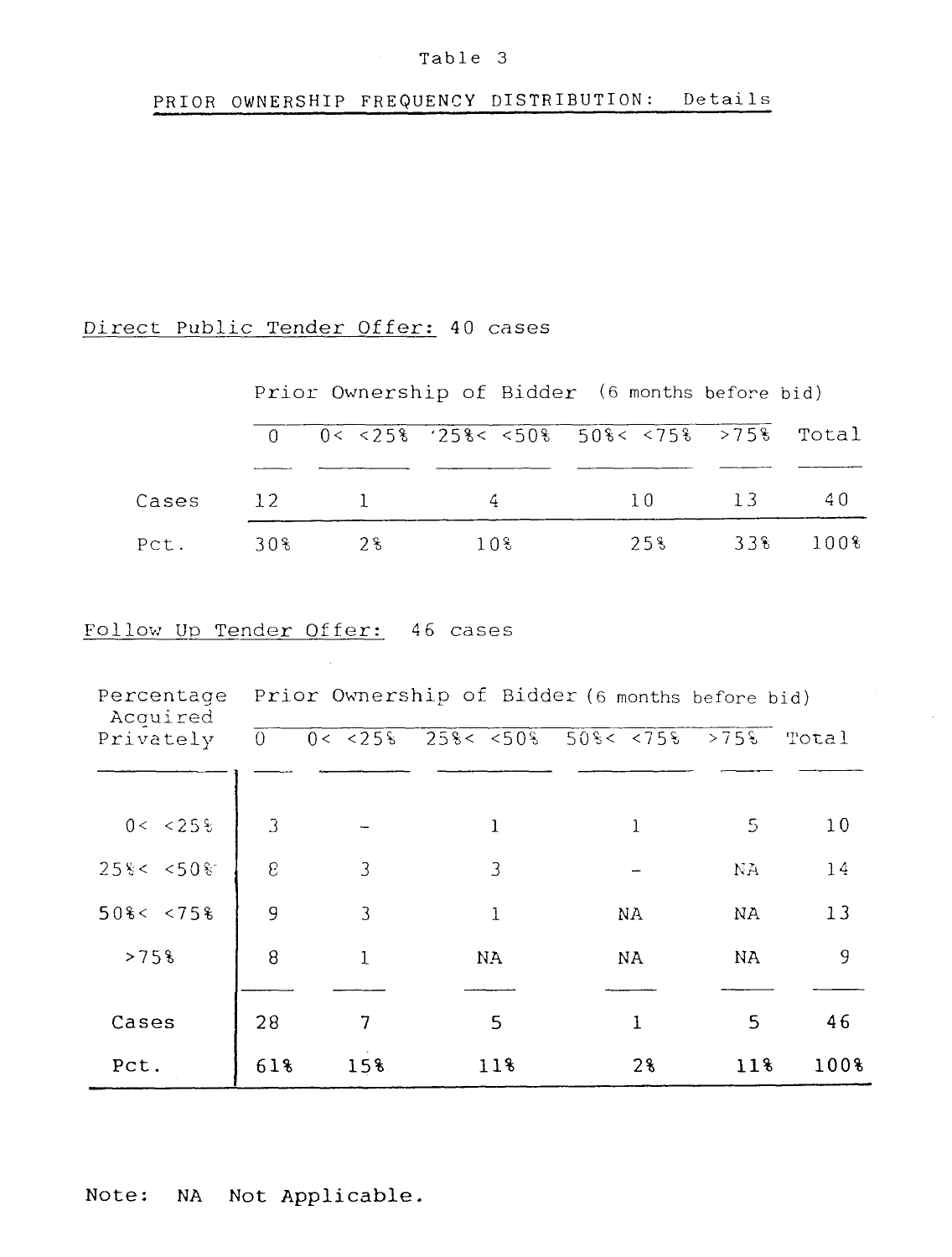|                           | Bidders<br>$(n = 57)$ |    |           |            |         |           |  |  |
|---------------------------|-----------------------|----|-----------|------------|---------|-----------|--|--|
| t                         | $AR_t$                | n  | $x_{t}$   | W          | $CAR_T$ | УŢ        |  |  |
| $-6$                      | $-0.52$               | 57 | $-0.42$   | $-96.5$    | $-0.52$ | $-0.42$   |  |  |
| $-5$                      | $-0.6$                | 57 | $-0.54$   | $-124.5$   | $-1.1$  | $-0.68$   |  |  |
| $-4$                      | $-0.8$                | 57 | $-0.67$   | $-169.5$   | $-1.8$  | $-0.94$   |  |  |
| $-3$                      | $-1.9$                | 57 | $-1.67$   | $-180.5$   | $-3.7$  | $-1.65$   |  |  |
| $-2$                      | $-0.7$                | 57 | $-0.66$   | $6.5$      | $-4.5$  | $-1.77$   |  |  |
| $\mathbf{-1}$             | $-0.2$                | 57 | $-0.21$   | $-14.5$    | $-4.7$  | $-1.70$   |  |  |
| $\,0\,$                   | $-1.3$                | 57 | $-1.19$   | $-133.5$   | $-6.0$  | $-2.03*$  |  |  |
| $\,1$                     | 0.7                   | 57 | 0.58      | 107.5      | $-5.4$  | $-1.69$   |  |  |
| $\overline{c}$            | $-0.5$                | 57 | $-0.46$   | $-91.5$    | $-5.9$  | $-1.75$   |  |  |
| $\overline{3}$            | 1.0                   | 57 | 0.87      | $-58.5$    | $-4.9$  | $-1.38$   |  |  |
| $\overline{4}$            | $0.2\,$               | 57 | 0.16      | $-46.5$    | $-4.7$  | $-1.27$   |  |  |
| 5                         | $-0.6$                | 57 | $-0.50$   | $-59.5$    | $-5.3$  | $-1.36$   |  |  |
| 6                         | 1.1                   | 57 | 1.02      | 36.5       | $-4.2$  | $-1.03$   |  |  |
|                           |                       |    | Targets   | $(n = 63)$ |         |           |  |  |
| t                         | $AR_t$                | n  | χ£        | W          | $CAR_T$ | УŢ        |  |  |
|                           |                       |    |           |            |         |           |  |  |
| $-6$                      | 1.72                  | 63 | 1.90      | 93.0       | 1.7%    | 1.90      |  |  |
| $-5$                      | 1.2                   | 63 | 1.37      | 38.0       | 2.9     | $2.32*$   |  |  |
| $-4$                      | 4.5                   | 63 | $5.02**$  | $412.0**$  | 7.4     | $4.79**$  |  |  |
| $-3$                      | 5.2                   | 63 | $6.96**$  | $312.0*$   | 13.6    | $7.62**$  |  |  |
| $-2$                      | 10.2                  | 63 | $11.46**$ | 234.0      | 23.9    | 11.94**   |  |  |
| $-1$                      | 8.7                   | 63 | $5.76**$  | $305.0*$   | 52.6    | 14.88**   |  |  |
| $\circlearrowleft$        | 5.1                   | 62 | $5.72**$  | $392.5**$  | 37.6    | 15.94**   |  |  |
| $\ensuremath{\textsc{1}}$ | $-3.2$                | 57 | $-3.60**$ | $-177.5$   | 34.4    | $13.64**$ |  |  |
| $\sqrt{2}$                | $-2.3$                | 54 | $-2.28*$  | $-351.5*$  | 32.1    | $11.82**$ |  |  |
| $\mathsf 3$               | $-0.2$                | 45 | $-0.24$   | $-84.5$    | 31.9    | $10.94**$ |  |  |
| $\frac{1}{4}$             | 1.1                   | 38 | 0.93      | $-5.5$     | 33.0    | $10.47**$ |  |  |
| 5                         | 1.5                   | 37 | 1.21      | 40.5       | 34.5    | $10.20**$ |  |  |
| 6                         | 1.1                   | 33 | 0.79      | 30.5       | 35.6    | $9.69**$  |  |  |

# AVERAGE ABNORMAL RETURNS FOR TAKEOVERS Full Sample

Notes: variables defined as follows:

t Months relative to date of tender offer.<br>AR<sub>t</sub> Average prediction error in period t. Average prediction error in period t. n Number of observations in the period.  $x_t$  Test statistic for  $H_0$ :  $AR_t = 0$ .<br>W Wilcoxon centered signed rank  $W$  Wilcoxon centered signed rank statistic for  $H_0$ :  $AR_t=0$ .  $CAR_{T}$  Cummulative prediction error from -6 to t.  $y_T$  Test statistic for HO:  $CAR_T = 0$ . Indicates that the corresponding AR or CAR is significantly different from zero at 52 level based on the indicated statistic.

\*\* Ditto at 12 level.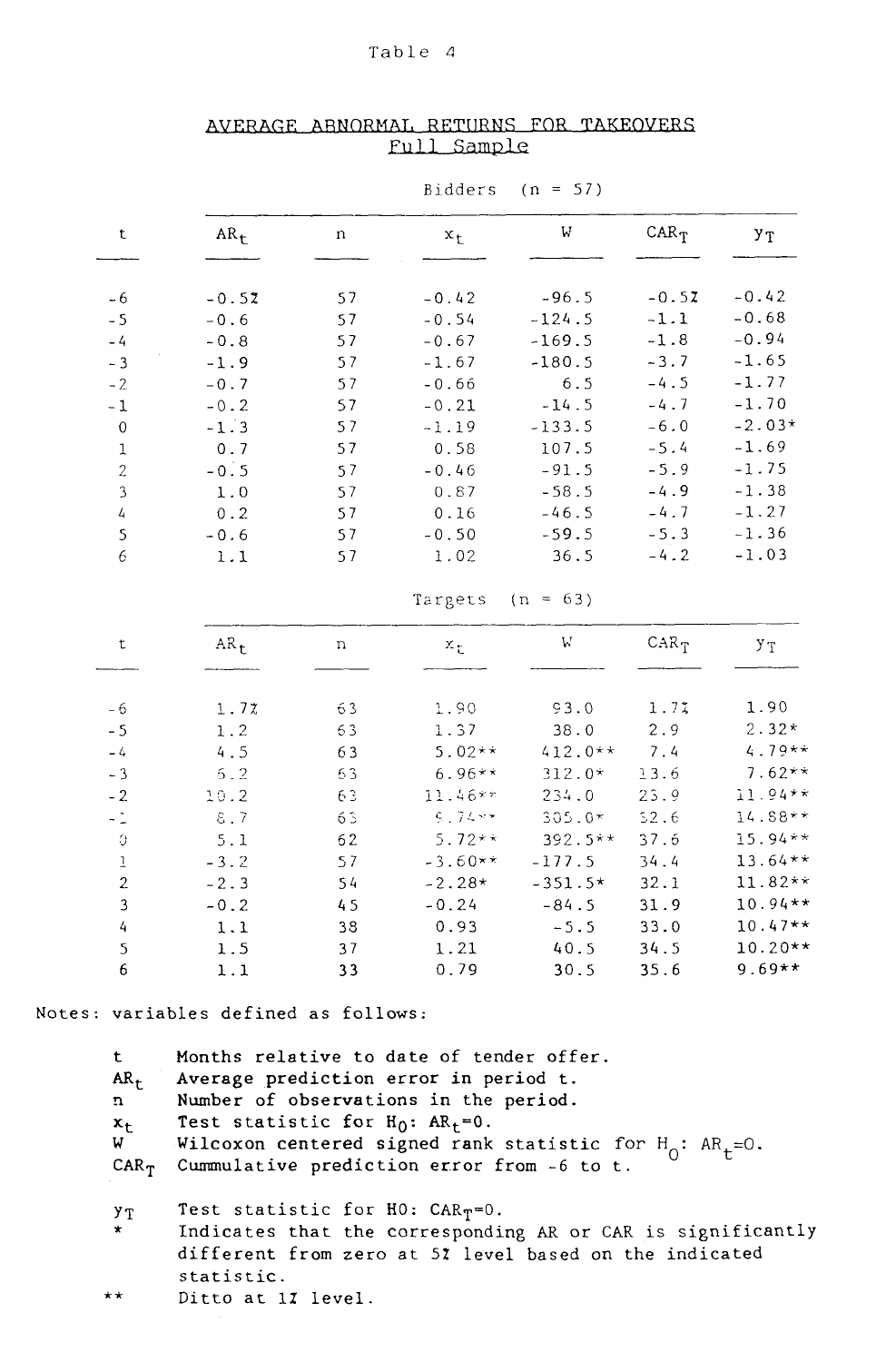DISTRIBUTION OF INDIVIDUAL ABNORMAL RETURNS FOR TAKEOVERS

Main descriptive statistics of the sample's individual abnormal returns for periods  $-6$  through period  $6$ , or last possible period if target was delisted after takeover.

CAR  $_6$  =  $\Sigma$ AR<sub>t</sub> for t = -6, -5, ..., 5, 6

| Using Market Model                                      | Bidders  | Targets                    |  |
|---------------------------------------------------------|----------|----------------------------|--|
|                                                         | 57       | 63                         |  |
| Sample Size                                             |          |                            |  |
| Mean                                                    | $-0.3%$  | 38.18                      |  |
| Maximum                                                 | 83.18    | 317.08                     |  |
| Minimum                                                 | $-94.18$ | $-50.5%$                   |  |
| Median                                                  | 2.5%     | 39.78                      |  |
| Skewness                                                | $-0.11$  | 2.72                       |  |
| Pct. Positive                                           | 54.48    | 85.5%                      |  |
| t-Statistic Mean                                        | $-0.09$  | $5.74**$                   |  |
| Wilcoxon Cent. Signed Stat.                             | $-2.50$  | $797.50**$                 |  |
|                                                         |          |                            |  |
| Sample Size                                             | 57       | 63                         |  |
| Mean                                                    | $-3.5%$  | 33.58                      |  |
| Maximum                                                 | 86.1%    | 296.98                     |  |
| Minimum                                                 | $-94.18$ |                            |  |
| Median                                                  |          |                            |  |
|                                                         | $-2.6%$  |                            |  |
| Skewness                                                | $-0.35$  | 2.16                       |  |
| Pct. Positive                                           | 40.48    | $-41.68$<br>28.9%<br>77.48 |  |
| t-Statistic Mean<br>Wilcoxon Cent. Signed Stat. -125.50 | $-1.00$  | $4.72**$<br>666.50**       |  |

Notes: \* Indicates that the corresponding CAR is significantly different from zero at 5% level based on the indicated statistic.

\*\* Ditto at 1% level.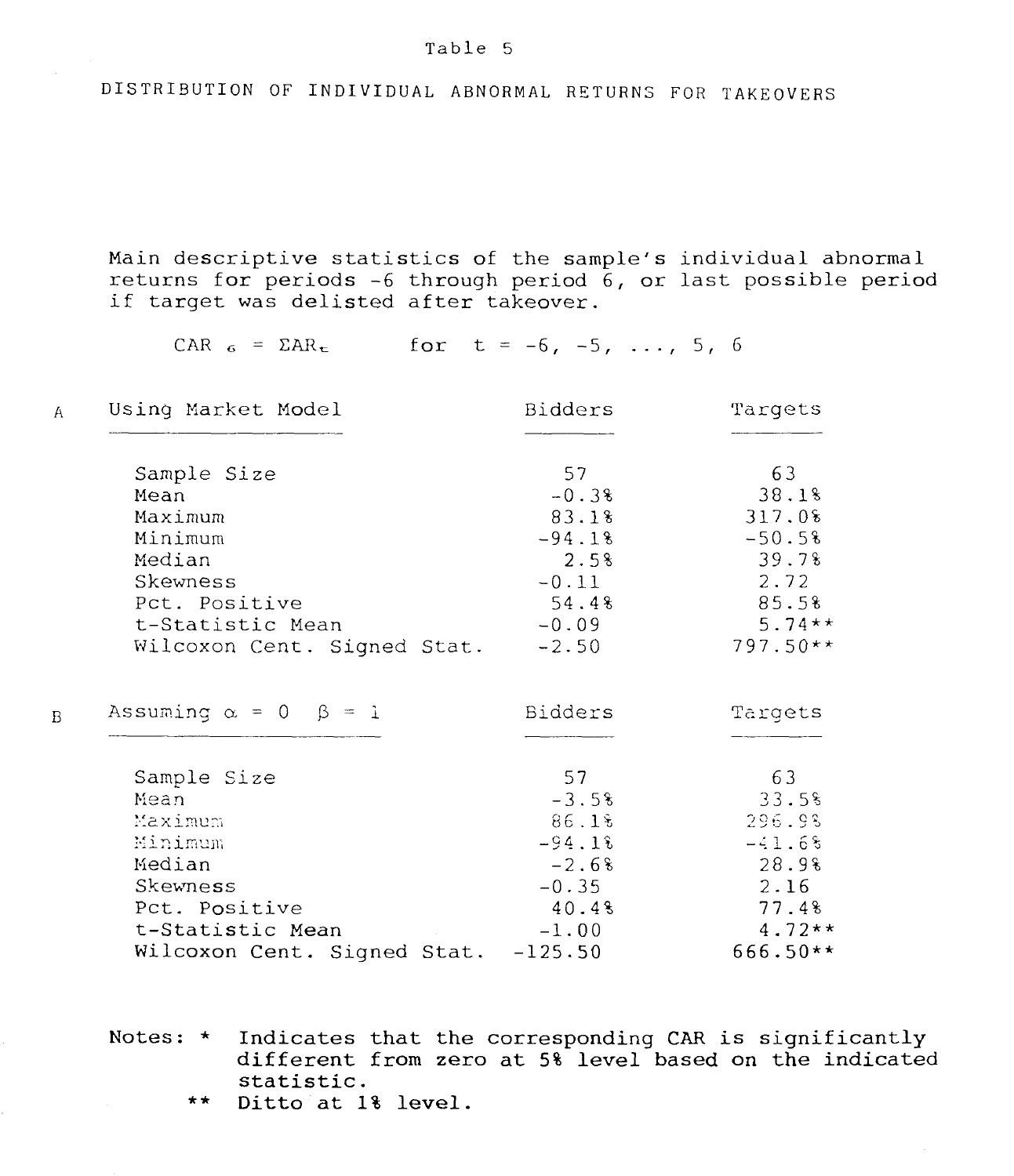| AVERAGE ABNORMAL RETURNS FOR TAKEOVERS             |             |  |
|----------------------------------------------------|-------------|--|
|                                                    | Full Sample |  |
| Abnormal Returns Assuming $\alpha = 0$ $\beta = 1$ |             |  |
|                                                    |             |  |

| t             | $AR_{+}$ | n  | $x_{t}$ | W         | $CAR_{T}$ | УΤ      |
|---------------|----------|----|---------|-----------|-----------|---------|
| - 6           | $-0.17$  | 57 | $-0.09$ | $-18.5$   | $-0.17$   | $-0.09$ |
| $-5$          | $-0.6$   | 57 | $-0.50$ | 158.5     | $-0.7$    | $-0.42$ |
| $-4$          | $-0.7$   | 57 | $-0.56$ | $155.5*$  | $-1.4$    | $-0.66$ |
| $-3$          | $-1.9$   | 57 | $-1.63$ | $-220.5$  | $-3.3$    | $-1.39$ |
| $-2$          | $-0.7$   | 57 | $-0.58$ | $-55.5$   | $-4.0$    | $-1.50$ |
| $-1$          | $-0.2$   | 57 | $-0.24$ | $-29.5$   | $-4.3$    | $-1.47$ |
| $\Omega$      | $-1.3$   | 57 | $-1.11$ | $-260.5*$ | $-5.6$    | $-1.78$ |
| 1             | 0.5      | 57 | 0.45    | 95.5      | $-5.0$    | $-1.50$ |
| $\mathcal{P}$ | $-0.8$   | 57 | $-0.66$ | $-122.5$  | $-5.8$    | $-1.64$ |
| 3             | 0.8      | 57 | 0.66    | $-115.5$  | $-5.0$    | $-1.34$ |
| 4             | 0.6      | 57 | $0.51*$ | 40.5      | $-4.4$    | $-1.13$ |
| 5             | $-0.5$   | 57 | $-0.42$ | $-77.5$   | $-4.9$    | $-1.20$ |
| 6             | 1.4      | 57 | 1.20    | 112.5     | $-3.5$    | $-0.82$ |

Bidders ( $n = 57$ )

Targets ( $n = 63$ )

| t              | $AR_t$ | n  | $x_{\pm}$ | W         | $CAR_T$ | УT        |  |
|----------------|--------|----|-----------|-----------|---------|-----------|--|
| - 6            | 1.87   | 63 | $2.11*$   | 142.0     | 1.87    | $2.11*$   |  |
| $-5$           | 1.2    | 63 | 1.42      | 56.0      | 3.1     | $2.50*$   |  |
| $-4$           | 4.0    | 63 | $4.68**$  | $377.0**$ | 7.1     | $4.74**$  |  |
| $-3$           | 5.9    | 63 | $6.82**$  | $288.0*$  | 13.0    | $7.51**$  |  |
| $-2$           | 11.1   | 63 | $12.77**$ | 270.0     | 24.1    | $12.43**$ |  |
| $-1$           | 8.9    | 63 | $10.29**$ | $463.0**$ | $-33.0$ | $15.55**$ |  |
| $\Omega$       | 4.0    | 62 | $4.68**$  | 222.5     | 36.9    | $16.17**$ |  |
| 1              | $-3.8$ | 57 | $-4.61**$ | $-306.5*$ | 33.1    | $13.65**$ |  |
| $\overline{2}$ | $-3.2$ | 54 | $-3.52**$ | $382.5**$ | 29.9    | $11.54**$ |  |
| 3              | 0.9    | 45 | 0.99      | 52.5      | 30.8    | $11.26**$ |  |
| 4              | 0.7    | 38 | $0.69*$   | $-17.5$   | 31.5    | $10.83**$ |  |
| S.             | 0.6    | 37 | 0.60      | 0.5       | 32.1    | $10.42**$ |  |
| 6              | 0.6    | 33 | 0.47      | $-29.5$   | 32.7    | $9.80**$  |  |

**Notes: variables defined as follows:** 

| t            | Months relative to date of tender offer.                        |
|--------------|-----------------------------------------------------------------|
| $AR_{+}$     | Average prediction error in period t.                           |
| $\mathbf{n}$ | Number of observations in the period.                           |
| $x_{t}$      | Test statistic for $H_0$ : $AR_t = 0$ .                         |
| $W =$        | Wilcoxon centered signed rank statisticfor $H_0$ : $AR_t = 0$ . |
| $CAR_{T}$    | Cummulative prediction error from -6 to t.                      |
|              | May not add up because of rounding.                             |
| УŢ           | Test statistic for H0: $CAR_T=0$ .                              |
| $\star^-$    | Indicates that the corresponding AR or CAR is significantly     |
|              | different from zero at 5% level based on the indicated          |
|              | statistic.                                                      |

\*\* Ditto at **1Z** level.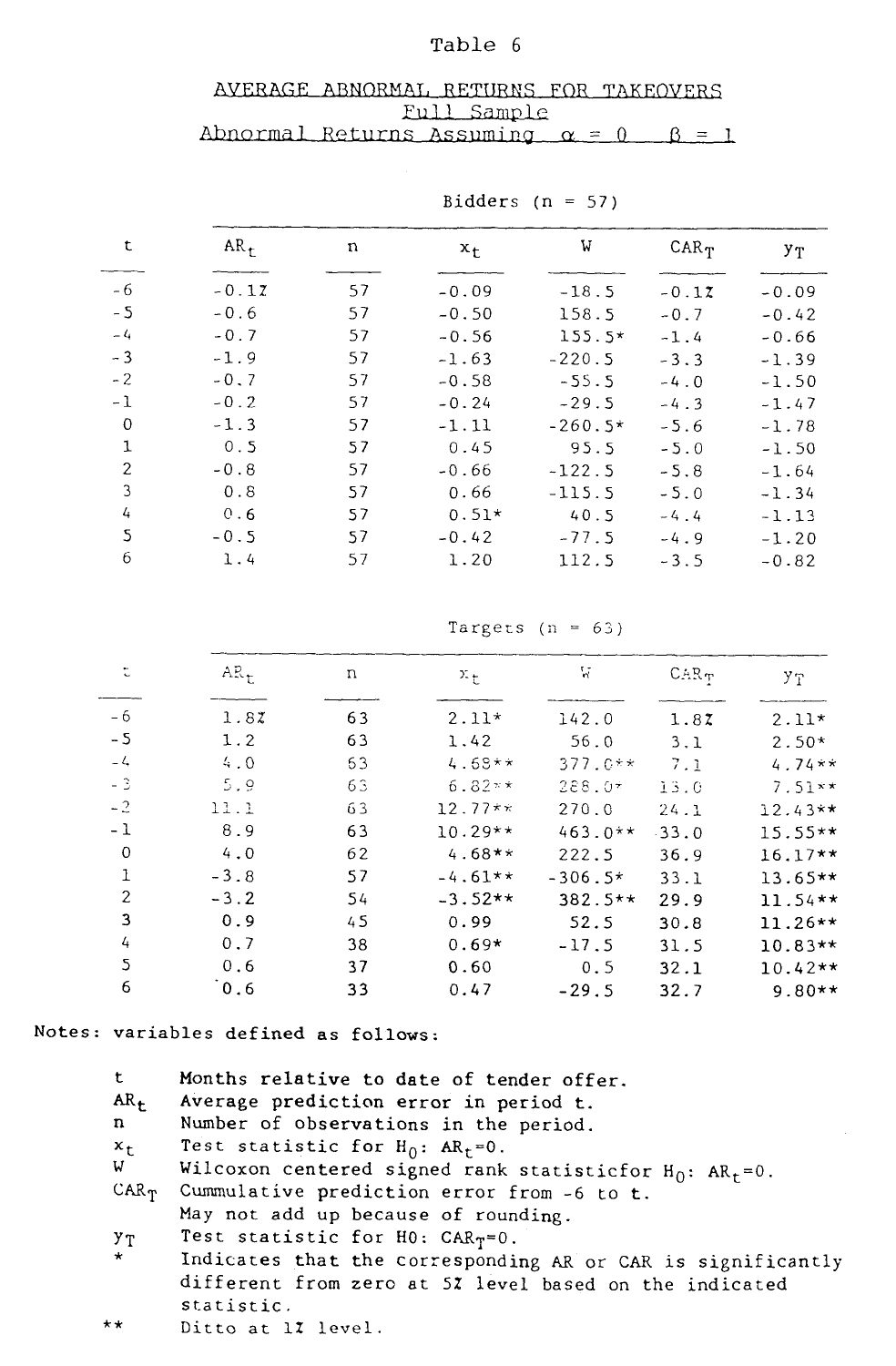# DISTRIBUTION OF INDIVIDUAL WEALTH CHANGES FOR TAKEOVERS

Main descriptive statistics of the sa ple's individuel market value changes for periods -6 through +6, or last possible period if target was delisted after takeover.

## Full Sample

| $W_{6,1}$                          | Bidders    | Targets          |  |
|------------------------------------|------------|------------------|--|
| Sample Size                        | 57         |                  |  |
| Mean                               | BF 12 Mils | 63<br>BF 45 Mils |  |
| Maximum                            | 3797       | 616              |  |
| Minimum                            | $-3296$    | $-312$           |  |
| Median                             | 12         | 20               |  |
| Sum                                | 686        | 2760             |  |
| Skewness                           | 0.49       | 2.19             |  |
| Pct. Positive                      | 52.68      | 75.8%            |  |
| t-Statistic Mean                   | 0.09       | $2.60*$          |  |
| Wilcoxon Cent. Signed Stat. -10.50 |            | $536.50**$       |  |

Notes: \* Indicates that the corresponding mean is significantly different from zero at 5% level based on the indicated statistic.

\*\* Ditto at 1% level.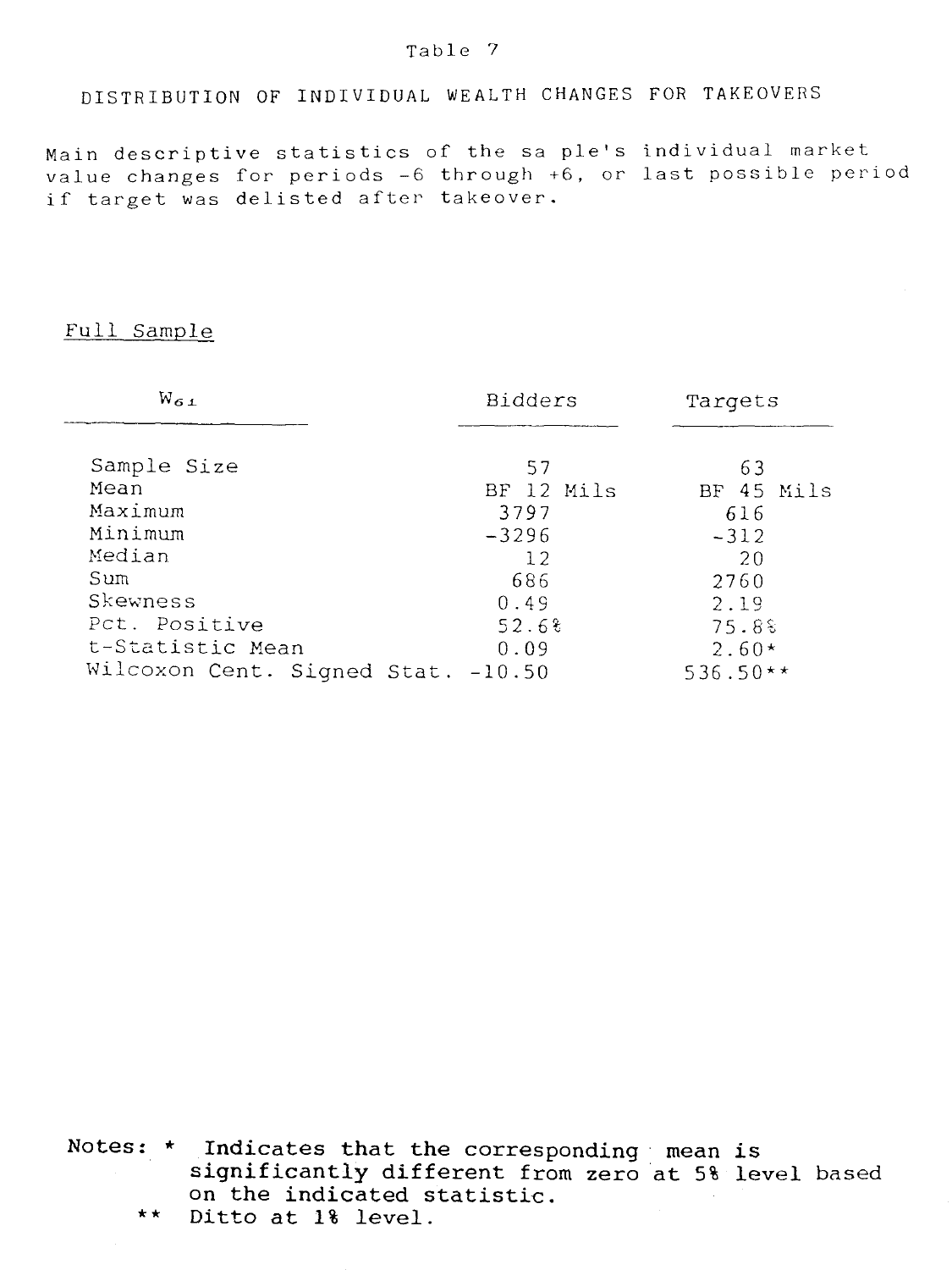# AVERAGE ABNORMAL RETURNS FOR TAKEOVERS Full Sample By Type of Tender

|                   |  | Bidders $(n = 57)$   |  |
|-------------------|--|----------------------|--|
| Direct $(n = 30)$ |  | Follow up $(n = 27)$ |  |
|                   |  |                      |  |

| Period <sup>a</sup> | $AR_{\rm \pm}$ | $CAR_{\mathbf{T}}$ b | $AR_{\pm}$ | $CAR_{\mathbf{T}}$ b |  |
|---------------------|----------------|----------------------|------------|----------------------|--|
|                     |                |                      |            |                      |  |
| $-6$                | 1.18           | 1.18                 | $-1.98$    | $-1.9%$              |  |
| $-5$                | $-0.5$         | 0.6                  | $-0.3$     | $-2.2$               |  |
| $-4$                | $-1.0$         | $-0.4$               | 0.1        | $-2.1$               |  |
| $-3$                | $-3.7**$       | $-4.1$               | 0.6        | $-1.5$               |  |
| $-2$                | $-0.1$         | $-4.2$               | $-0.7$     | $-2.1$               |  |
| $-1$                | 0.2            | $-3.9$               | $-0.1$     | $-2.2$               |  |
| 0                   | $-1.1$         | $-5.1$               | $-1.0$     | $-3.2$               |  |
| 1                   | $-0.3$         | $-5.4$               | 2.4        | $-0.8$               |  |
| $\overline{2}$      | 0.6            | $-4.8$               | $-1.1$     | $-1.9$               |  |
| 3                   | 2.3            | $-2.5$               | $-0.1$     | $-1.9$               |  |
| 4                   | $-0.5$         | $-3.0$               | 2.1        | 0.2                  |  |
| 5                   | $-0.7$         | $-3.7$               | 0.3        | 0.5                  |  |
| 6                   | 0.5            | $-3.2$               | 2.4        | 2.9                  |  |

Targets  $(n = 63)$ 

|          |              | Direct $(n = 26)$     |             | Follow up $(n = 37)$                |  |
|----------|--------------|-----------------------|-------------|-------------------------------------|--|
| Periode  | $AR_{\rm t}$ | $CAR_{\mathcal{T}}$ b | $AR_{\tau}$ | $CAR_{\mathbf{T}}$ $\triangleright$ |  |
|          |              |                       |             |                                     |  |
| $-6$     | $-0.1$       | $-0.18$               | $3.58$ *    | 3.5%                                |  |
| $-5$     | 1.0          | 0.9                   | 1.8         | 5.3                                 |  |
| $-4$     | $3.1*$       | 3.9                   | $5.7**$     | 11.0                                |  |
| $-3$     | $6.5**$      | 10.5                  | $5.5**$     | 16.4                                |  |
| $-2$     | 1.8          | 12.2                  | $17.6**$    | 34.7                                |  |
| $-1$     | $13.2**$     | 25.4                  | $6.5**$     | 40.6                                |  |
| $\Omega$ | $3.5*$       | 28.9                  | $5.1**$     | 45.7                                |  |
| 1        | $-5.1**$     | 23.8                  | $-2.1$      | 43.6                                |  |
| 2        | $-5.2**$     | 18.6                  | $-0.7$      | 42.9                                |  |
| 3        | 1.2          | 19.8                  | 1.1         | 44.0                                |  |
| 4        | 1.7          | 21.5                  | 1.1         | 45.0                                |  |
| 5        | $5.2*$       | 26.7                  | $-0.8$      | 44.2                                |  |
| 6        | 0.3          | 27.0                  | 1.4         | 45.6                                |  |

Notes: a

b

Months relative to date of tender offer. May not add up because of rounding.

- \* Indicates that the corresponding AR is significantly different from zero at 5% level based on a t-test.
- \* \* Ditto at 1% level.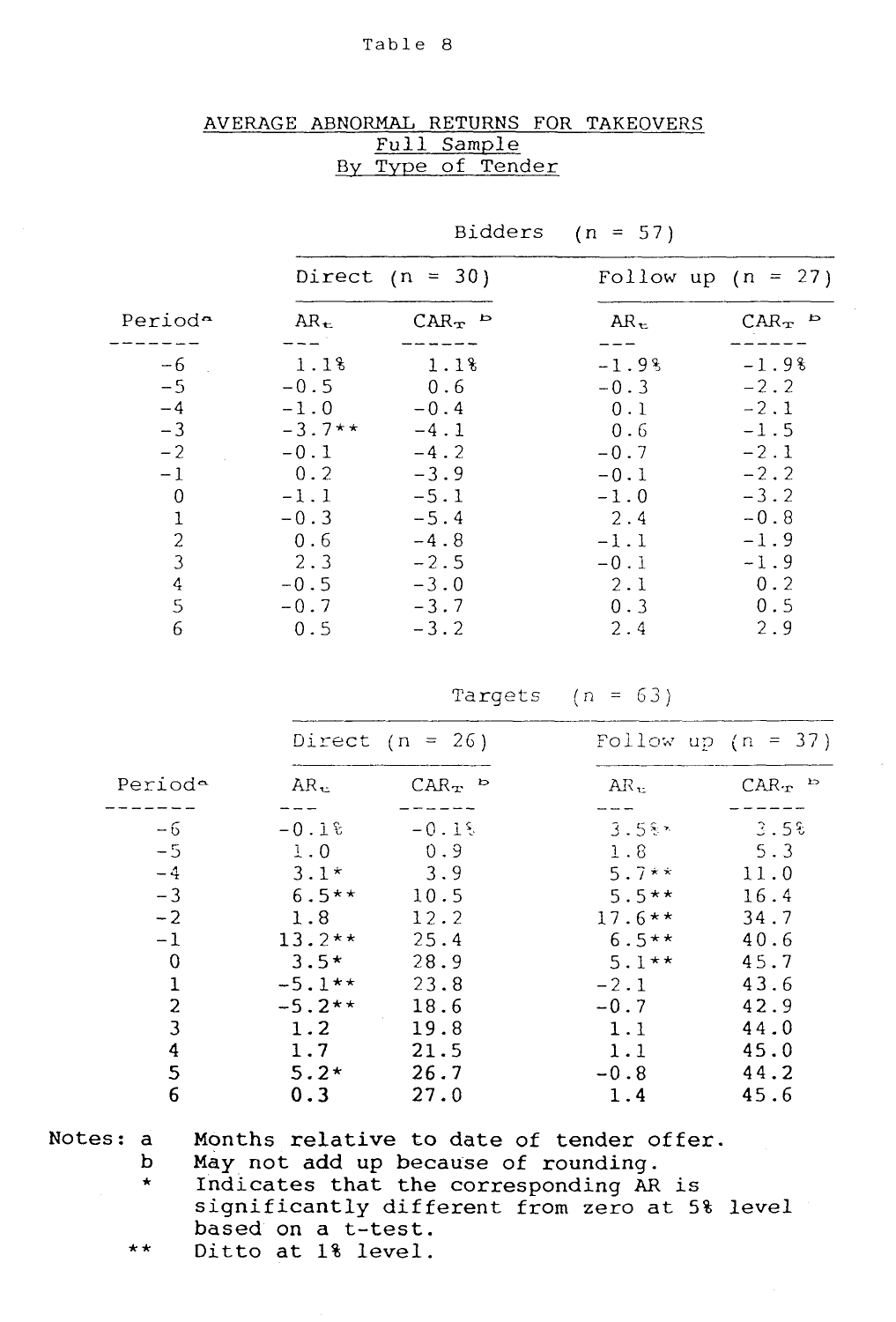# ACTUAL GAINS PER SHARE TO BIDDERS Reduced Sample - Both Bidder and Tarqet Traded

Main descriptive statistics of the sample of gains to bidders defined as foliows

GAIN =  $[(P_{E} - P_{O}) N_{P} + (P_{T} - P_{F}) N_{T}] / STZE$ 

in which

|  | $P_E$ : price of target 5 days after the tender offer                     |
|--|---------------------------------------------------------------------------|
|  | P <sub>o</sub> : price of target 6 mos. before tender adjusted            |
|  | for normal market changes.                                                |
|  | $N_P$ : amount of shares from the target owned by the                     |
|  | bidder one year before the bid.                                           |
|  | $P_{\mathbf{x}}$ : tender price.                                          |
|  | $N_T$ : number of shares acquired of the target firm, including           |
|  | their private transactions if any<br>SIZE : bidder's equity market value. |
|  |                                                                           |

| GAIN                               | Direct   | Follow Up        |
|------------------------------------|----------|------------------|
|                                    |          |                  |
| Sample Size                        | 12       | 14               |
| Mean                               | $-2.2$   | 0.8 <sup>8</sup> |
| Maximum                            | 3.3%     | 5.2%             |
| Minimum                            | $-21.68$ | $-2.2%$          |
| Median                             | 1:2%     | 0.0%             |
| Skewness                           | $-2.88$  | 0.92             |
| Pct. Positive                      | 33.3%    | 57.18            |
| t-Statistic Mean                   | $-1.16$  | 1.38             |
| Wilcoxon Cent. Signed Stat. -12.00 |          | 12.00            |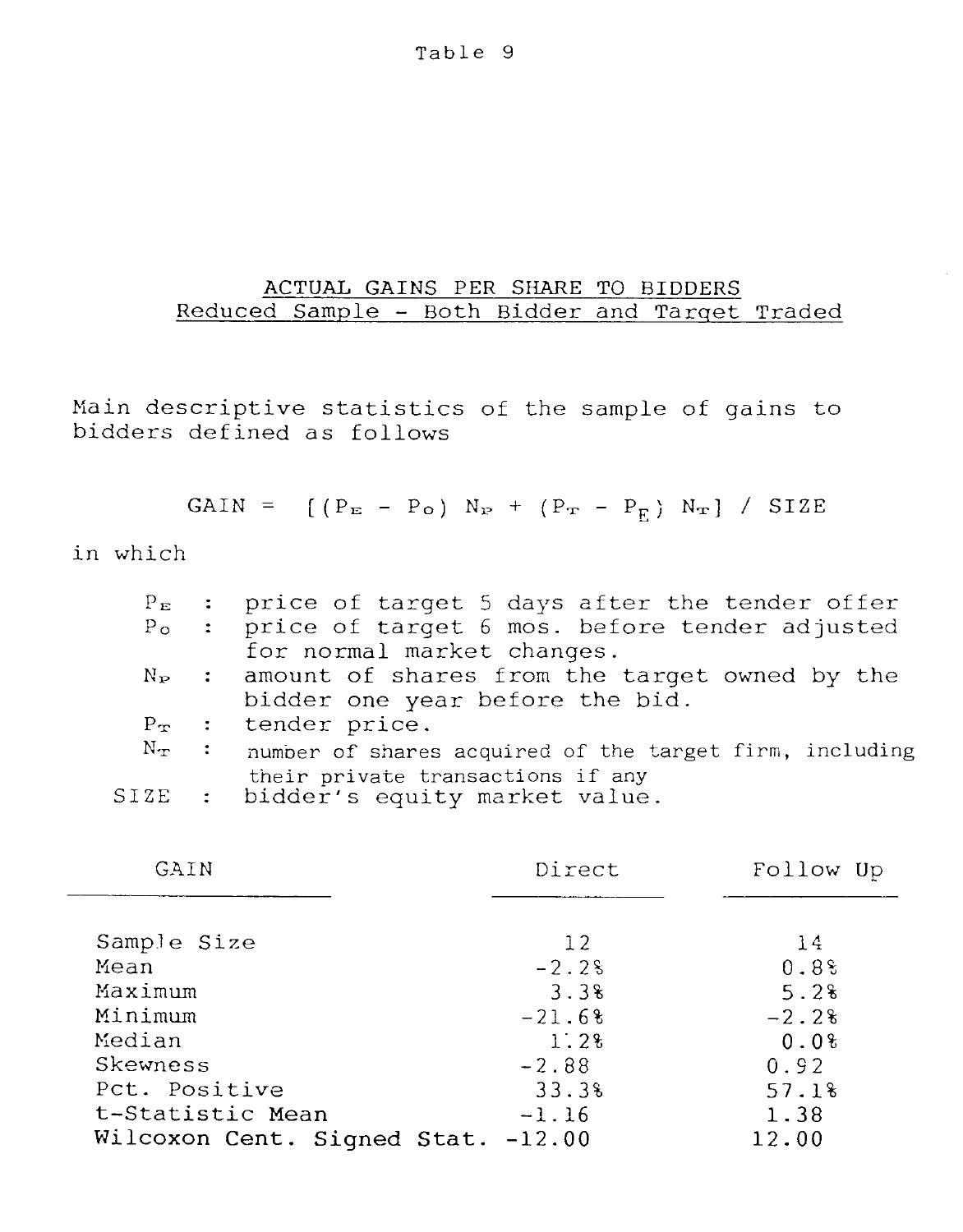#### PRIOR OWNERSHIP EFFECTS ON ABNORMAL RETURNS FOR TAKEOVERS

OLS Regression of the cumulative abnormal returns from months - 6 to 0, against the following variables

- OWN : percent of prior ownership by bidder six months before the bid<br>PRIV : percent of ownership acquired by bidder in a private transacti : percent of ownership acquired by bidder in a private transaction prior to the bid (only for follow-up offers)
- $\star$ : significantly different from zero at 5% significance level

# A Follow-up offers

|                    | Intercept            |                                | Coeff. (t-stat)     |           |           |
|--------------------|----------------------|--------------------------------|---------------------|-----------|-----------|
|                    | $(t - stat)$         | OWN                            | PRIV                | $F$ -stat | Adj $R^2$ |
| Bidders            |                      |                                |                     |           |           |
| 1)                 | $-3.6$<br>$(-0.51)$  | 0.3<br>(1.72)                  |                     | 2.96      | 7.54%     |
| 2)                 | 9.4<br>(0.80)        |                                | $-0.1$<br>$(-0.71)$ | 0.50      | 0.00%     |
| 3)                 | $-10.6$<br>$(-2.10)$ | 0.4<br>$(2.48)*$               | 0.1<br>(1.45)       | 1.54      | 4.33%     |
| Targets            |                      |                                |                     |           |           |
| 1)                 | 38.9                 | $-1.3$<br>$(2.81)*$ $(-2.24)*$ |                     | $5.02*$   | 16.08%    |
| 2)                 | $-30.6$<br>$(-1.24)$ |                                | 1.4<br>$(2.55)*$    | $6.50*$   | 20.76%    |
| 3)                 | $-7.4$               | $-0.8$<br>$(-0.25)$ $(-1.32)$  | 1.0<br>(1.72)       | $4.24*$   | 23.56%    |
| Direct Offers<br>В |                      |                                |                     |           |           |
|                    |                      | Intercept Coeff. (t-stat)      |                     |           |           |
|                    | $(t - stat)$         | <b>OWN</b>                     |                     | $F$ -stat | Adj $R^2$ |
| <b>Bidders</b>     |                      |                                |                     |           |           |
|                    | $-12.9$<br>$(-1.74)$ | 0.2<br>(1.78)                  |                     | 3.16      | 6.52%     |
| Targets            |                      |                                |                     |           |           |
|                    | 30.5<br>(1.99)       | $-0.3$<br>$(-0.81)$            |                     | 0.66      | 0.00%     |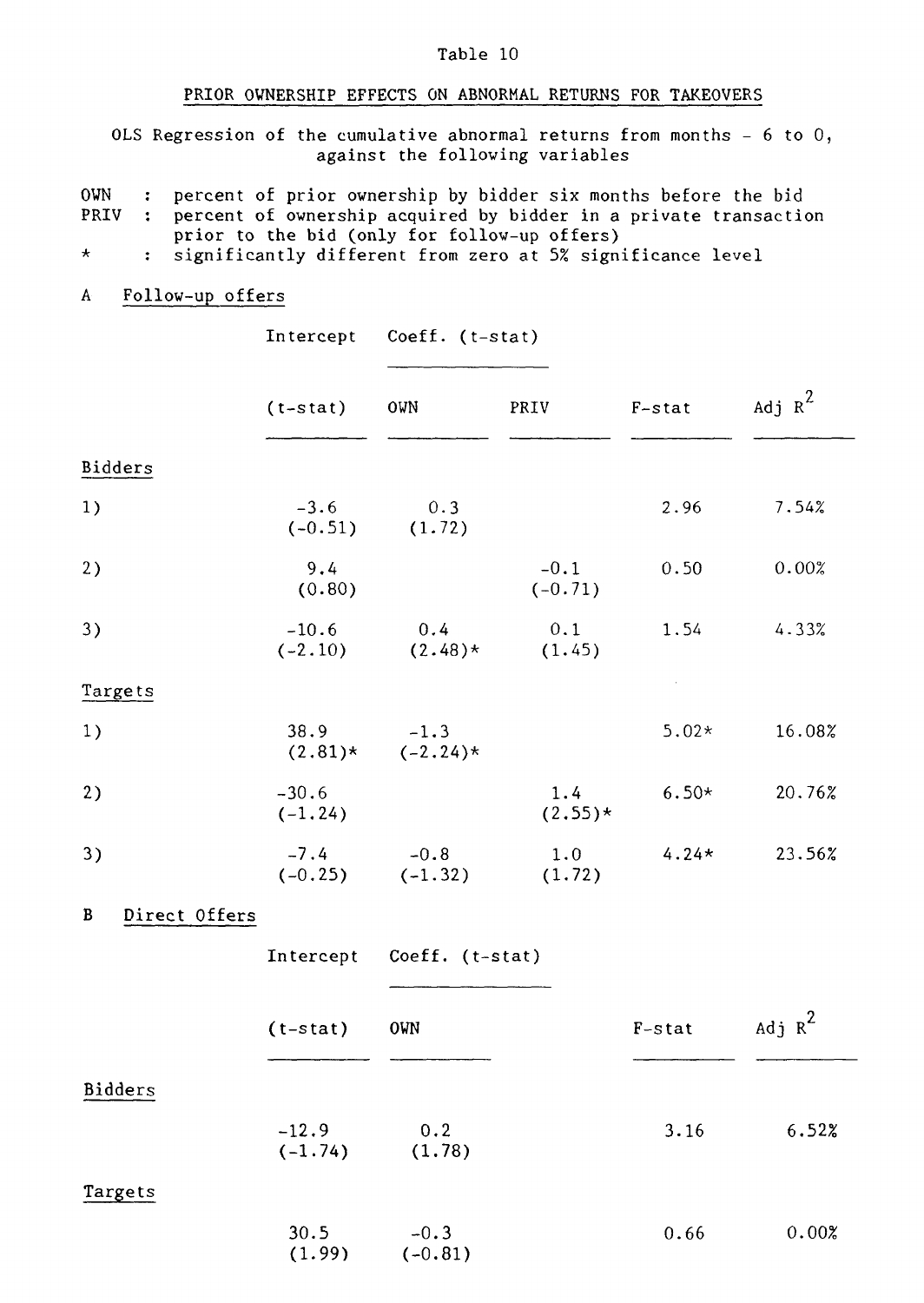## DISTRIBUTION OF MERGER SAMPLE OVER TIME

# (Events per Year)

Year Events

\_\_\_\_\_

| 1970 | 5              |
|------|----------------|
| 1971 | 1              |
| 1972 | 5              |
| 1973 | 12             |
| 1974 | 5              |
| 1975 | 3              |
| 1976 | 7              |
| 1977 | 9              |
| 1978 | $\overline{c}$ |
| 1979 | $\overline{c}$ |
| 1980 | 7              |
| 1981 | 5              |
| 1982 | 5              |
| 1983 | 7              |
| 1984 | 5              |
| 1985 | 2              |
|      |                |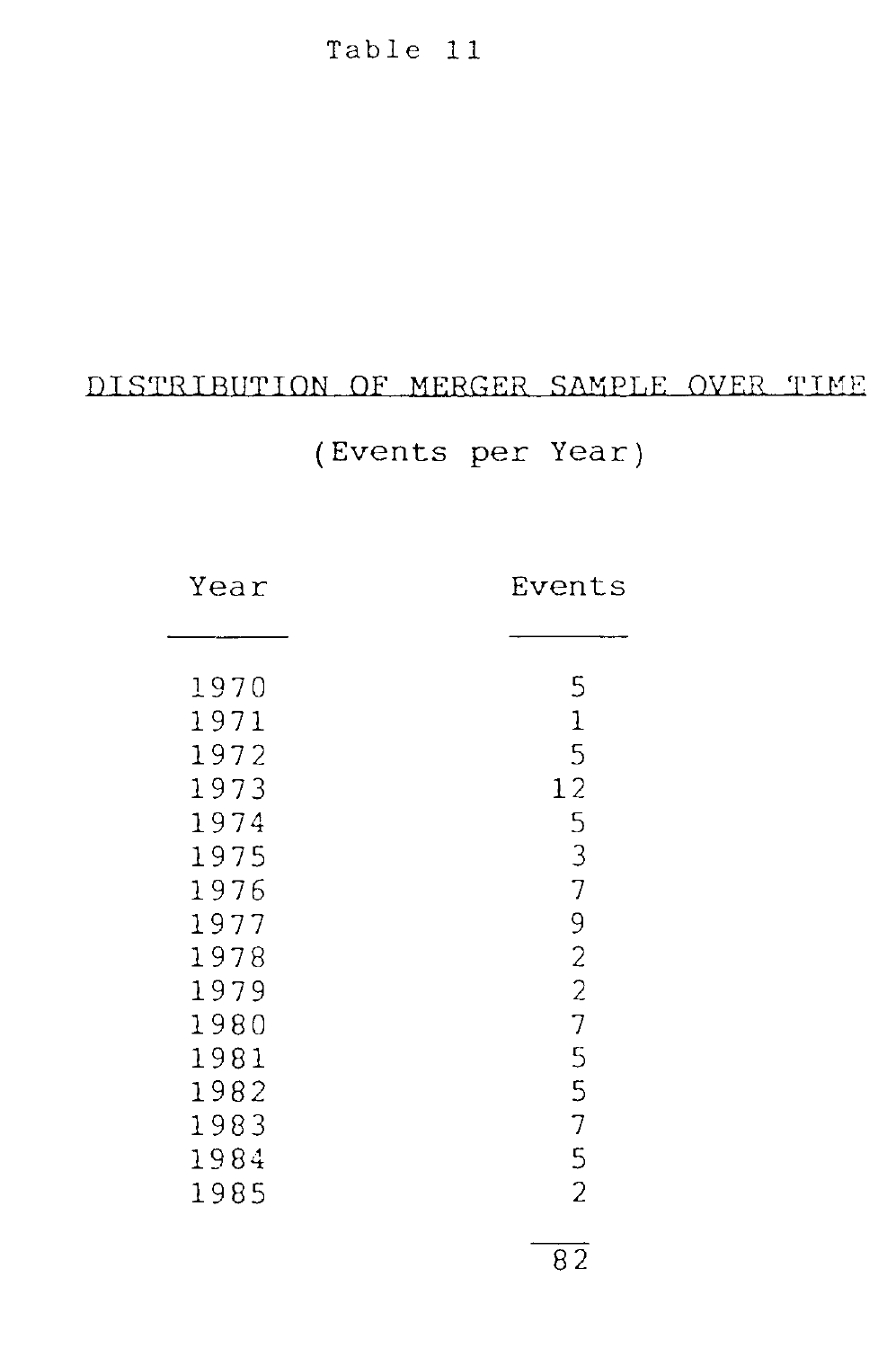AVERAGE ABNORMAL RETURNS FOR MERGERS

| $\sum$       |                 |    |           |          |           |          |
|--------------|-----------------|----|-----------|----------|-----------|----------|
| t            | $AR_{\uparrow}$ | n  | $x_{t}$   | W        | $CAR_{T}$ | УT       |
|              |                 |    |           |          |           |          |
| $-6$         | 0.87            | 75 | 1.82      | 68.0     | 0.87      | 1.82     |
| $-5$         | 1.1             | 76 | $2.26*$   | 283.0    | 1.9       | $2.89**$ |
| $-4$         | $-0.4$          | 76 | $-0.77$   | $-68.0$  | 1.5       | 1.88     |
| $-3$         | 0.0             | 76 | 0.03      | $-21.0$  | 1.5       | 1.64     |
| $-2$         | 0.3             | 76 | 0.62      | $-139.0$ | 1.8       | 1.74     |
| $-1$         | 0.3             | 76 | 0.59      | 30.0     | 2.1       | 1.83     |
| $\mathbf 0$  | $-1.7$          | 76 | $-3.71**$ | $-349.0$ | 0.3       | 0.27     |
| $\mathbf{1}$ | 0.1             | 74 | $-0.30$   | $-280.5$ | 0.2       | 0.15     |
| 2            | $-0.7$          | 74 | $-1.39$   | $-252.5$ | $-0.5$    | $-0.33$  |
| 3            | $-0.5$          | 75 | $-0.99$   | $-117.0$ | $-0.9$    | $-0.63$  |
| 4            | 0.0             | 75 | $-0.03$   | 24.0     | $-1.0$    | $-1.08$  |
| 5            | $-0.8$          | 75 | $-1.70$   | $-166.0$ | $-1.8$    | $-0.70$  |
| 6            | 0.6             | 75 | 1.19      | $-33.0$  | $-1.2$    | $-1.20$  |
|              |                 |    |           |          |           |          |

Acquiring firms (n=76)

Acquired firms  $(n = 48)$ 

| $CAR_T$         | УΤ       |
|-----------------|----------|
|                 |          |
|                 |          |
| $-0.17$         | $-0.14$  |
| 1.5             | 1.10     |
| $\ddot{1}$ . 7  | 1.04     |
| 2.7             | 1.44     |
| 5.9<br>$213.0*$ | $2.82**$ |
| 8.5             | $3.70**$ |
| 6.2             | $2.51*$  |
|                 |          |

Notes: variables defined as follows:

| t.<br>$AR_{+}$ | Months relative to date of approval meeting.<br>Average prediction error in period t. |
|----------------|---------------------------------------------------------------------------------------|
| $\mathbf{n}$   | Number of observations in the period.                                                 |
|                |                                                                                       |
| xt             | Test statistic for HO: ARt=0.                                                         |
| W.             | Wilcoxon centered signed rank statisticfor $H_0$ : $AR_f = 0$ .                       |
| $CAR_{T}$      | Cummulative prediction error from -6 to t.                                            |
|                | May not add up because of rounding.                                                   |
| УT             | Test statistic for $H_0$ : CAR <sub>T</sub> =0.                                       |
| $\mathbf{r}$   | Indicates that the corresponding AR or CAR is significantly                           |
|                | different from zero at 5% level based on the indicated                                |
|                | statistic.                                                                            |
| $***$          | Ditto at 1% level.                                                                    |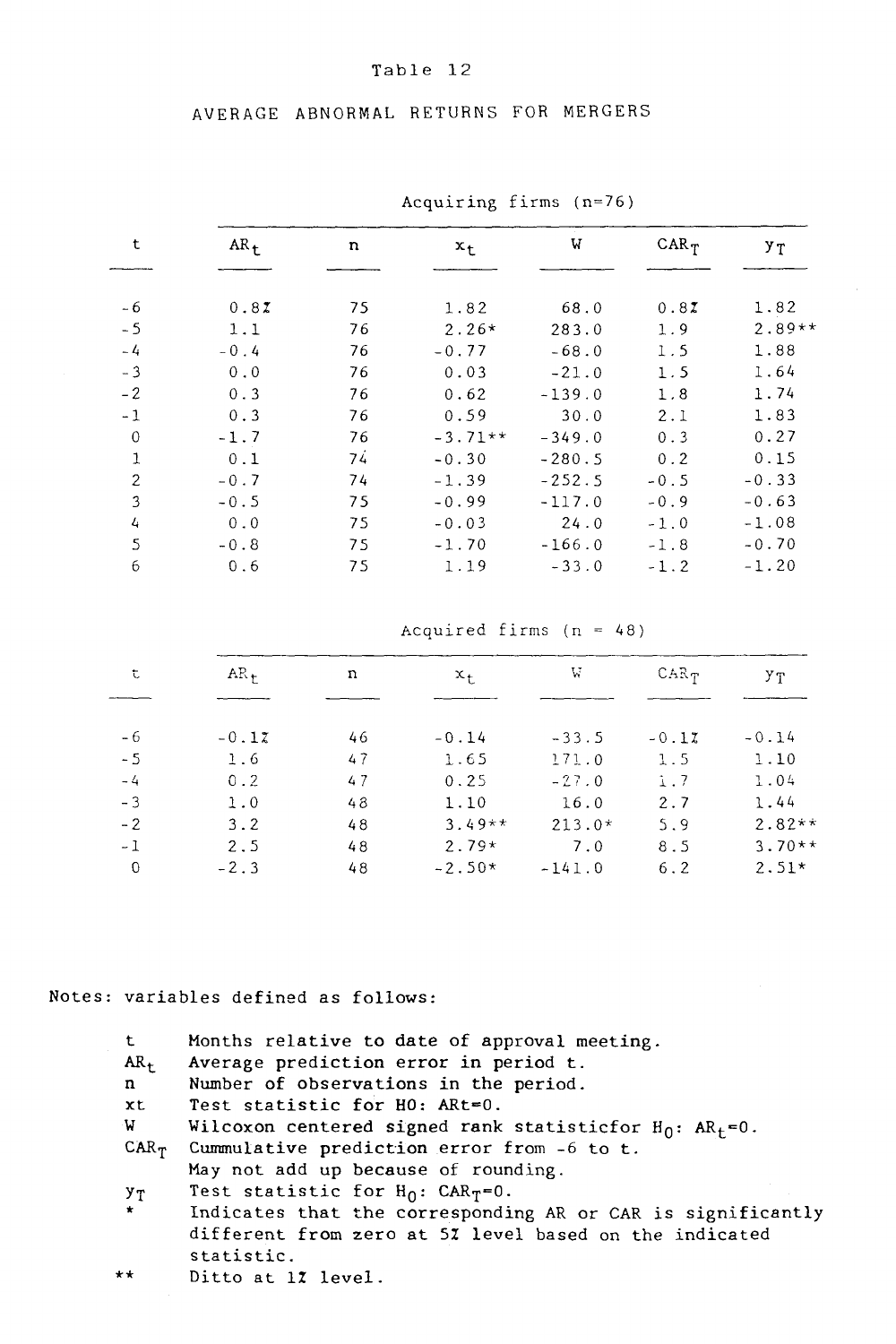## COMPARISON BETWEEN DESCRIPTIVE STATISTICS CONCERNING COMMON DIRECTORS IN MERGERS AND TAKEOVERS

Common and surviving directors are measured by the following variables:

- COMDIR : percent of common directors on bidders and target board 1 year before the takeover or merger
- SURV : percent of directors of target firm which remain on their board 1 year after the takeover, or which sit on the acquiring firm's board in the case of a merger

|   |                                                                                               | COMDIR                      | <b>SURV</b>                      |
|---|-----------------------------------------------------------------------------------------------|-----------------------------|----------------------------------|
|   |                                                                                               |                             |                                  |
| A | Mergers                                                                                       |                             |                                  |
|   | Observations<br>Mean<br>Median                                                                | 54<br>27.5%<br>21.1%        | 54<br>33.2%<br>25.0%             |
| B | Follow-Up Tender Offers                                                                       |                             |                                  |
|   | Observations<br>Mean<br>Median                                                                | 22<br>14.2%<br>0.0%         | 22<br>13.4%<br>3.3%              |
|   | Diff. Means vs. Mergers<br>t-test Statistic<br>Median Test Chi Square<br>Statistic $(d.f.=1)$ | $-13.3%$<br>$2.28*$<br>3.10 | $-19.8%$<br>$3.73**$<br>$5.79**$ |
| C | Direct Tender Offers                                                                          |                             |                                  |
|   | Observations<br>Mean<br>Median                                                                | 23<br>20.6%<br>16.7%        | 23<br>23.0%<br>16.7%             |
|   | Diff. Means vs. Mergers<br>t-test Statistic<br>Median Test Chi Square                         | $-6.9%$<br>1.14             | $-10.2%$<br>$2.53**$             |
|   | Statistic $(d.f.=1)$                                                                          | 0.78                        | $2.30**$                         |

Notes: \* Coefficient significantly different from zero at 5% level \*\* Ditto at 1% level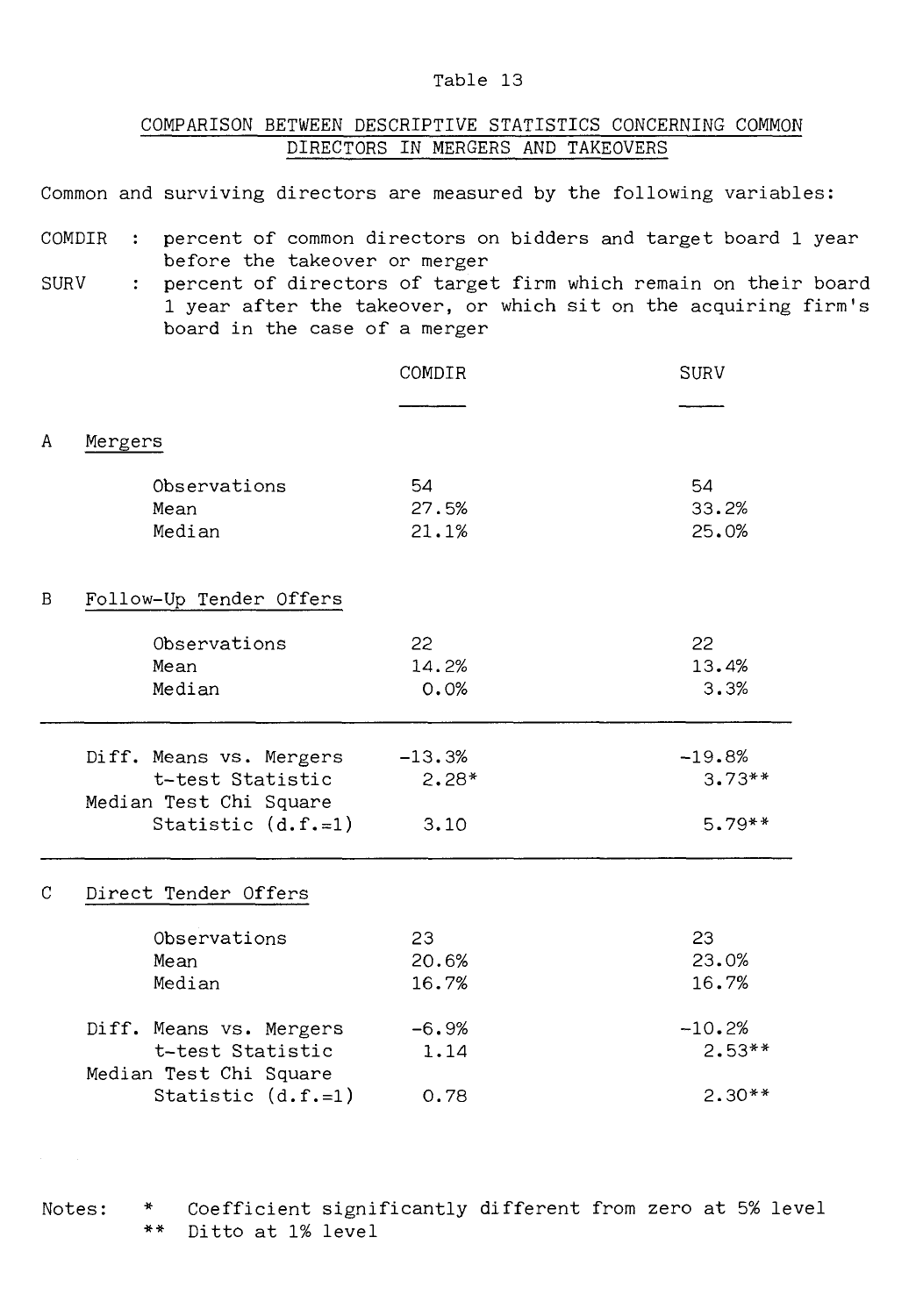**Figure 1**  TAKEOVERS - CUM. ABNORMAL RETURNS **Full Sample** 

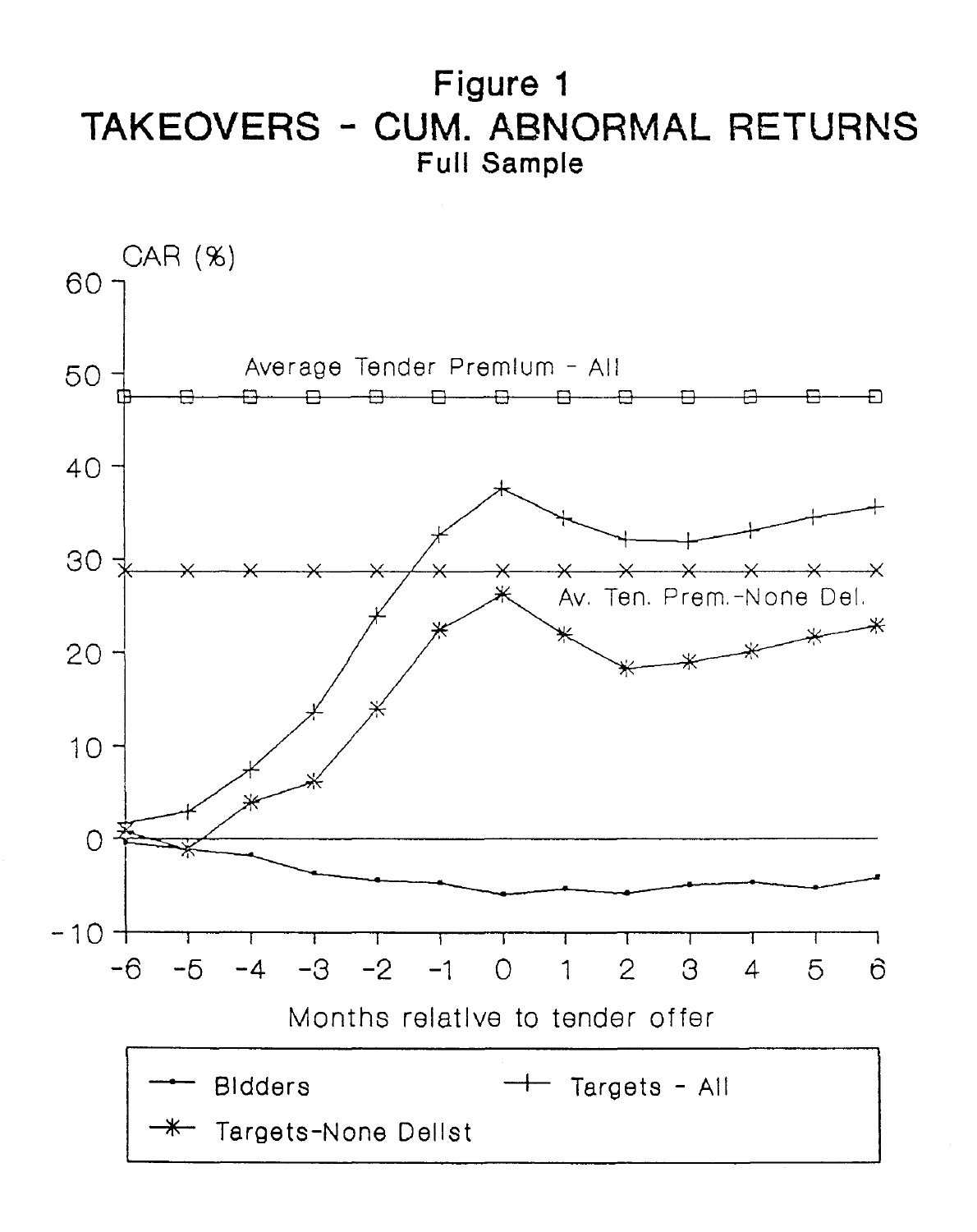**Figure 2**  TAKEOVERS - CUM. ABNORMAL RETURNS **Full Sample by Type of Tender** 

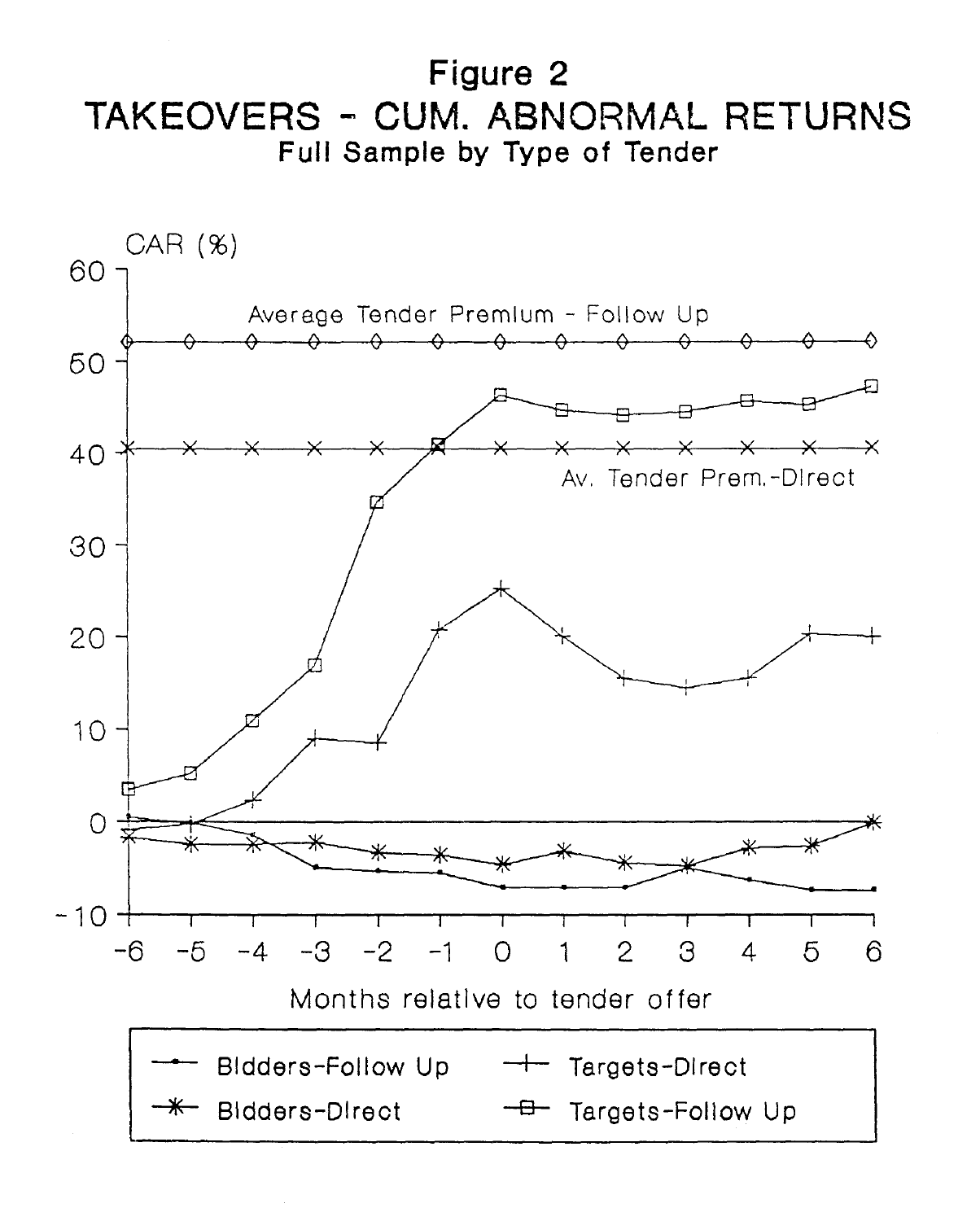|       |                                                                |                                                                                                                                                                   | 86/16 | <b>B. Espen ECKBO and</b><br>Hervig M. LANGOHR             |
|-------|----------------------------------------------------------------|-------------------------------------------------------------------------------------------------------------------------------------------------------------------|-------|------------------------------------------------------------|
|       |                                                                | <b>INSEAD VORKING PAPERS SERIES</b>                                                                                                                               |       |                                                            |
|       |                                                                |                                                                                                                                                                   | 86/17 | David B. JEMISON                                           |
| 1986  |                                                                |                                                                                                                                                                   | 86/18 | James TEBOUL                                               |
| 86/01 | Arnoud DE HEYER                                                | "The R & D/Production interface".                                                                                                                                 |       | and V. MALLERET                                            |
| 86/02 | Philippe A. NAERT<br>Marcel VEVERBERGE                         | "Subjective estimation in integrating<br>communication budget and allocation                                                                                      | 86/19 | Rob R. VEITZ                                               |
|       | and Guido VERSVIJVEL                                           | decisions: a case study", January 1986.                                                                                                                           | 86/20 | Albert CORHAY,                                             |
| 86/03 | Michael BRIMM                                                  | "Sponsorship and the diffusion of<br>organizational innovation: a preliminary view".                                                                              |       | Gabriel HAWAWINI<br>and Pierre A. MICH                     |
| 86/04 | Spyros MAKRIDAKIS<br>and Michèle BIBON                         | "Confidence intervals: an empirical<br>investigation for the series in the M-<br>Competition".                                                                    | 86/21 | Albert CORHAY,<br>Cabriel A. HAVAVIN<br>and Pierre A. MICH |
| 86/05 | Charles A. WYPLOSZ                                             | "A note on the reduction of the vorkveek",<br>July 1985.                                                                                                          | 86/22 | Albert CORHAY,<br>Gabriel A. HAWAWIN<br>and Pierre A. MICH |
| 86/06 | Francesco GIAVAZZI,<br>Jeff R. SBEEN and<br>Charles A. WYPLOSZ | "The real exchange rate and the fiscal<br>aspects of a natural resource discovery",<br><b>Revised version: February 1986.</b>                                     | 86/23 | Arnoud DE MEYER                                            |
| 86/07 | Douglas L. MacLACHLAN<br>and Spyros MAKRIDAKIS                 | "Judgmental biases in sales forecasting",<br>February 1986.                                                                                                       | 86/24 | David GAUTSCHI<br>and Vithala R. RAO                       |
| 86/08 | José de la TORRE and<br>David H. NECKAR                        | "Forecasting political risks for<br>international operations", Second Draft:<br>March 3, 1986.                                                                    | 86/25 | <b>H. Peter CRAY</b><br>and Ingo WALTER                    |
| 86/09 |                                                                | Philippe C. HASPESLAGH "Conceptualizing the strategic process in<br>diversified firms: the role and nature of the<br>corporate influence process", February 1986. | 86/26 | Barry EICHENGREEN<br>and Charles WYPLOS                    |
| 86/10 | R. MOENART,<br>Arnoud DE MEYER.<br>J. BARBE and                | "Analysing the issues concerning<br>technological de-maturity".                                                                                                   | 86/27 | Karel COOL<br>and Ingemar DIERIC                           |
|       | D. DESCHOOLMEESTER.                                            |                                                                                                                                                                   | 86/28 | Manfred KETS DE                                            |
| 86/11 | Philippe A. NAERT                                              | "From "Lydiametry" to "Pinkhamization":                                                                                                                           |       | VRIES and Danny MI                                         |
|       | and Alain BULTEZ                                               | misspecifying advertising dynamics rarely                                                                                                                         | 06/20 | Manfrod FETS OF UR                                         |

86/06

86/07

86/08

**affects profitability".**  86/12 Roger BETANCOURT and David GAUTSCHI **"The economics of retail firme",** Revised April 1986.

86/13 S.P. ANDERSON and Damien J. NEVEN **"Spatial cospetition à la Cournot".** 

- 86/14 Charles VALDMAN **'Comparaison internationale des marges brutes du commerce", June** 1985.
- 86/15 Mihkel TOMBAK **and Arnoud DE MEYER "Rov the sanagerial attitudes of fixas vith**  FMS differ from other manufacturing firms: **survey results". June 1986.**

| <b>VORKING PAPERS SERIES</b>                                                                                                               | 86/16 | B. Espen ECKBO and<br>Hervig M. LANGOHR                                         | "Les primes des offres publiques, la note<br>d'information et le marché des transferts de<br>contrôle des sociétés". |
|--------------------------------------------------------------------------------------------------------------------------------------------|-------|---------------------------------------------------------------------------------|----------------------------------------------------------------------------------------------------------------------|
|                                                                                                                                            | 86/17 | David B. JEMISON                                                                | "Strategic capability transfer in acquisition<br>integration", May 1986.                                             |
| "The R & D/Production interface".                                                                                                          | 86/18 | James TEBOUL<br>and V. MALLERET                                                 | "Towards an operational definition of<br>services", 1986.                                                            |
| "Subjective estimation in integrating<br>communication budget and allocation                                                               | 86/19 | Rob R. VEITZ                                                                    | "Nostradamus: a knowledge-based forecasting<br>advisor".                                                             |
| decisions: a case study", January 1986.<br>"Sponsorship and the diffusion of                                                               | 86/20 | Albert CORHAY,<br>Gabriel HAWAWINI<br>and Pierre A. MICHEL                      | "The pricing of equity on the London stock<br>exchange: seasonality and size premium",<br>June 1986.                 |
| organizational innovation: a preliminary view".                                                                                            |       |                                                                                 |                                                                                                                      |
| "Confidence intervals: an empirical<br>investigation for the series in the N-<br>Competition".                                             | 86/21 | Albert CORHAY,<br>Cabriel A. HAVAVINI<br>and Pierre A. MICHEL                   | "Risk-premia seasonality in U.S. and European<br>equity markets", February 1986.                                     |
| "A note on the reduction of the vorkveek",<br><b>July 1985.</b>                                                                            | 86/22 | Albert CORHAY,<br>Gabriel A. HAWAWINI<br>and Pierre A. MICHEL                   | "Seasonality in the risk-return relationships<br>some international evidence", July 1986.                            |
| "The real exchange rate and the fiscal<br>aspects of a natural resource discovery",<br><b>Revised version: February 1986.</b>              | 86/23 | Arnoud DE MEYER                                                                 | "An exploratory study on the integration of<br>information systems in manufacturing",<br>July 1986.                  |
| "Judgmental biases in sales forecasting",<br><b>February 1986.</b>                                                                         | 86/24 | David GAUTSCRI<br>and Vithala R. RAO                                            | "A methodology for specification and<br>aggregation in product concept testing",<br>July 1986.                       |
| "Forecasting political risks for<br>international operations", Second Draft:<br>March 3, 1986.                                             | 86/25 | <b>H. Peter GRAY</b><br>and Ingo WALTER                                         | "Protection", August 1986.                                                                                           |
| "Conceptualizing the strategic process in<br>diversified firms: the role and nature of the<br>corporate influence process", February 1986. | 86/26 | Barry EICHENGREEN<br>and Charles WYPLOSZ                                        | "The economic consequences of the Franc<br>Poincare", September 1986.                                                |
| "Analysing the issues concerning<br>technological de-maturity".                                                                            | 86/27 | Karel COOL<br>and Ingemar DIERICKX                                              | "Negative risk-return relationships in<br>business strategy: paradox or truism?",<br>October 1986.                   |
| "From "Lydiametry" to "Pinkhamization":                                                                                                    | 86/28 | Manfred KETS DE<br>VRIES and Danny MILLER                                       | "Interpreting organizational texts.                                                                                  |
| misspecifying advertising dynamics rarely<br>affects profitability".                                                                       | 86/29 |                                                                                 | Manfred KETS DE VRIES "Why follow the leader?".                                                                      |
| "The economics of retail firms", Revised                                                                                                   | 86/30 | Manfred KETS DE VRIES                                                           | "The succession game: the real story.                                                                                |
| April 1986.                                                                                                                                | 86/31 | Arnoud DE METER                                                                 | "Flexibility: the next competitive battle",<br>October 1986.                                                         |
| "Spatial competition à la Cournot".                                                                                                        |       |                                                                                 |                                                                                                                      |
| "Comparaison internationale des marges brutes<br>du commerce", June 1985.                                                                  | 86/31 | Arnoud DE METER,<br>Jinichiro NAKANE,<br>Jeffrey G. HILLER<br>and Kasra FERDOWS | "Plexibility: the next competitive battle",<br>Revised Version: March 1987                                           |
| "How the managerial attitudes of firms with<br>FMS differ from other manufacturing firms:                                                  | 86/32 | Karel COOL<br>and Dan SCHENDEL                                                  | Performance differences among strategic group<br>members", October 1986.                                             |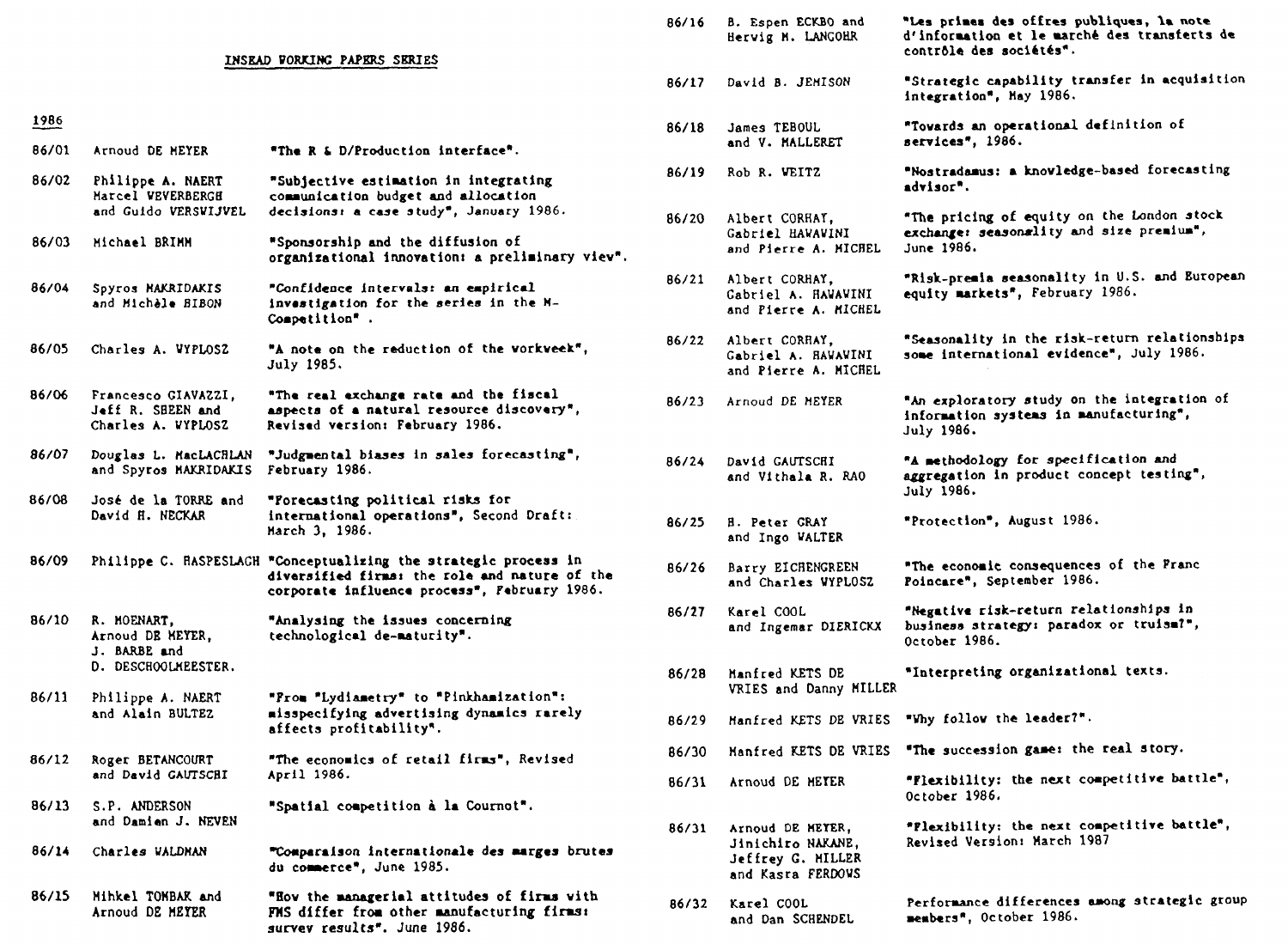| 86/33 | Ernst BALTENSPERGER<br>and Jean DERMINE                | "The role of public policy in insuring<br>financial stability: a cross-country,<br>comparative perspective", August 1986, Revised<br>November 1986. |
|-------|--------------------------------------------------------|-----------------------------------------------------------------------------------------------------------------------------------------------------|
| 86/34 | Philippe HASPESLAGH<br>and David JEMISON               | "Acquisitions: myths and reality",<br>July 1986.                                                                                                    |
| 86/35 | Jean DERMINE                                           | "Measuring the market value of a bank, a<br>primer", November 1986.                                                                                 |
| 86/36 | Albert CORHAY and<br>Gabriel HAVAVINI                  | "Seasonality in the risk-return relationship:<br>some international evidence", July 1986.                                                           |
| 86/37 | David GAUTSCHI and<br>Roger BETANCOURT                 | "The evolution of retailing: a suggested<br>economic interpretation".                                                                               |
| 86/38 | Gabriel HAWAWINI                                       | "Pinancial innovation and recent developments<br>in the French capital markets", Updated:<br>September 1986.                                        |
| 86/39 | Gabriel HAVAVINI<br>Pierre MICHEL<br>and Albert CORHAY | "The pricing of common stocks on the Brussels<br>stock exchange: a re-examination of the<br>evidence", November 1986.                               |
| 86/40 | Charles WYPLOSZ                                        | "Capital flovs liberalization and the EMS, a<br>French perspective", December 1986.                                                                 |
| 86/41 | Kasra FERDOWS<br>and Vickham SKINNER                   | "Manufacturing in a new perspective",<br>July 1986.                                                                                                 |
| 86/42 | Kasra FERDOWS<br>and Per LINDBERG                      | "PMS as indicator of manufacturing strategy",<br>December 1986.                                                                                     |
| 86/43 | Damien NEVEN                                           | "On the existence of equilibrium in hotelling's<br>model", November 1986.                                                                           |
| 86/44 | Ingemar DIERICKX<br>Carmen MATUTES<br>and Damien NEVEN | "Value added tax and competition",<br>December 1986.                                                                                                |
| 1987  |                                                        |                                                                                                                                                     |
| 87/01 |                                                        | Manfred KETS DE VRIES "Prisoners of leadership".                                                                                                    |
| 87/02 | Claude VIALLET                                         | "An empirical investigation of international<br>asset pricing", November 1986.                                                                      |
| 87/03 | David GAUTSCHI<br>and Vithala RAO                      | "A methodology for specification and<br>aggregation in product concept testing",<br>Revised Version: January 1987.                                  |
| 87/04 | Sumantra GHOSHAL and<br>Christopher BARTLETT           | "Organizing for innovations: case of the<br>multinational corporation", February 1987.                                                              |
| 87/05 | Arnoud DE MEYER<br>and Kasra PERDOVS                   | "Managerial focal points in manufacturing<br>strategy", February 1987.                                                                              |

| 87/06 | Arun K. JAIN,<br>Christian PINSON and<br>Naresh K. MALHOTRA | "Customer loyalty as a construct in the<br>marketing of banking services", July 1986.                                         |
|-------|-------------------------------------------------------------|-------------------------------------------------------------------------------------------------------------------------------|
| 87/07 | Rolf BANZ and<br>Gabriel HAWAWINI                           | "Equity pricing and stock market anomalies",<br>February 1987.                                                                |
| 87/08 | Manfred KETS DE VRIES                                       | "Leaders who can't manage", February 1987.                                                                                    |
| 87/09 | Lister VICKERY,<br>Mark PILKINGTON<br>and Paul READ         | "Entrepreneurial activities of Buropean MBAs",<br>March 1987.                                                                 |
| 87/10 | André LAURENT                                               | "A cultural view of organizational change",<br>March 1987                                                                     |
| 87/11 | Robert FILDES and<br>Spyros MAKRIDAKIS                      | "Forecasting and loss functions", March 1987.                                                                                 |
| 87/12 | Fernando BARTOLOME<br>and André LAURENT                     | "The Janus Bead: learning from the superior<br>and subordinate faces of the manager's job",<br>April 1987.                    |
| 87/13 | Sumantra GHOSHAL<br>and Nitin NOHRIA                        | "Multinational corporations as differentiated<br>netvorks", April 1987.                                                       |
| 87/14 | Landis GABEL                                                | "Product Standards and Competitive Strategy: An<br>Analysis of the Principles", May 1987.                                     |
| 87/15 | Spyros MAKRIDAKIS                                           | "METAPORECASTING: Vays of improving<br>Forecasting. Accuracy and Usefulness",<br>May 1987.                                    |
| 87/16 | Susan SCHNEIDER<br>and Roger DUNBAR                         | "Takeover attempts: what does the language tell<br>us?, June 1987.                                                            |
| 87/17 | André LAURENT and<br>Fernando BARTOLOME                     | "Managers' cognitive maps for upvard and<br>downward relationships", June 1987.                                               |
| 87/18 | Reinhard ANGELMAR and<br>Christoph LIEBSCHER                | "Patents and the European biotechnology lag: a<br>study of large European pharmaceutical firms",<br>June 1987.                |
| 87/19 | David BEGG and<br>Charles WYPLOSZ                           | "Why the EMS? Dynamic games and the equilibrium<br>policy regime, May 1987.                                                   |
| 87/20 | Spyros MAKRIDAKIS                                           | "A new approach to statistical forecasting",<br>June 1987.                                                                    |
| 87/21 | Susan SCHNEIDER                                             | "Strategy formulation: the impact of national<br>culture", Revised: July 1987.                                                |
| 87/22 | Susan SCHNEIDER                                             | "Conflicting ideologies: structural and<br>motivational consequences", August 1987.                                           |
| 87/23 | Roger BETANCOURT<br>David GAUTSCHI                          | "The demand for retail products and the<br>household production model: new views on<br>complementarity and substitutability". |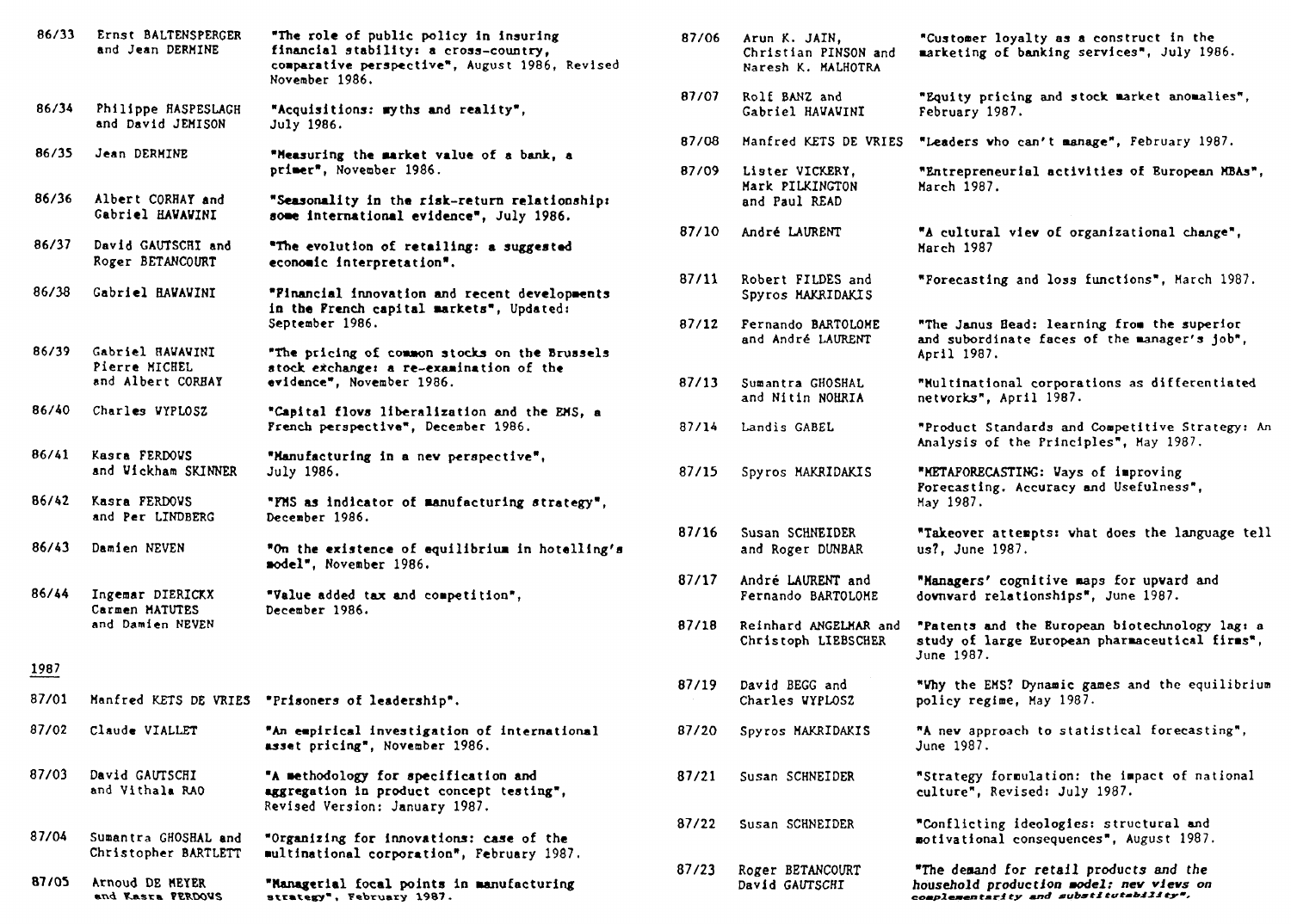| 87/24 | C.B. DERR and<br>André LAURENT                              | "The internal and external careers: a<br>theoretical and cross-cultural perspective",<br>Spring 1987.                                  | 87/41 | Gavriel HAVAVINI and<br>Claude VIALLET                       | "Seasonality, size premium and the relationship<br>between the risk and the return of French<br>common stocks", November 1987  |
|-------|-------------------------------------------------------------|----------------------------------------------------------------------------------------------------------------------------------------|-------|--------------------------------------------------------------|--------------------------------------------------------------------------------------------------------------------------------|
| 87/25 | A. K. JAIN,<br>N. K. MALHOTRA and<br>Christian PINSON       | "The robustness of MDS configurations in the<br>face of incomplete data", March 1987, Revised:<br>July 1987.                           | 87/42 | Damien NEVEN and<br>Jacques-P. THISSE                        | "Combining horizontal and vertical<br>differentiation: the principle of max-min<br>differentiation". December 1987             |
| 87/26 | Roger BETANCOURT<br>and David GAUTSCHI                      | "Demand complementarities, household production<br>and retail assortments", July 1987.                                                 | 87/43 | Jean GABSZEVICZ and<br>Jacques-F. THISSE                     | "Location", December 1987                                                                                                      |
| 87/27 | Michael BURDA                                               | "Is there a capital shortage in Europe?",<br>August 1987.                                                                              | 87/44 | Jonathan HAMILTON,<br>Jacques-P. THISSE<br>and Anita VESKAMP | "Spatial discrimination: Bertrand vs. Cournot<br>in a model of location choice", December 1987                                 |
| 87/28 | Gabriel HAVAVINI                                            | "Controlling the interest-rate risk of bonds:<br>an introduction to duration analysis and<br>immunization strategies", September 1987. | 87/45 | Karel COOL,<br>David JEMISON and<br>Ingemar DIERICKX         | "Business strategy, market structure and risk-<br>return relationships: a causal interpretation",<br>December 1987.            |
| 87/29 | Susan SCHNEIDER and<br>Paul SHRIVASTAVA                     | "Interpreting strategic behavior: basic<br>assumptions themes in organizations", September<br>1987                                     | 87/46 | Ingemar DIERICKX<br>and Karel COOL                           | "Asset stock accumulation and sustainability<br>of competitive advantage", December 1987.                                      |
| 87/30 | Jonathan HAMILTON<br>V. Bentley MACLEOD<br>and J. P. THISSE | "Spatial competition and the Core", August<br>1987.                                                                                    | 1988  |                                                              |                                                                                                                                |
| 87/31 | Martine QUINZII and                                         | "On the optimality of central places",                                                                                                 | 88/01 | Michael LAVRENCE and<br>Spyros MAKRIDAKIS                    | "Pactors affecting judgemental forecasts and<br>confidence intervals", January 1988.                                           |
|       | J. P. THISSE                                                | September 1987.                                                                                                                        | 88/02 | Spyros MAKRIDAKIS                                            | "Predicting recessions and other turning<br>points", January 1988.                                                             |
| 87/32 | Arnoud DE MEYER                                             | "German, French and British manufacturing<br>strategies less different than one thinks",<br>September 1987.                            | 88/03 | James TEBOUL                                                 | "De-industrialize service for quality", January<br>1988.                                                                       |
| 87/33 | Yves DOZ and<br>Amy SHUEN                                   | "A process framework for analyzing cooperation<br>betveen firms", September 1987.                                                      | 88/04 | Susan SCHNEIDER                                              | "National vs. corporate culture: implications<br>for human resource management", January 1988.                                 |
| 87/34 | Kasra FERDOVS and<br>Arnoud DE MEYER                        | "European manufacturers: the dangers of<br>complacency. Insights from the 1987 European<br>manufacturing futures survey, October 1987. | 88/05 | Charles WYPLOSZ                                              | "The svinging dollar: is Europe out of step?",<br>January 1988.                                                                |
| 87/35 | P. J. LEDERER and<br>J. P. THISSE                           | "Competitive location on netvorks under<br>discriminatory pricing", September 1987.                                                    | 88/06 | Reinhard ANGELMAR                                            | "Les conflits dans les canaux de distribution",<br>January 1988.                                                               |
| 87/36 | Manfred KETS DE VRIES                                       | "Prisoners of leadership", Revised version<br>October 1987.                                                                            | 88/07 | Ingemar DIERICKX<br>and Karel COOL                           | "Competitive advantage: a resource based<br>perspective", January 1988.                                                        |
| 87/37 | Landis GABEL                                                | "Privatization: its motives and likely<br>consequences", October 1987.                                                                 | 88/08 | Reinhard ANGELMAR<br>and Susan SCHNEIDER                     | "Issues in the study of organizational<br>cognition", February 1988.                                                           |
| 87/38 | Susan SCHNEIDER                                             | "Strategy formulation: the impact of national<br>culture", October 1987.                                                               | 88/09 | Bernard SINCLAIR-<br><b>DESGAGNé</b>                         | "Price formation and product design through<br>bidding", February 1988.                                                        |
| 87/39 | Manfred KETS DE VRIES<br>1987                               | "The dark side of CEO succession", November                                                                                            | 88/10 | Bernard SINCLAIR-<br><b>DESGAGNé</b>                         | "The robustness of some standard auction game<br>forms", February 1988.                                                        |
| 87/40 | Carmen MATUTES and<br>Pierre REGIBEAU                       | "Product compatibility and the scope of entry",<br>November 1987                                                                       | 88/11 | Bernard SINCLAIR-<br><b>DESGAGNé</b>                         | "When stationary strategies are equilibrium<br>bidding strategy: The single-crossing<br>property <sup>*</sup> , February 1988. |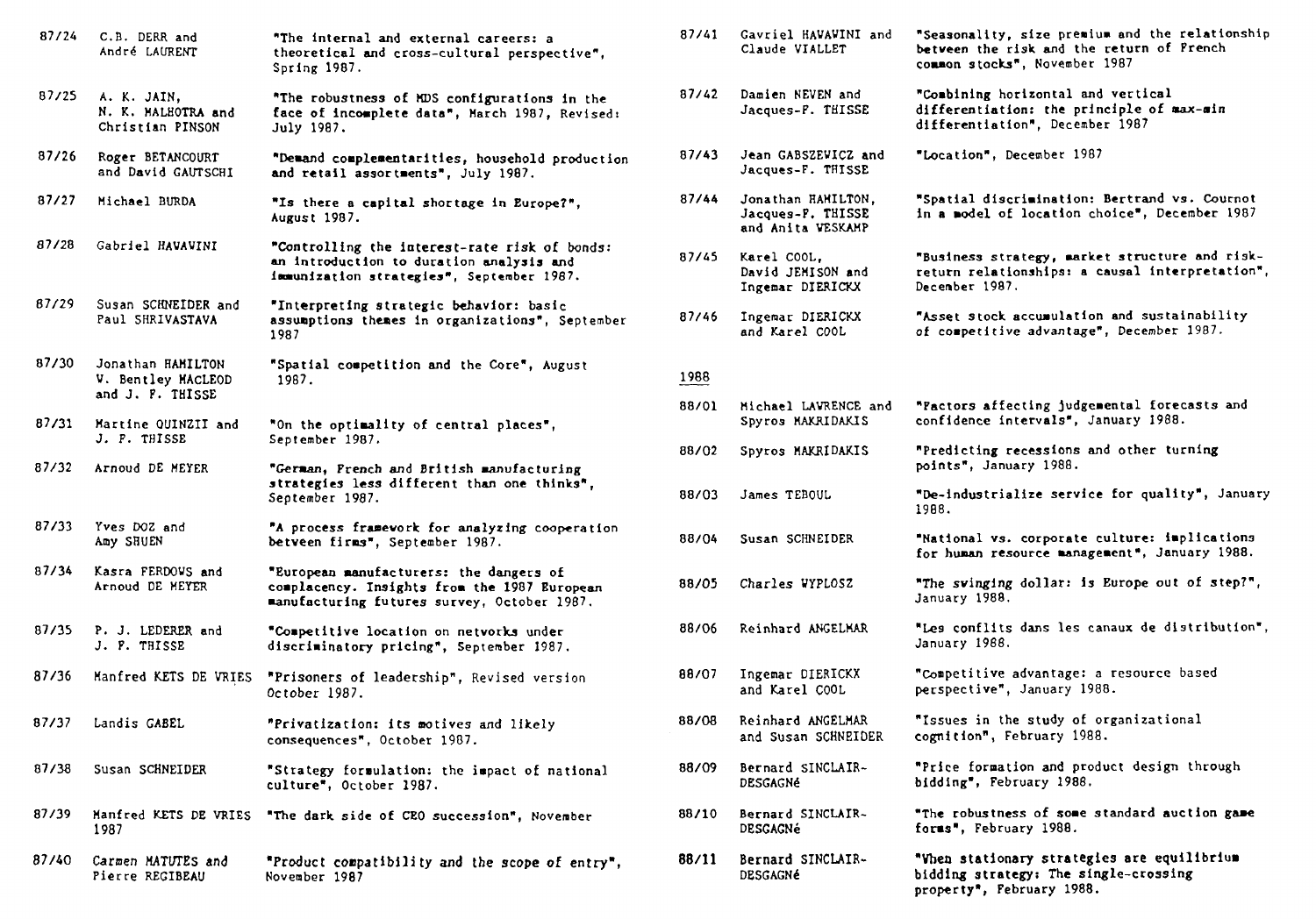| 88/12 | Spyros MAKRIDAKIS                                | "Business firms and managers in the 21st<br>century", February 1988                                                                                          |
|-------|--------------------------------------------------|--------------------------------------------------------------------------------------------------------------------------------------------------------------|
| 88/13 | Manfred KETS DE VRIES                            | "Alexithymia in organizational life: the<br>organization man revisited", February 1988.                                                                      |
| 88/14 | Alain NOEL                                       | "The interpretation of strategies: a study of<br>the impact of CEOs on the corporation",<br><b>March 1988.</b>                                               |
| 88/15 | Anil DEOLALIKAR and<br>Lars-Hendrik ROLLER       | "The production of and returns from industrial<br>innovation: an econometric analysis for a<br>developing country", December 1987.                           |
| 88/16 | Gabriel HAWAWINI                                 | "Market efficiency and equity pricing:<br>international evidence and implications for<br>global investing", March 1988.                                      |
| 88/17 | Michael BURDA                                    | "Monopolistic competition, costs of adjustment<br>and the behavior of European employment",<br>September 1987.                                               |
| 88/18 | Michael BURDA                                    | "Reflections on "Wait Unemployment" in<br>Europe", November 1987, revised February 1988.                                                                     |
| 88/19 | M.J. LAVRENCE and<br>Spyros MAKRIDAKIS           | "Individual bias in judgements of confidence",<br>March 1988.                                                                                                |
| 88/20 | Jean DERMINE.<br>Damien NEVEN and<br>J.F. THISSE | "Portfolio selection by mutual funds, an<br>equilibrium model", March 1988.                                                                                  |
| 88/21 | James TEBOUL                                     | "De-industrialize service for quality",<br>March 1988 (88/03 Revised).                                                                                       |
| 88/22 | Lars-Bendrik RÖLLER                              | "Proper Quadratic Punctions with an Application<br>to AT&T", May 1987 (Revised March 1988).                                                                  |
| 88/23 | Sjur Didrik PLAH<br>and Georges ZACCOUR          | "Equilibres de Nash-Cournot dans le marché<br>européen du gaz: un cas où les solutions en<br>boucle ouverte et en feedback coIncident",<br>Mars 1988         |
| 88/24 | B. Espen ECKBO and<br>Hervig LANGOHR             | "Information disclosure, means of payment, and<br>takeover premia. Public and Private tender<br>offers in Prance", July 1985, Sixth revision,<br>April 1988. |
| 88/25 | Everette S. GARDNER<br>and Spyros MAKRIDAKIS     | "The future of forecasting", April 1988.                                                                                                                     |
| 88/26 | Sjur Didrik FLAM<br>and Georges ZACCOUR          | "Semi-competitive Cournot equilibrium in<br>multistage oligopolies", April 1988.                                                                             |
| 88/27 | Murugappa KRISHNAN<br>Lars-Hendrik RÖLLER        | "Entry game with resalable capacity",<br>April 1988.                                                                                                         |
| 88/28 | Sumantra GROSHAL and<br>C. A. BARTLETT           | "The multinational corporation as a netvork:<br>perspectives from interorganizational theory",<br>May 1988.                                                  |

| 88/29 | Naresh K. MALHOTRA.<br>Christian PINSON and<br>Arun K. JAIN | "Consumer cognitive complexity and the<br>dimensionality of multidimensional scaling<br>configurations", May 1988. |
|-------|-------------------------------------------------------------|--------------------------------------------------------------------------------------------------------------------|
| 88/30 | Catherine C. ECKEL<br>and Theo VERMAELEN                    | "The financial fallout from Chernobyl: risk<br>perceptions and regulatory response", May 1988.                     |
| 88/31 | Sumantra GHOSHAL and<br>Christopher BARTLETT                | "Creation, adoption, and diffusion of<br>innovations by subsidiaries of multinational<br>corporations", June 1988. |
| 88/32 | Kasra FERDOWS and<br>David SACKRIDER                        | "International manufacturing: positioning<br>plants for success*, June 1988.                                       |
| 88/33 | Mihkel M. TOMBAK                                            | "The importance of flexibility in<br>manufacturing", June 1988.                                                    |
| 88/34 | Mihkel M. TOMBAK                                            | "Plexibility: an important dimension in<br>manufacturing", June 1988.                                              |
| 88/35 | Minkel M. TOMBAK                                            | "A strategic analysis of investment in flexible<br>manufacturing systems", July 1988.                              |
| 88/36 | Vikas TIBREVALA and<br><b>Bruce BUCHANAN</b>                | "A Predictive Test of the NBD Model that<br>Controls for Non-stationarity", June 1988.                             |
| 88/37 | Murugappa KRISHNAN<br>Lars-Hendrik RÖLLER                   | "Regulating Price-Liability Competition To<br>Improve Velfare", July 1988.                                         |
| 88/38 | Manfred KETS DE VRIES                                       | "The Motivating Role of Envy : A Forgotten<br>Factor in Management, April 88.                                      |
| 88/39 | Manfred KETS DE VRIES                                       | "The Leader as Mirror: Clinical Reflections",<br>July 1988.                                                        |
| 88/40 | Josef LAKONISHOK and<br>Theo VERMAELEN                      | "Anomalous price behavior around repurchase<br>tender offers", August 1988.                                        |
| 88/41 | Charles VYPLOSZ                                             | "Assymetry in the EMS: intentional or<br>systemic?", August 1988.                                                  |
| 88/42 | Paul EVANS                                                  | "Organizational development in the<br>transnational enterprise", June 1988.                                        |
| 88/43 | B. SINCLAIR-DESGAGNE                                        | "Group decision support systems implement<br>Bayesian rationality", September 1988.                                |
| 88/44 | Essam MAHMOUD and<br>Spyros MAKRIDAKIS                      | "The state of the art and future directions<br>in combining forecasts", September 1988.                            |
| 88/45 | Robert KORAJCZYK<br>and Claude VIALLET                      | "An empirical investigation of international<br>asset pricing", November 1986, revised August<br>1988.             |
| 88/46 | Yves DOZ and<br>Amy SHUEN                                   | "Prom intent to outcome: a process framework<br>for partnerships", August 1988.                                    |